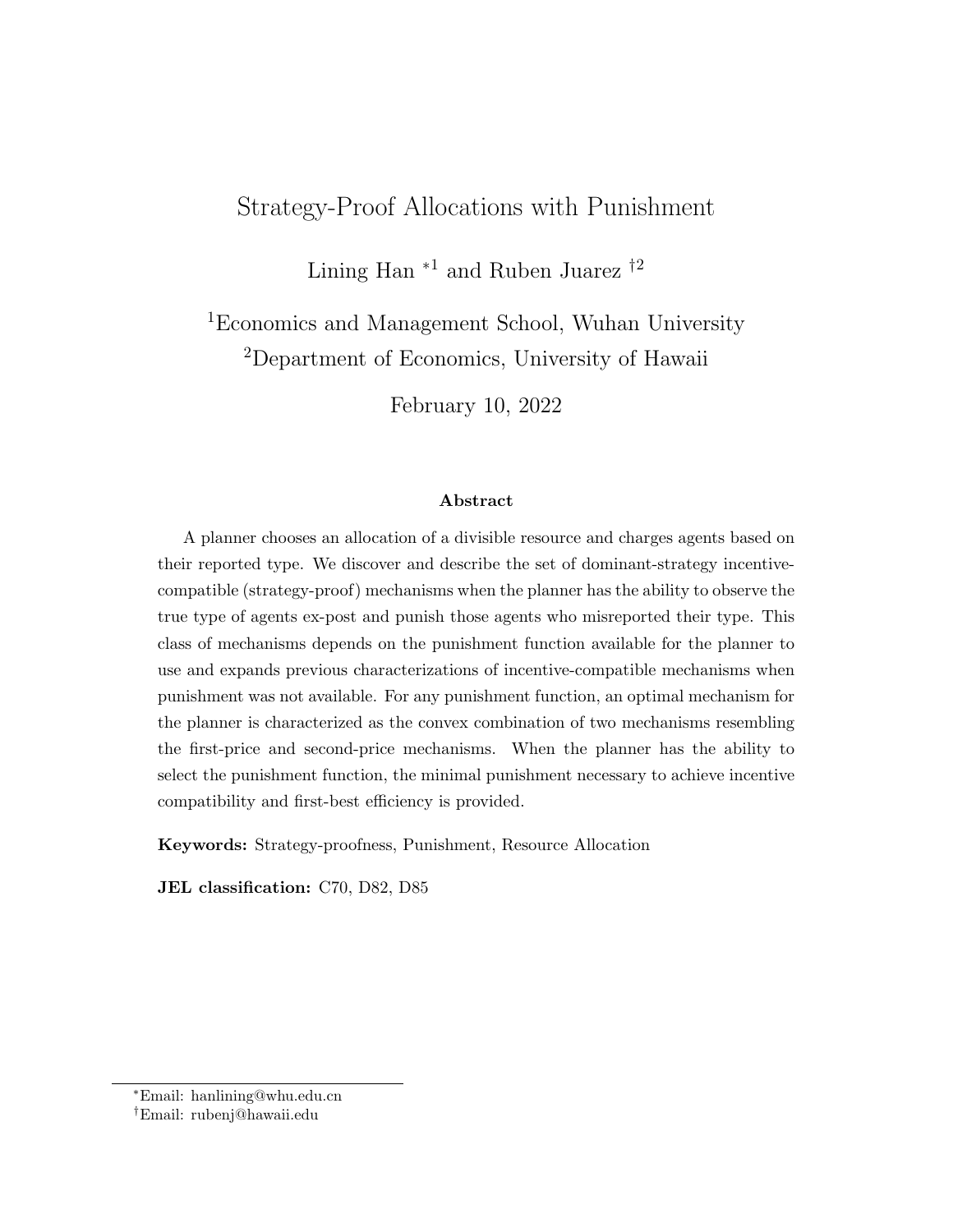# 1 Introduction

"For there is nothing concealed that will not be disclosed, or hidden that will not be made known." – Matthew 10:26

"For God will bring every deed into judgment, with every secret thing, whether good or evil." – Ecclesiastes 12:14

Investors (buyers) often rely on seller's information to make investment decisions. Although sellers typically know more than investors at the time of investment, this information disparity often evaporates after investment decisions have been made, potentially leading to compensations and punishments if the sellers disclosed inaccurate information.

Examples of these post-transaction punishments abound. Wall Street firms often settle cases over fraudulent and misleading information with the SEC and other federal and state attorney offices (e.g., Purdue-Pharma with multiple attorneys general, Luckin Coffee and Tesla 420 incident with the SEC). Public and private companies have been sanctioned with severe punishment for sellers (e.g., over \$10 billion in fines have been ordered for pharmaceutical companies over the last 10 years for fraudulent or misleading information). In extreme cases, companies get dissolved due to fraud, ranging from unicorn startups (e.g., Theranos) to the largest Ponzi scheme in history (Bernard L. Madoff Investment Securities LLC). In the United States, there are state and federal false advertising laws that prohibit various types of deceptive advertising, misleading labeling, and similar practices. These laws provide important rights for investors, arming them with the ability to seek monetary damages when they have been misled. In addition, these problems were so persistent in markets of cars and other consumer goods that lemon laws have been written in half a dozen countries to provide explicit remedies to buyers of goods that fail to meet standards of quality and performance disclosed at the time of purchase.

In this paper, we study the role of ex-post punishment to induce accurate/truthful reporting ex-ante. As an example of our model, imagine an investor (planner or buyer) endowed with capital that he could allocate to a variety of privately-owned enterprises that produce some profit. Information is asymmetric, i.e., the owners of enterprises (agents or sellers) know the production possibilities of the enterprises they own, whereas the planner does not. Although the investor is not familiar with the actual production possibilities during the investing decision, he may rely on information revealed by the owners of the enterprises to make his determination. We study a model with an empowered investor in which, after the investment has been made, he observes the actual production possibilities of the enterprises, and is able to recover some of the investment if the owners of the enterprises misreported information as punishment (e.g., by law or by the threat of going to court). Although the in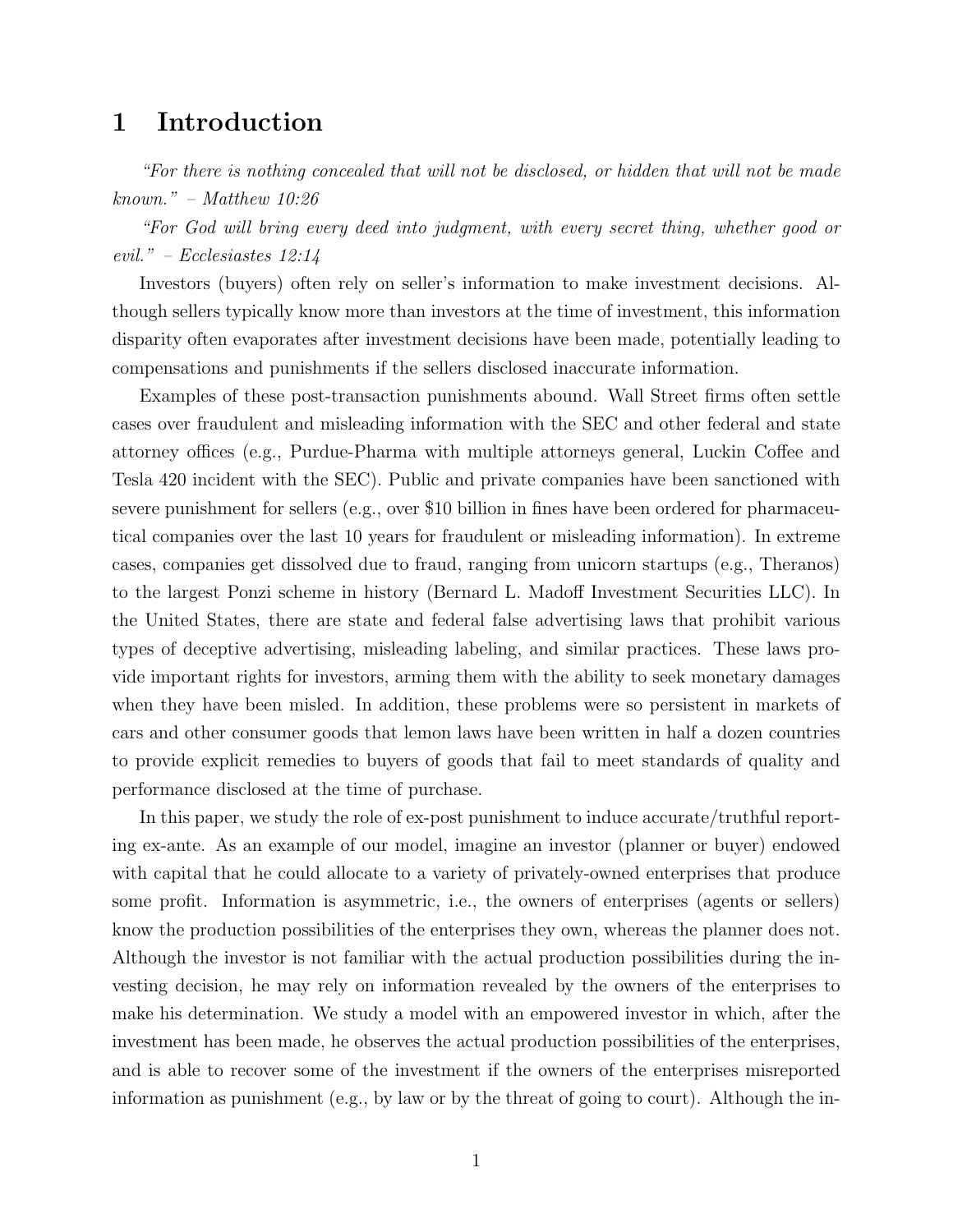vestor may be able to implement truthful revelation with a traditional incentive-compatible mechanism, these mechanisms may significantly sacrifice profit or fairness when doing so. Would the investor be better off when he is empowered with ex-post information and the ability to punish the owners of enterprises? What type of punishment functions allow for the implementation of mechanisms that improve the welfare of the investor? What type of mechanisms would be optimal given a punishment function? What type of punishment function allows for a mechanism to be incentive-compatible? In this paper, we answer these questions in a general model of resource allocation with quasilinear utilities that has an empowered planner who is able to observe the true abilities of agents post-allocation and punish them for misreporting.

Strategy-proof (dominant strategy) mechanisms are desirable mechanisms that make it easier for participants to decide what to do regardless of the information of other agents. To date, the traditional mechanism design literature has focused on **ex-ante strategy**proofness, whereby agents report their type to the planner, who makes his allocation knowing that these are truthful reports. Unfortunately, restricting to ex-ante strategy-proof mechanisms might come with a high cost to the planner in terms of efficiency and fairness, where impossibilities abound (Bogomolnaia and Moulin [\[10\]](#page-28-0), Martini[\[29\]](#page-30-0)). In contrast, in our model where an empowered planner is able to observe truthful reports and punish agents who misreported, we introduce the notion of  $ex\text{-}post\text{ strategy-}proofness$  whereby agents maximize their utility as the sum of ex-ante payment plus ex-post punishment. Notably, this notion of ex-post strategy-proofness open opportunities for more incentive-compatible mechanisms beyond the ones discovered under ex-post strategy-proofness. Our model takes a very general monetary punishment for the agents that depends on the reported ability and the true ability of the agents. To date, the literature has been mute about studying the punishments needed to achieve ex-post strategy-proofness.

# 1.1 Illustrative Example and Overview of Results

Consider an investor with a unit of capital, and n agents, denoted by  $i = 1, \ldots, n$ , who own companies that can produce profit with a production function. As an illustration, assume that the production function of each company is  $f_i(\theta_i, x_i) = \theta_i x_i$ , where  $x_i$  is the capital allocated by the planner, and  $\theta_i > 0$  is the type of agent i that is private information only known to this agent.

On a direct mechanism, the agents report their types  $\hat{\theta} = (\hat{\theta}_1, \dots, \hat{\theta}_n)$  to the planner, who uses this information to make an allocation of his capital among agents  $(x_1(\hat{\theta}), \ldots, x_n(\hat{\theta})) \in$  $\mathbb{R}^n_+$ , such that  $x_1(\hat{\theta}) + \cdots + x_n(\hat{\theta}) = 1$ . We write  $\hat{x}_i = x_i(\hat{\theta})$  for simplicity.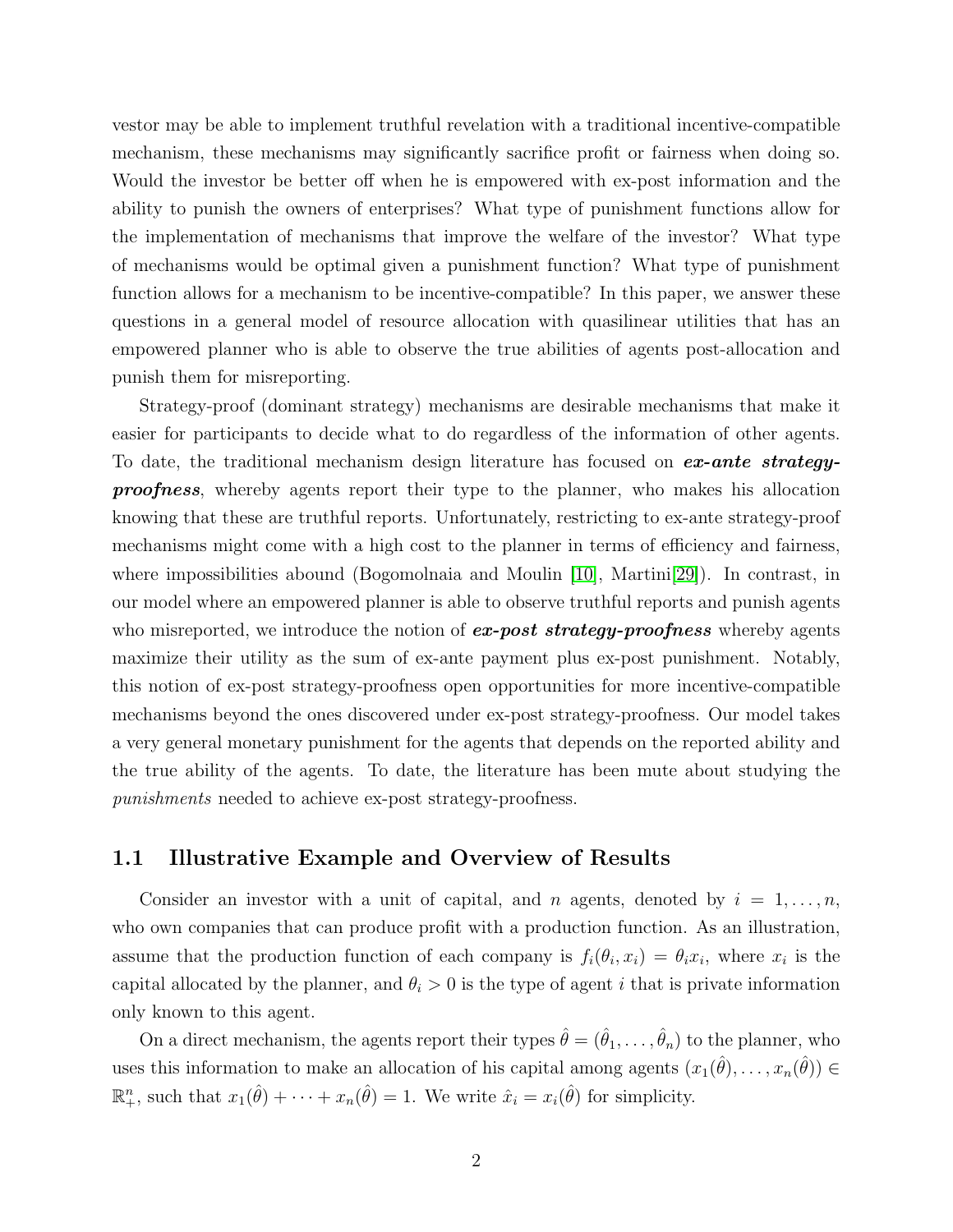When the true type of the agents is  $\theta = (\theta_1, \dots, \theta_n)$ , each agent produces  $f_i(\theta_i, \hat{x}_i)$  and gets charged  $t_i(\hat{\theta})$ . Agent i's (ex-ante) payment equals to  $f_i(\theta_i, \hat{x}_i) - t_i(\hat{\theta})$ .

It is well known that for a report  $\hat{\theta}$  such that  $\hat{\theta}_1 > \hat{\theta}_2 \geq \cdots \geq \hat{\theta}_n$ , the second-price mechanism is the unique ex-ante strategy-proof mechanism that allocates all resources to the largest agent (allocative efficiency),  $\hat{x}_1 = 1$  and  $\hat{x}_i = 0$  for  $i > 1$ , does not subsidize agents (no positive transfers) and is individually rational. Such a mechanism charges the second highest production to the more productive agent  $t_1(\hat{\theta}) = \hat{\theta}_2$  (Vickrey[\[40\]](#page-30-1), Clarke[\[15\]](#page-29-0), Groves[\[18\]](#page-29-1)).

The second-price mechanism may not maximize the profit of an investor who is able to punish agents ex-post. To see this, consider the punishment function  $h_i(\theta_i, \hat{\theta}_i) = \pi(|\theta_i - \hat{\theta}_i|)^{\gamma}$ for  $\gamma > 0$  and  $0 < \pi \leq 1$ . This punishment may be generated, for instance, by a court that will award with probability  $\pi$  and amount equal to  $(|\theta_i - \hat{\theta}_i|)^{\gamma}$ . In this new setting with punishment, agent i would maximize his ex-post payment equal to  $f_i(\theta_i, \hat{x}_i) - t_i(\hat{\theta}) - h_i(\theta_i, \hat{\theta}_i)$ .

We say that a mechanism is ex-post strategy-proof under punishment vector  $h = (h_1, \ldots, h_n)$ . or for short, h-strategy-proof, if it is a dominant strategy for agents to report their true types when maximizing their ex-post payment. Clearly, an ex-ante strategy-proof mechanism is  $h$ strategy-proof, however, depending on the punishment vector  $h$ , new mechanism may emerge or not. Figure [1](#page-3-0) shows the sequence of events.



<span id="page-3-0"></span>Figure 1: Timeline of our model.

First, consider the case of  $\gamma = 1$  and  $\pi > 0$ . In this case, the combination mechanism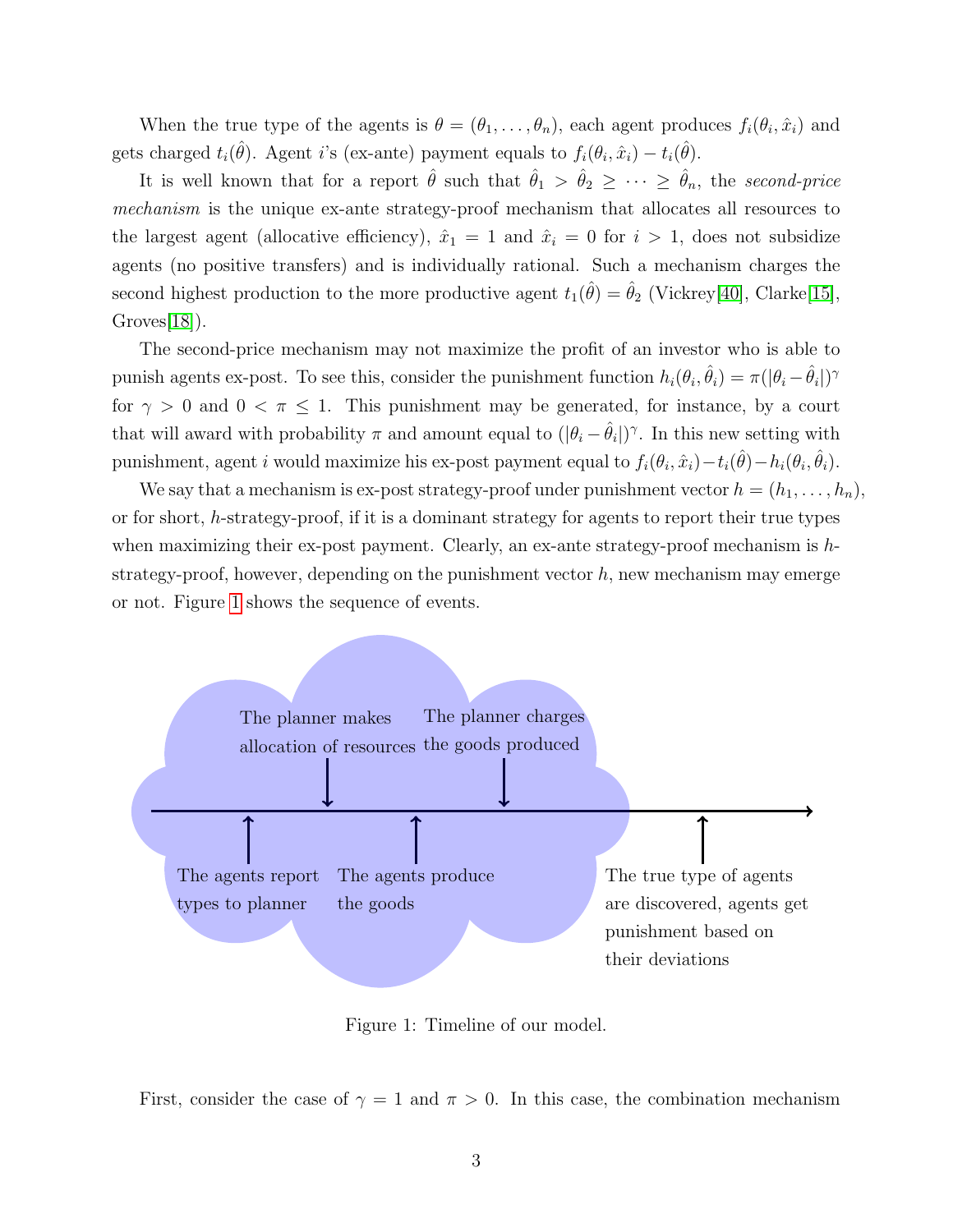that allocates the most productive agent all resource,  $x_1(\hat{\theta}) = 1$ , and charges a combination between the production of the most productive and second most productive agent,  $t_1(\hat{\theta}) =$  $\pi \hat{\theta}_1 - (1 - \pi) \hat{\theta}_2$ , is h-strategy-proof. To see this, note that the punishment for deviating equals  $\pi(\hat{\theta}_1 - \theta_1)$ , which is also the maximal gain that can obtained from deviating in the combination mechanism. As such, a new mechanism, that was not ex-ante strategy-proof, is now h-strategy-proof. The extreme case when  $\pi = 1$  represents the first-price mechanism, a paramount achievement for the investor, which extracts all surplus from agents.

Next, consider the case of  $\gamma > 1$ . In this case, regardless of the probability of award  $\pi$ , the class of h-strategy-proof mechanisms and ex-ante strategy-proof mechanisms coincide. That is, the punishment h is *ineffective* to generate new mechanisms. To get the intuition, consider the combination mechanism discussed above. For the top agent, the ex-ante gain by deviating is  $\pi(\hat{\theta}_1 - \theta_1)$  for any  $\hat{\theta}_1 > \hat{\theta}_2$ . The ex-post punishment equals  $\pi(\hat{\theta}_1 - \theta_1)^\gamma$ , which is smaller than the ex-ante gain for a report  $\hat{\theta}_1$  that is close enough to the true report  $\theta_1$ .

The first result of the paper, Theorem [1,](#page-11-0) provides the necessary conditions for a punishment function to be effective. Roughly speaking, these conditions require that the marginal punishment at the true report be positive. Thus, the class of ineffective punishment functions resemble  $h_i(\theta_i, \hat{\theta}_i) = \pi(|\theta_i - \hat{\theta}_i|)^{\gamma}$  for  $\gamma > 1$ , whereby the derivative with respect to  $\hat{\theta}_i$ at  $\theta_i = \theta_i$  equals zero.

In addition, Lemma [1](#page-10-0) provides necessary and sufficient conditions for the punishment function to be effective. Notably, this Lemma may be used to characterize the conditions that  $\gamma$  < 1 and  $\pi$  need to satisfy for the punishment function  $h_i$  to be effective.

In Section 4 we consider the case where the punishment  $h$  is fixed, for instance, when the government has already instituted a lemon law that awards damages upon discovery of the misreporting. For a profit-maximizing investor who cares only about the maximal amount collected from the agents, Theorem [2](#page-15-0) discovers the unique h-strategy-proof mechanism that maximizes the investor's profit under a marginally non-decreasing punishment function. Notably, and similar to example above, this mechanism would be a combination mechanism that charges the top agent an amount between  $\hat{\theta}_1$  and  $\hat{\theta}_2$ . This provides a novel characterization of the combination mechanism.

Finally, in Section 5 we consider a situation in which a planner is interested in implementing a given mechanism, for instance, where there is a *customary* pre-determined share of the profits between investors and agents. These customary shares are typical in partnerships and often involve an equal share of the profit or some combination based on the power of the agents. The paper studies the minimal punishment  $h$  that needs to be contractually implemented to make the mechanism h-strategy-proof.

To illustrate this, suppose that the planner is allowed to charge  $t_1(\hat{\theta}) = \alpha \hat{\theta}_1 + (1 - \alpha)\hat{\theta}_2$ .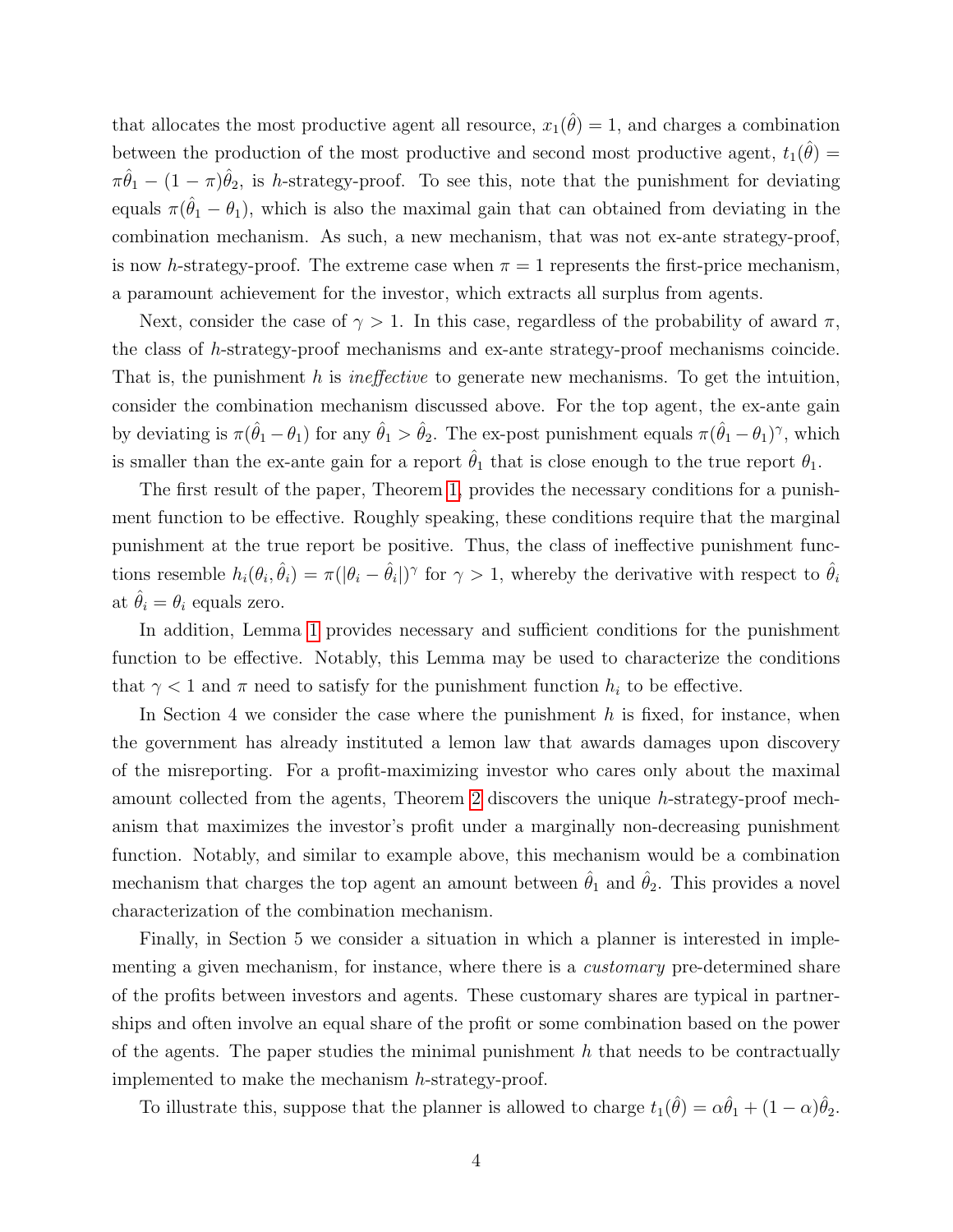Clearly, for  $0 < \alpha \leq 1$ , this mechanism is not ex-ante strategy-proof. However, for a large enough punishment function  $h$ , this mechanism is  $h$ -strategy-proof. Indeed, consider punishment function  $h_i(\theta_i, \hat{\theta}_i) = \alpha |\theta_i - \hat{\theta}_i|$ , if agent 1 with highest production reports  $\hat{\theta}_1$ , the profit  $(1 - \alpha)(\theta_1 - \hat{\theta}_2) + \alpha(\theta_1 - \hat{\theta}_1) - \alpha|\theta_1 - \hat{\theta}_1|$  is maximized with truthful report  $\hat{\theta}_1 = \theta_1$ .

In general, the last result of the paper shows the existence of a minimal punishment that the planner needed to implement to make an arbitrary mechanism incentive-compatible (Lemma [2\)](#page-17-0). In addition, when the planner cares about first-best efficiency, the first-best efficiency allocation for the planner is  $x_1(\hat{\theta}) = 1$  and  $t_1(\hat{\theta}) = \hat{\theta}_1$  in the example above, the minimal punishment to achieve the first-best efficiency is  $h_i(\theta_i, \hat{\theta}_i) = |\theta_i - \hat{\theta}_i|$ . Proposition [1](#page-17-1) characterizes the minimal punishment function to achieve first-best efficiency for general cases.

## 1.2 Related Literature

The majority of the literature on social choice has been concerned with non-manipulable mechanisms dating back from Arrow<sup>[\[1\]](#page-28-1)</sup> and Gibbard<sup>[\[17\]](#page-29-2)</sup>, see Barberà<sup>[\[2\]](#page-28-2)</sup> for an introduction to strategy-proof social choice functions. Such studies include the case of strategy-proof social choice functions in classical exchange economies (Barberà and Jackson $[5]$ ), matching with contracts (Hatfield and Kojima[\[22\]](#page-29-3)), house allocation with prices (Miyagawa[\[31\]](#page-30-2)), cost sharing (Moulin and Shenker[\[33\]](#page-30-3), Moulin[\[32\]](#page-30-4), Sprumont[\[39\]](#page-30-5), Juarez[\[24\]](#page-29-4)), preference aggre-gation (Bossert and Sprumont[\[11\]](#page-28-4)), social choice (Barberà, Dutta and Sen[\[4\]](#page-28-5)). Barberà, Berga and Moreno[\[3\]](#page-28-6) study group strategy-proof mechanisms in a general setting that includes the provision of private goods and matchings such as house allocation. In particular, incentive compatibility, herein interpreted as (ex-ante) strategy-proofness has been widely explored when money is available. The traditional VCG mechanisms in Vickrey[\[40\]](#page-30-1), Clarke[\[15\]](#page-29-0), Groves<sup>[\[18\]](#page-29-1)</sup> are characterized by Holmstrom<sup>[\[23\]](#page-29-5)</sup> by ex-ante strategy-proof and efficient.

Although this extensive literature has been prolific, it has lacked the incorporation of punishments to achieve behavior. Indeed, monetary punishments and penalties have been used for centuries as a deterrent for unwanted behavior. For instance, the deterrence hypothesis which dates back to at least the XVIII century (Beccaria  $[6]$ , Bentham $[8]$ ), claims that the introduction of penalties that leave everything else unchanged reduces the occurrence of the behavior has been the cornerstone of legal, criminal and psychological studies. Theoretical work on fines has been more prominently applied to game-theoretical studies of antitrust fines to prevent collusion in auctions and cartels (Buccirossi and Spagnolo $[12]$ , Harrington and Chang[\[20\]](#page-29-6), Katsoulacos et al.[\[25\]](#page-29-7)) or fishery markets (Nøstbakken[\[36\]](#page-30-6)). Notably, our work provides a general framework to study the effects of punishments and penalties in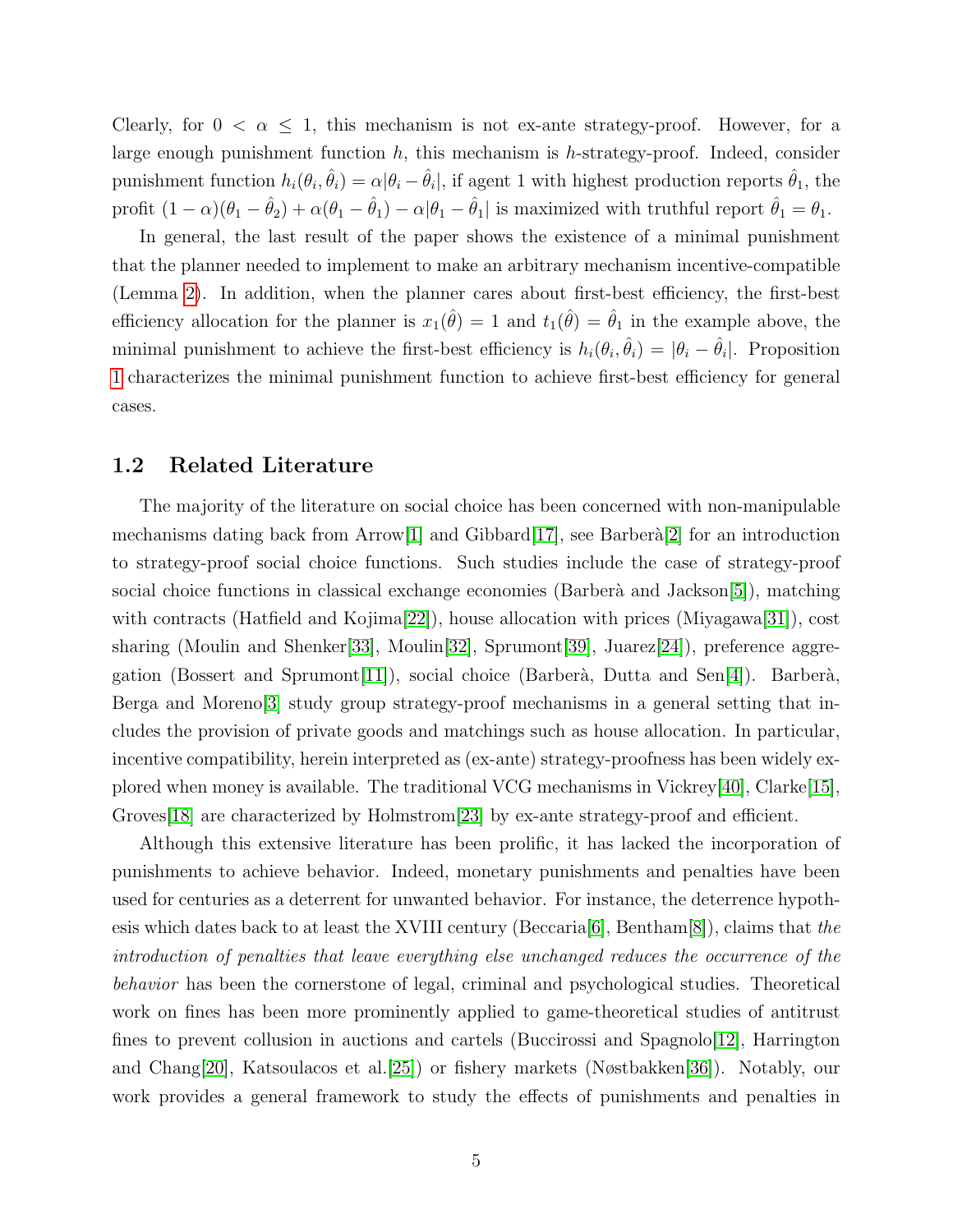resource allocation problems, including auctions and fisheries.

In addition to this theoretical work, there is recent literature on costly verification with punishment. Ben-Porath et al.[\[7\]](#page-28-10) study the problem of a principal allocating an indivisible good among agents without transfer payments. The principal can learn the types of agents with cost. If agents are found to lie, the good will not be allocated as punishment. Mylovanov and Zapechelnyuk[\[34\]](#page-30-7) study the optimal allocation with verification and limited penalties, i.e. the principal can punish the agent for lying by recovering part of the prize. Li[\[27\]](#page-29-8) studies mechanism design with costly verification and limited punishment, in which the punishment is a linear function of the agents' benefit. However, we study the mechanism design problem with the planner allocating a divisible good with exogenous probabilistic verification and various forms of punishment. We discover the class of strategy-proof mechanism under punishment, characterize the optimal mechanism for the planner, and study the minimal punishment as the transfer payments to induce the strategy-proofness for a mechanism to achieve the first-best efficiency. Our paper contrasts with this literature by assuming cost-less verification but widely expanding the range of punishment functions available.

Recent literature has been focused on various relaxations and strengthening of ex-ante strategy-proofness. There are approximately strategy-proof mechanisms in voting (Birrell and Pass[\[9\]](#page-28-11)), matching (Pathak and Sönmez[\[37\]](#page-30-8)), and more generally, Carroll[\[13\]](#page-28-12) finds that local strategy-proofness with single-crossing ordinal preferences implies full strategyproofness. Obviously strategy-proof mechanisms in Li[\[26\]](#page-29-9) refine the strategy-proof mecha-nisms by requiring the strategy to be obviously dominant. Pathak and Sönmez[\[37\]](#page-30-8) develop a rigorous methodology to compare mechanisms based on their vulnerability to manipulation. Unlike this literature on ex-ante strategy-proofness, our notion of manipulation depends on the punishment function  $h$ . This allows for a weaker notion of manipulation that expands the class of strategy-proof mechanisms that a planner can use, hence providing more flexibility when selecting mechanisms. Indeed, our more general version of ex-post strategy-proofness can be easily adapted to these settings.

# 2 The Model

Each agent  $i \in \mathcal{N} = \{1, ..., N\}$  is endowed with a **production function**  $f_i : \mathbb{R}_+^2 \to \mathbb{R}_+^M$ that generates an outcome  $f_i(\theta_i, x_i) \in \mathbb{R}^M_+$  based on his ability  $\theta_i \in \mathbb{R}_+$  and the amount of resource allocated by the planner  $x_i \in \mathbb{R}_+$  to agent i.<sup>[1](#page-6-0)</sup> We study the case where each production function  $f_i$  is continuous and twice differentiable. We also assume that  $\theta_i$  and  $x_i$ 

<span id="page-6-0"></span><sup>&</sup>lt;sup>1</sup>If agent *i* is allocated zero resource by the planner, his production is  $f_i(\theta_i, 0) = \mathbf{0} = (0, \ldots, 0)_{M \times 1}$ . Moreover, the agent with lower bound of ability produces  $f_i(0, x_i) = \mathbf{0}$ .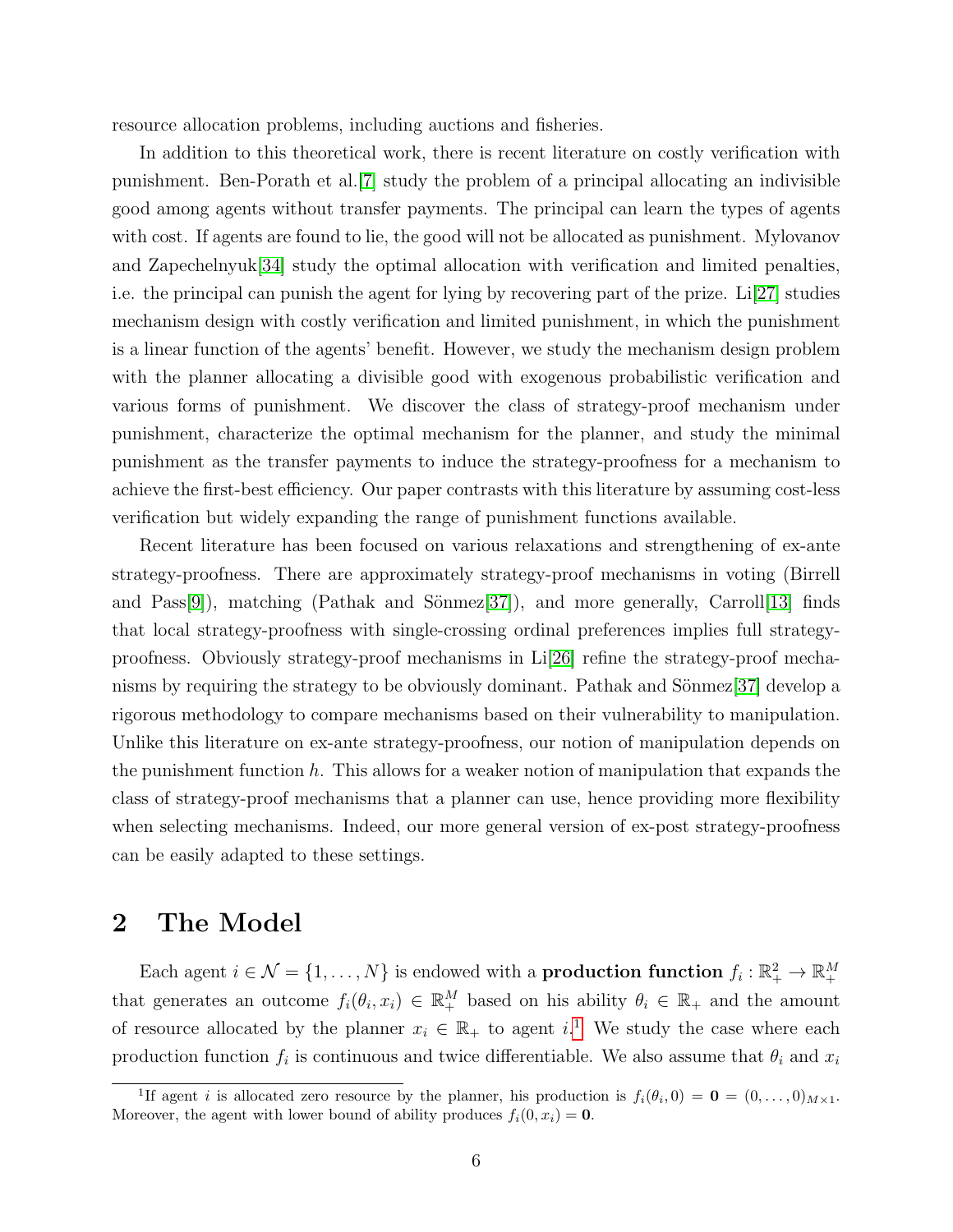are complements, that is,  $\frac{\partial^2 f_{ij}(\theta_i, x_i)}{\partial \theta_i \partial x_i}$  $\frac{f_{ij}(\theta_i,x_i)}{\partial \theta_i \partial x_i} \geq 0$  for all  $\theta_i$  and  $x_i$ .

A planner is endowed with 1 unit of resource that can be allocated among the agents to produce the outcome. Let  $\Delta_+^N = \{x \in \mathbb{R}_+^N | \sum_j x_j = 1\}$  be the set of allocations of this resource to the agents. We assume that there is asymmetric information, the agents know their own abilities but do not know others'. The planner does not know the agents' abilities. We study mechanisms where the agents reveal their abilities to the planner, who makes an allocation of the resource among agents and charges outcomes based on their reports. This is formalized in the following definition.

#### Definition 1 (Mechanism)

A mechanism  $\phi = (x(\cdot), t(\cdot))$  is a pair of functions  $(x(\cdot), t(\cdot))$  such that

- i.  $x: \mathbb{R}^N_+ \mapsto \Delta^N_+$  allocates the share of a resource to every agent based on the vector of reported abilities  $\theta$ , and  $x(\theta) = (x_1(\theta), \dots, x_N(\theta))$ , the amount  $x_i(\theta) \in \mathbb{R}_+$  represents the resource allocated to agent i.
- ii.  $t : \mathbb{R}^N_+ \to \mathbb{R}^{N \times M}$  is the tax of the outcome produced by the agents that the planner charges. Thus, for ability  $\theta$  and  $t(\theta) = (t_1(\theta), \dots, t_N(\theta))$ , the vector  $t_i(\theta) \in \mathbb{R}^M_+$  is the resource charged by the planner to agent i.

For the rest of paper, we assume  $x(\theta)$  and  $t(\theta)$  are fully differentiable with respect to  $\theta$ . except at some points with measure 0.

The planner is self-interested and cares only about the vector of taxes  $\sum_{i\in N} t_i(\theta) \in \mathbb{R}^{M}$ . However, the agents care about the total outcomes produced that are not charged by the planner. That is, for a vector of reports  $\hat{\theta} = (\hat{\theta}_1, \dots, \hat{\theta}_N)$  and true ability of agent i is  $\theta_i$ , his payment equals  $\sum_{j=1}^M f_{ij}(\theta_i, x_i(\hat{\theta})) - t_{ij}(\hat{\theta}) = (f_i(\theta_i, x_i(\hat{\theta})) - t_i(\hat{\theta}))^T \mathbf{1}$ , where  $\mathbf{1} = (1, \ldots, 1)_{M \times 1}$ is the unitarian vector. We denote by  $\bar{f}_i(\theta_i, x_i) = f_i(\theta_i, x_i)^T \mathbf{1}$  the aggregate production of agent i and by  $\bar{t}_i(\theta) = t_i(\theta)^T \mathbf{1}$  the aggregate tax of agent i. The mechanism  $\phi$  is individually rational if  $(f_i(\theta_i, x_i(\theta)) - t_i(\theta))^T \mathbf{1} \geq 0$ . The mechanism satisfies no positive transfers if any agent does not receive any resource  $x_i = 0$ , then the agent is not charged  $t_i = 0$ . Here we focus on the mechanisms of individual rationality and no positive transfers.[3](#page-7-1)

The generality of our model allows us to capture and integrate a variety of settings that have been studied separately. Some of these are discussed in the next example.

#### Example 1

1. Private equity investment: A private investor is endowed with a fixed level of capital that he can invest in projects. Each project  $i \in \mathcal{N}$  can produce M goods with

<span id="page-7-0"></span><sup>2</sup>We allow for a wide range of preferences over the vector of goods, for instance, the perfect complements or perfect substitutes.

<span id="page-7-1"></span><sup>3</sup>These are two standard assumptions of mechanism in Hartline and Karlin[\[21\]](#page-29-10).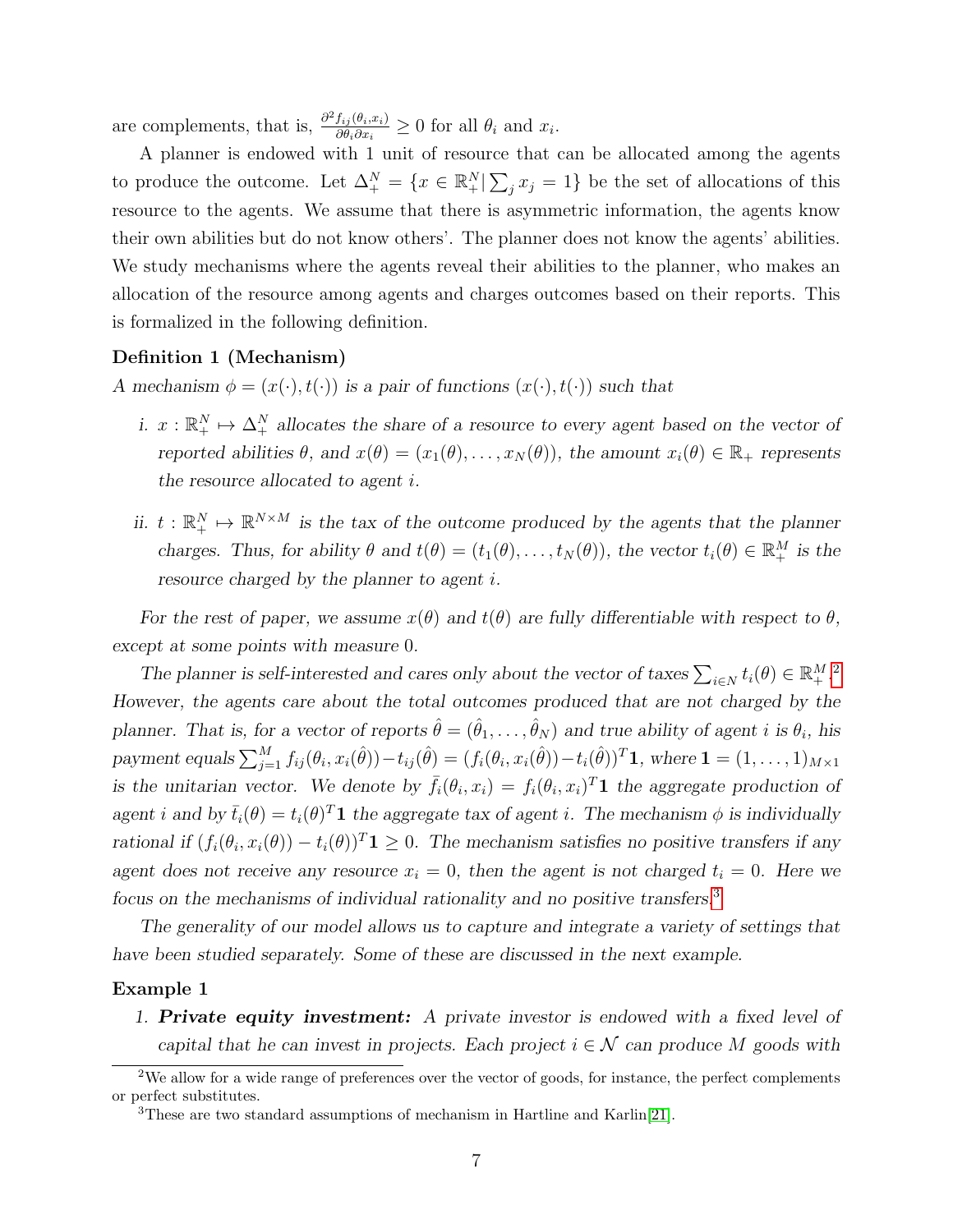the production function  $f_i(\theta_i, x_i)$ , which depends on the ability of the project  $\theta_i$  and investment  $x_i$ . The investor could elicit the ability from reports of the projects  $\hat{\theta}$ , invest  $x(\hat{\theta})$  to the projects, and charges  $t(\hat{\theta})$  from the outputs.

- 2. **Procurement auctions:** The agent i produces M goods  $f_i(\theta_i, x_i) \in \mathbb{R}_+^M$  based on his ability  $\theta_i$  and receives resource  $x_i$  from the planner. In a mechanism, the planner allocates resource  $x(\hat{\theta})$  to agents, and taxes production  $t(\hat{\theta})$  from the agents based on the their reports  $\hat{\theta}$  about ability of production. When  $M = 1$  and  $f_i(\theta_i, x_i) = \theta_i x_i$ , this captures the traditional auction setting.
- 3. Government funding with intermediation: A government is interested in delivering goods to  $M$  targets via a set of  $N$  intermediaries (e.g., charities). The charities report their ability  $\hat{\theta}$  of resource transmission, and the maximal amount of goods transmitted to targets through charity i is  $f_i(\theta_i, x_i)$ . The government makes an allocation  $x(\hat{\theta})$  to charities based on their reports  $\hat{\theta}$ , and requires the targets to receive  $t(\hat{\theta})$  from the intermediaries.

Although the class of incentive-compatible mechanisms for these examples has been well studied. The class of incentive-compatible mechanisms when ex-post punishment is available is not well understood. We introduce this notion in the following section.

# 3 h-Strategy-Proof Mechanisms

A punishment function for agent  $i, h_i : \mathbb{R}_+^2 \mapsto \mathbb{R}_+$ , allocates a monetary punishment  $h_i(\theta_i, \hat{\theta}_i)$  when his reported ability is  $\hat{\theta}_i \in \mathbb{R}_+$  but his true ability is (discovered to be)  $\theta_i \in \mathbb{R}_+$ . We assume there is no punishment to an agent for truthful report, that is  $h_i(\theta_i, \hat{\theta}_i) = 0$  if  $\hat{\theta}_i = \theta_i$ . Moreover,  $h_i(\theta_i, \hat{\theta}_i)$  is non-decreasing of  $\hat{\theta}_i$  when  $\hat{\theta}_i \ge \theta_i$ , and  $h_i(\theta_i, \hat{\theta}_i)$  is nonincreasing of  $\hat{\theta}_i$  when  $\hat{\theta}_i \leq \theta_i$ . We denote by  $h : \mathbb{R}^{2N}_+ \to \mathbb{R}^{N}_+$  the punishment functions and by  $h(\theta, \hat{\theta}) = (h_1(\theta_1, \hat{\theta}_1), \dots, h_i(\theta_i, \hat{\theta}_i), \dots, h_N(\theta_N, \hat{\theta}_N))$  the vector of punishment functions when the true abilities are  $\theta$  and reported abilities are  $\hat{\theta}$ .

We consider the punishment function  $h_i(\theta_i, \hat{\theta}_i)$ , which is differentiable on  $\hat{\theta}_i$ , except at the true ability  $\hat{\theta}_i = \theta_i$ . This derivative is denoted by  $h'_{i2}(\theta_i, \hat{\theta}_i) = \lim_{q \to 0} \frac{h_i(\theta_i, \hat{\theta}_i + q) - h_i(\theta_i, \hat{\theta}_i)}{q}$  $\frac{(1-n_i(\theta_i,\theta_i))}{q}.$ Furthermore, we assume the upper and lower limits at  $\hat{\theta}_i = \theta_i$  exist, and such limits are denoted by  $h'_{i2+}(\theta_i, \theta_i) = \lim_{\hat{\theta}_i \to \theta_i^+}$  $h_i(\theta_i, \theta_i) - h_i(\theta_i, \hat{\theta}_i)$  $\frac{\theta_i-h_i(\theta_i,\theta_i)}{\theta_i-\hat{\theta}_i}$  and  $h'_{i2-}(\theta_i,\theta_i)=\lim_{\hat{\theta}_i\to\theta_i^-}$  $h_i(\theta_i, \theta_i) - h_i(\theta_i, \hat{\theta}_i)$  $\frac{\theta_i)-h_i(\theta_i,\theta_i)}{\theta_i-\hat{\theta}_i}.$ 

#### Definition 2

The punishment function  $h_i$  is marginally non-increasing on the true ability (MNI), if for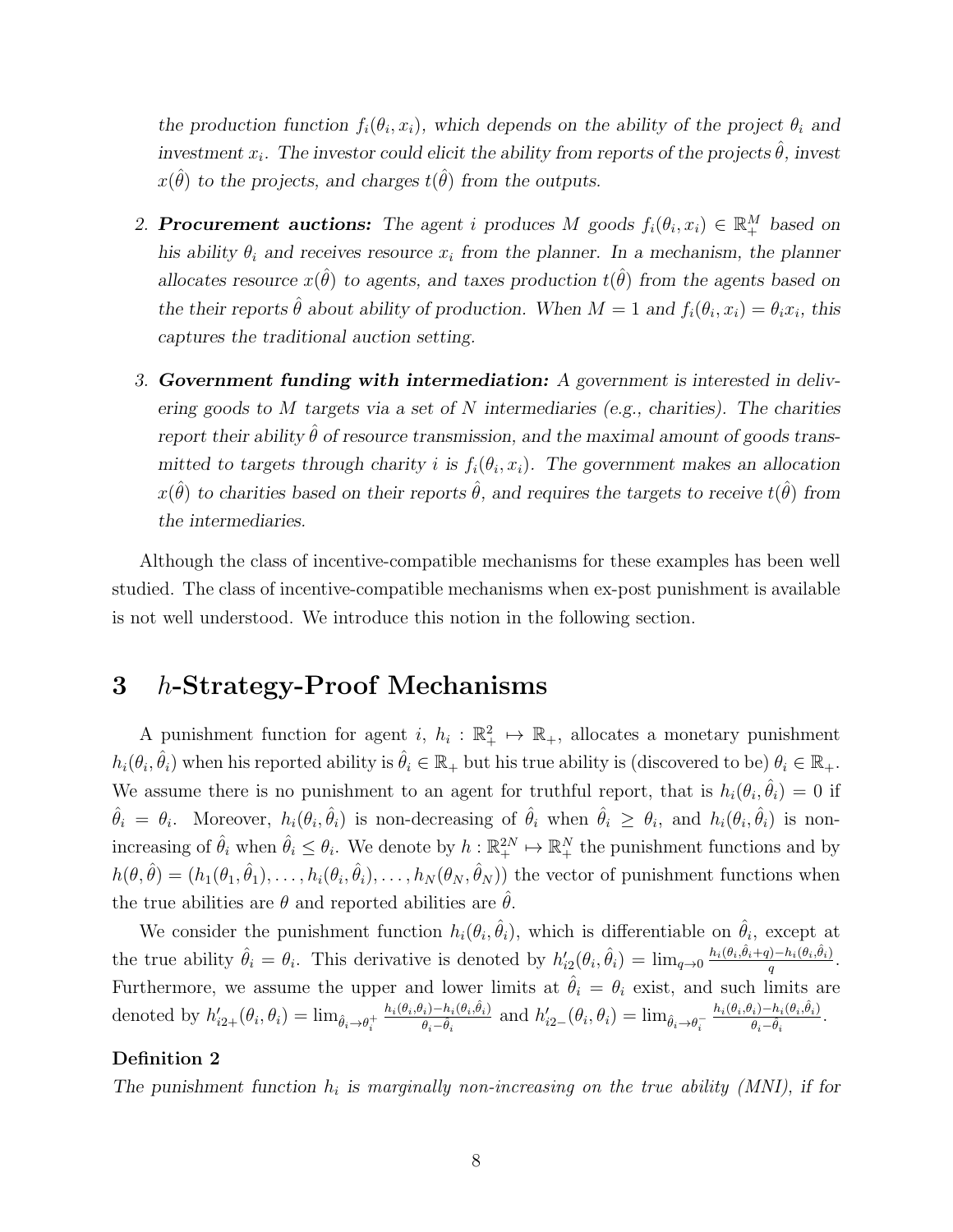

Figure 2: Marginally non-increasing

<span id="page-9-0"></span>any three reports  $\theta_L < \theta_M < \theta_H$ ,

$$
h'_{i2}(\theta_L, \theta_M) \ge h'_{i2+}(\theta_M, \theta_M) \ge h'_{i2-}(\theta_M, \theta_M) \ge h'_{i2}(\theta_H, \theta_M)
$$

Figure [2](#page-9-0) illustrates MNI for three reports,  $\theta_L < \theta_M < \theta_H$  in comparison to the report  $\theta_M$ . This property is related to concavity on the cross-derivative, and its satisfied in a variety of punishment functions. For instance, when the punishment function only depends on the deviation from the truthful report  $h_i(\theta_i, \hat{\theta}_i) = f_i(\theta_i - \hat{\theta}_i)$  and  $f_i$  is weakly convex (e.g.,  $f_i(\theta_i - \hat{\theta}_i) = |\theta_i - \hat{\theta}_i|$  or  $f_i(\theta_i - \hat{\theta}_i) = (\theta_i - \hat{\theta}_i)^2$ . Alternatively, this is satisfied when the cross-derivative is not positive:

$$
\frac{\partial^2 h_i(\theta_i, \hat{\theta}_i)}{\partial \theta_i \partial \hat{\theta}_i} \leq 0.
$$

This definition is extended to take into account the potential discontinuity of the first order derivative at the true report  $\hat{\theta}_i = \theta_i$ , see Figure [2](#page-9-0) for illustration. Although we don't assume MNI for a punishment function, this property will be important to guarantee the sufficiency of a couple important results.

#### Definition 3 (h-Strategy-Proof)

The mechanism  $\phi = (x(\cdot), t(\cdot))$  is h-strategy-proof (h-SP) if for any agent i of ability  $\theta_i$ reports  $\hat{\theta}_i$ , the following condition holds:

$$
\bar{f}_i(\theta_i, x_i(\theta)) - \bar{t}_i(\theta) \ge \bar{f}_i(\theta_i, x_i(\hat{\theta}_i, \theta_{-i})) - \bar{t}_i(\hat{\theta}_i, \theta_{-i}) - h_i(\theta_i, \hat{\theta}_i), \forall \theta_i, \hat{\theta}_i, \theta_{-i}.
$$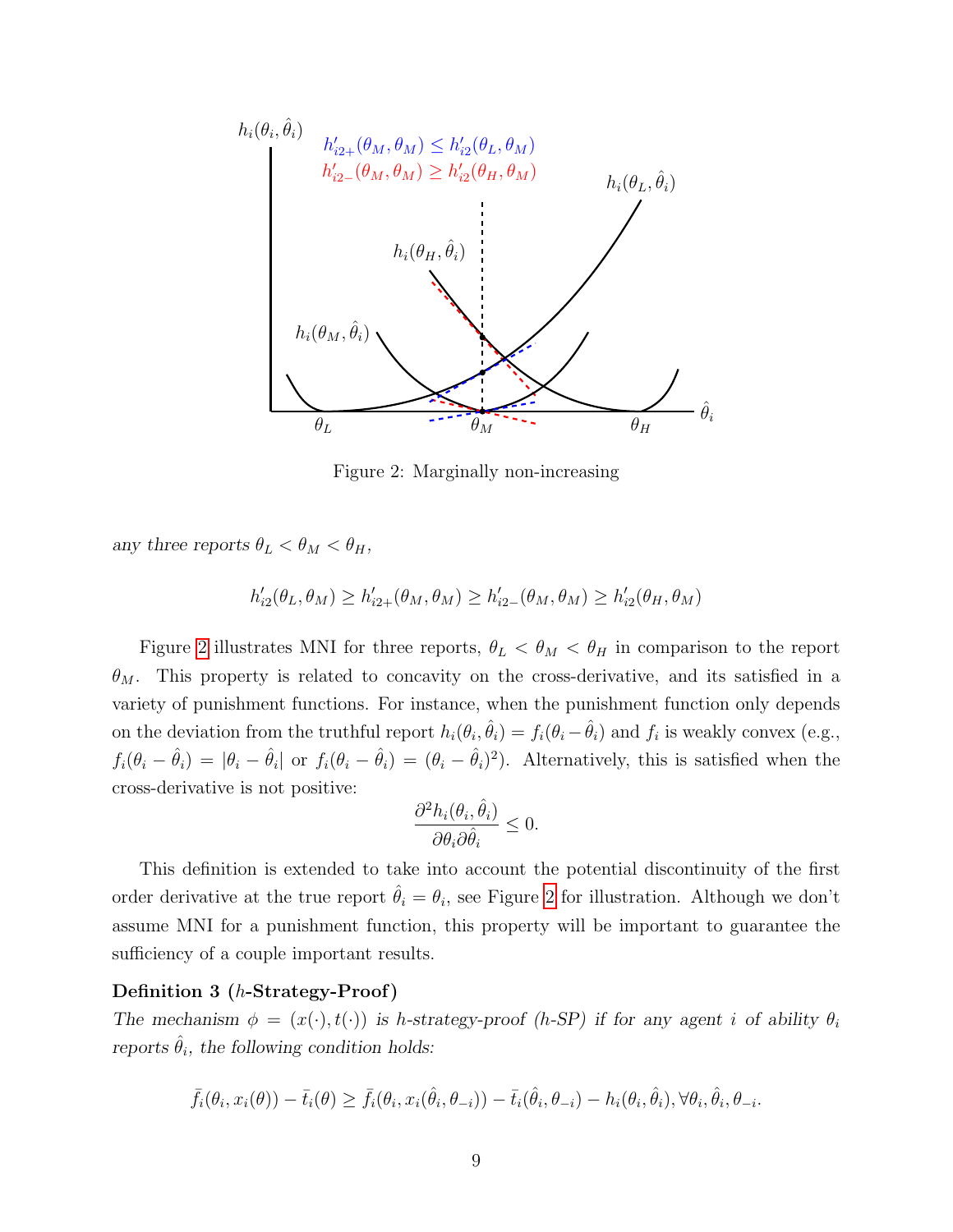

<span id="page-10-1"></span>Figure 3: Two agents and one good.

h-strategy-proof mechanisms captures the planners' ability to punish agent  $i$  of true ability  $\theta_i$ , who misreports his ability  $\hat{\theta}_i$ , with the amount of punishment  $h_i(\theta_i, \hat{\theta}_i)$ .

### <span id="page-10-2"></span>Example 2 (Linear Production)

Consider a planner who allocates 1 unit of resource to agents, who produce one kind of good with resource. The agents have linear production function  $f_i(\theta_i, x_i) = \theta_i x_i$ . Agent i reports his ability  $\hat{\theta}_i$  to the planner, then the planner allocates resource  $x_i(\hat{\theta})$  to agent i, and charges product  $t_i$  from agent i. The profit of agent i is  $x_i(\hat{\theta})\theta_i - t_i(\hat{\theta})$ . See Figure [3](#page-10-1) for the case of two agents. Assume the allocation rule  $x$  allocates all the resource to the agent of highest reported ability. Without loss of generality, assume  $\theta_1 \ge \theta_2 \ge \cdots \ge \theta_N$ , and agent  $i \ge 2$ reports truthfully  $\hat{\theta}_{-1} = \theta_{-1}$ . Consider the report of agent 1, if agent 1 has highest report,  $x_i(\hat{\theta}) = 0$  for any  $i \geq 2$ , no positive transfers requires  $t_i(\hat{\theta}) = 0$ . The condition of individual rationality requires  $t_1(\hat{\theta}) \leq \hat{\theta}_1$ .

If there is no punishment  $h_i = 0$ , the h-SP mechanism is ex-ante SP. To induce the truthful report of agent 1, the charge to agent 1 satisfies  $\theta_1 - t_1(\hat{\theta}) \leq \theta_1 - t_1(\theta_1, \hat{\theta}_{-1}),$  $\forall \hat{\theta}_1 \geq \theta_2$ , then  $\hat{\theta}_1 \geq t_1(\hat{\theta}_1, \hat{\theta}_{-1}) \geq t_1(\theta_1, \hat{\theta}_{-1})$ . If  $t_1(\hat{\theta}_1, \hat{\theta}_{-1}) > t_1(\theta_1, \hat{\theta}_{-1})$ , then agent 1 has incentive to misreport  $\theta_1$ , when his true ability is  $\hat{\theta}_1$ . Thus,  $t_1(\hat{\theta}_1, \hat{\theta}_{-1}) = t_1(\theta_1, \hat{\theta}_{-1}) \le \theta_2$ . If  $t_1(\theta_1, \hat{\theta}_{-1}) < \theta_2$ , there exists  $\tilde{\theta}_1$ , such that  $t_1(\theta_1, \hat{\theta}_{-1}) < \tilde{\theta}_1 < \theta_2$ . Consider the case that true abilities of agents are  $\theta_2 \ge \tilde{\theta}_1 \ge \theta_3 \cdots \ge \theta_N$ , the abilities of agent 1 and 2 are  $\tilde{\theta}_1$  and  $\theta_2$ . Then agent 1 has incentive to misreport  $\theta_1$  and gets positive profit  $\tilde{\theta}_1 - t_1(\theta_1, \hat{\theta}_{-1})$ . Thus, the ex-ante SP mechanism charges  $t_1(\hat{\theta}) = \theta_2$ , which is the second price mechanism.

#### <span id="page-10-0"></span>Lemma 1 (Conditions for  $h$ -SP)

If a mechanism  $\phi = (x(\cdot), t(\cdot))$  is h-SP, then there exists a function  $\Phi : \mathbb{R}_+^N \to \mathbb{R}_+^N$  such that:

i. The aggregate charge to agent i equals  $\bar{t}_i(\theta) = \bar{f}_i(\theta_i, x_i(\theta)) - \Phi_i(\theta)$ .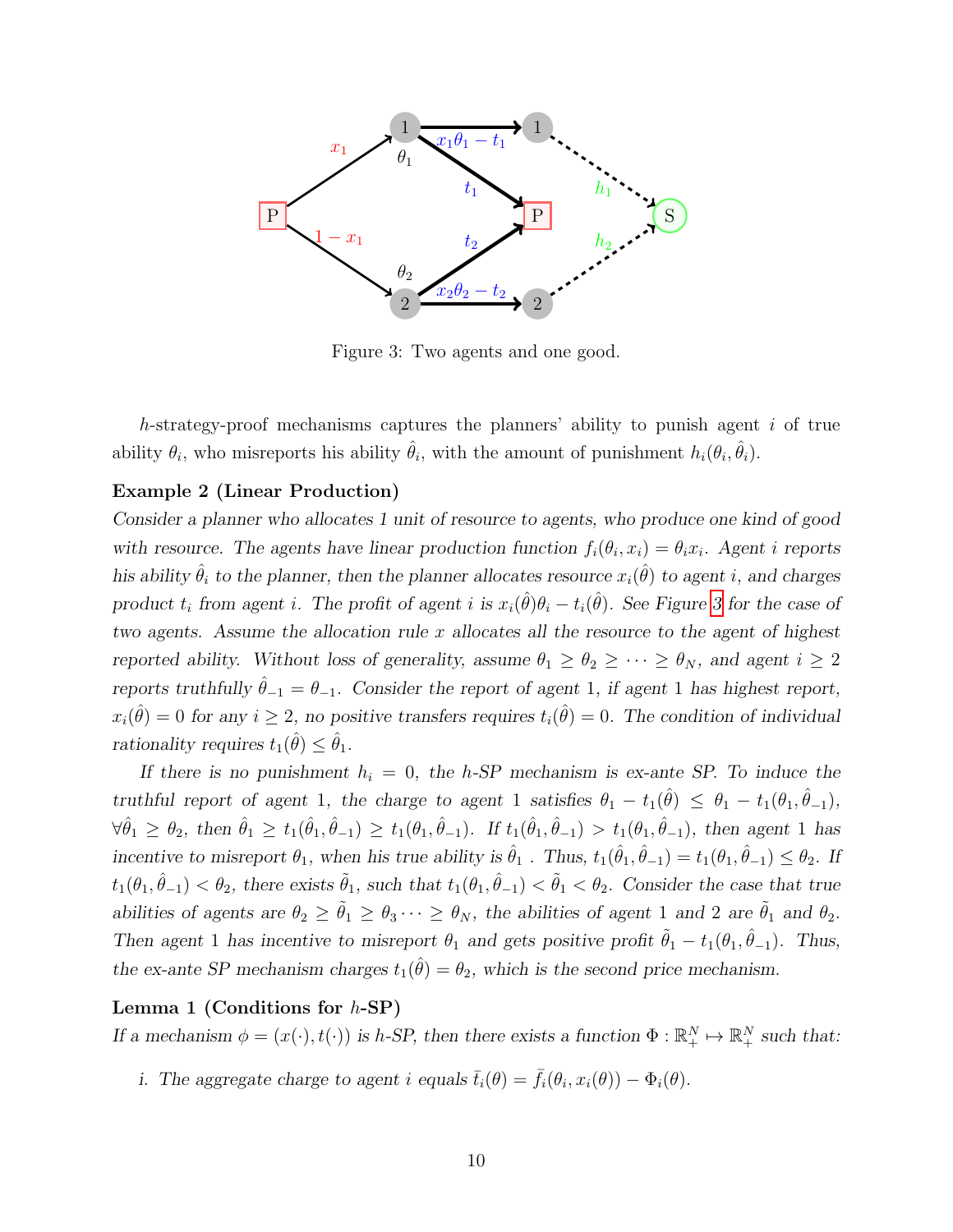ii. For each i and  $\theta_i$ ,  $\bar{f}_{i\theta}(\theta_i, x_i(\theta)) + h'_{i2}(\theta_i, \theta_i) \leq \frac{\partial \Phi_i(\theta_i, \theta_{-i})}{\partial \theta_i}$  $\frac{\partial(\theta_i,\theta_{-i})}{\partial\theta_i} \leq \bar{f}_{i\theta}(\theta_i,x_i(\theta)) + h'_{i2+}(\theta_i,\theta_i)$ with  $\bar{f}_{i\theta}(\theta_i, x_i(\theta)) = \frac{\partial \bar{f}_i(\theta_i, x_i(\theta))}{\partial \theta_i}$  $\frac{\partial i, x_i(\theta))}{\partial \theta_i}$ .

Conversely, if the punishment functions h satisfies MNI and there exists a function  $\Phi$ that satisfies conditions  $i$  and  $ii$ , then the mechanism is  $h$ -SP.

From part  $i$ , the function

$$
\Phi_i(\theta) = \bar{f}_i(\theta_i, x_i(\theta)) - \bar{t}_i(\theta)
$$

is the profit of agent i when he truthfully reports  $\hat{\theta}_i = \theta_i$  at the profile  $\theta$ . From part ii, the boundary of marginal profit is related to marginal production and marginal punishment.

These are local conditions of h-SP for deviation of  $\theta$  to  $\hat{\theta}$ . The conditions are not sufficient for a mechanism to be  $h$ -SP, and global conditions of  $h$ -SP are needed. The profit of agent i is affected by aggregate production  $\bar{f}_i$  regardless specific dimension of production  $f_{ij}$ .

### <span id="page-11-0"></span>Theorem 1 (Ineffective Punishment Functions)

Consider the mechanism  $\phi = (x(\cdot), t(\cdot))$  such that the allocation rule  $x_i : \mathbb{R}_+^N \mapsto \mathbb{R}_+$  is non-decreasing in the report  $\hat{\theta}_i$  for all i. The following three conditions are equivalent:

- i. The mechanism  $\phi$  is ex-ante SP.
- ii. The mechanism  $\phi$  is h-SP for any punishment function  $h_i(\theta_i, \hat{\theta}_i)$  such that the derivative at the truthful report is zero, that is  $h'_{i2}(\theta_i, \theta_i) = 0$  for any  $\theta_i$ .<sup>[4](#page-11-1)</sup>
- iii. The marginal profit of an agent equals to his marginal product. That is,  $\frac{\partial \Phi_i(\theta)}{\partial \theta_i}$  =  $\partial \bar{f}_i(\theta_i,x_i(\theta))$  $\frac{\partial i_i, x_i(\theta)}{\partial \theta_i}$  for any report  $\theta$  and any agent *i*.

The proof of this result is in the appendix. The intuition of the proof is as follows. In order to prove that part (i) implies part (iii), under the condition of individual rationality and no positive transfers, given any allocation rule, an ex-ante SP mechanism can be characterized by a local condition, that requires no incentive for marginal deviation. As we take the limit of this local condition, we arrive to part (iii). For the converse, as the allocation to an agent is non-decreasing in his reported ability, the complementarity of the resource and ability in production guarantees the mechanism satisfying a local condition of SP, which in turn satisfied a global condition of SP.

There are two important consequences of Theorem [1.](#page-11-0) On the one hand, it provides precise conditions for mechanisms to be ex-ante strategy-proof, which is discussed in the

<span id="page-11-1"></span><sup>&</sup>lt;sup>4</sup>This happens, for instance, at the large class of polynomial punishment functions  $h_i(\theta_i, \hat{\theta}_i) = \gamma |\theta_i - \hat{\theta}_i|^k$ with  $k > 1$ .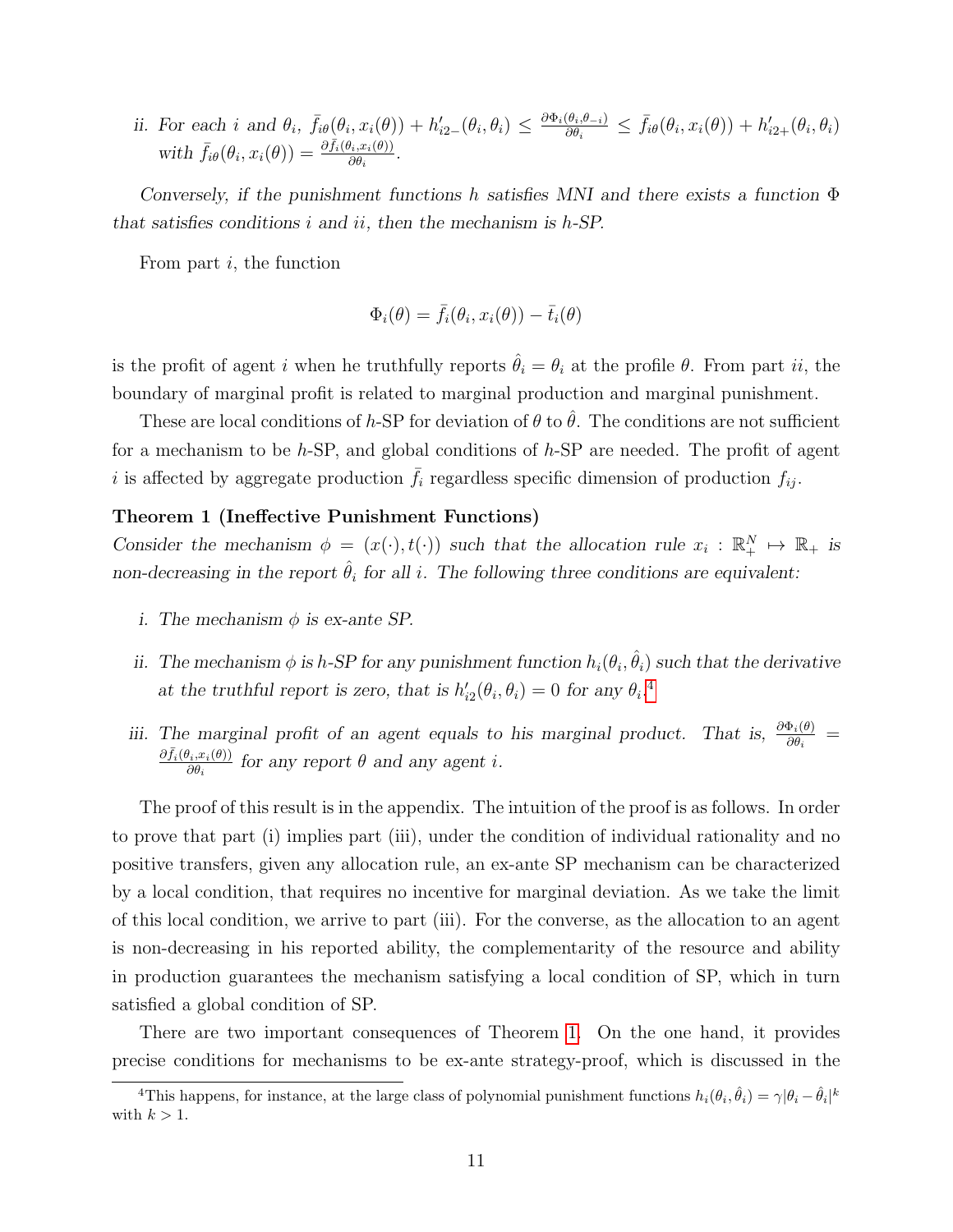literature. First, the resource allocated to an agent depends on his aggregate ability of production  $\bar{f}_i$ . Second, the charged share of an agent depends on the average production over all the abilities  $\bar{f}_i(\theta_i, x_i(\theta)) - \int_0^{\theta_i} \bar{f}_{i\theta}(q, x_i(q, \theta_{-i})) dq$ . On the other hand, it shows that the punishment functions are effective only if there is a positive punishment at the margin (i.e., for an arbitrary small deviation). In other words, the punishment function  $h$ , whose derivative at the truthful report is zero, is ineffective, in the sense that all  $h$ -SP mechanisms are ex-ante SP.

#### <span id="page-12-1"></span>Example 3 ([Lin](#page-10-2)ear Production (Continued))

From Example 2, the agents have linear production function  $f_i(\theta_i, x_i) = \theta_i x_i$ , consider the allocation rule  $x_i$  allocates all the resource to the agent of highest reported ability. Assume the punishment function is  $h_i(\theta_i, \hat{\theta}_i) = \pi(|\theta_i - \hat{\theta}_i|^{\gamma})$ , and  $\theta_1 \ge \theta_2 \ge \cdots \ge \theta_N$ .

Consider  $\gamma > 1$ ,  $\pi > 0$ , the h-SP requires  $\theta_1 - t_1(\hat{\theta}) - \pi(|\theta_1 - \hat{\theta}_1|)^{\gamma} \leq \theta_1 - t_1(\theta_1, \hat{\theta}_{-1}),$ for any  $\hat{\theta}$ , equivalent with  $t_1(\theta_1, \hat{\theta}_{-1}) - t_1(\hat{\theta}) \leq \pi(|\theta_1 - \hat{\theta}_1|)^{\gamma}$ . For  $\theta_1 \geq \hat{\theta}_1$ ,  $t_1(\theta_1, \hat{\theta}_{-1})$  $t_1(\hat{\theta}) \leq \pi(\theta_1 - \hat{\theta}_1)^{\gamma}$ , take the limit  $\hat{\theta}_1 \to \theta_1$ ,  $\lim_{\hat{\theta}_1 \to \theta_1^{-}}$  $t_{1}(\theta_1,\hat{\theta}_{-1})-t_{1}(\hat{\theta})$  $\frac{\theta_{-1}-t_1(\theta)}{\theta_1-\hat{\theta}_1}\leq \lim_{\hat{\theta}_1\to\theta_1^-}$  $\pi(\theta_1-\hat{\theta}_1)^{\gamma}$  $\frac{\theta_1-\theta_1}{\theta_1-\hat{\theta}_1}=0.$ For  $\theta_1 \leq \hat{\theta}_1$ , there is  $\lim_{\hat{\theta}_1 \to \theta_1^+}$  $t_{1}(\theta_1,\hat{\theta}_{-1})-t_{1}(\hat{\theta})$  $\frac{\theta_{-1}-t_1(\theta)}{\theta_1-\hat{\theta}_1} \geq \lim_{\hat{\theta}_1\to\theta_1^+}$  $\pi(\hat{\theta}_1-\theta_1)^\gamma$  $\frac{\theta_1 - \theta_1}{\theta_1 - \hat{\theta}_1}$  = 0. Then we have  $\lim_{\hat{\theta}_1 \to \theta_1}$  $t_{1}(\theta_{1},\hat{\theta}_{-1})-t_{1}(\hat{\theta})$  $\frac{\theta-1)-t_1(\theta)}{\theta_1-\hat{\theta}_1}=0$ , which is the charge of second highest production, the SP mechanism. In this case, the h-SP class of mechanism does not expand with h.

Consider  $\gamma = 1$ ,  $\pi = 1$ . The punishment function is  $h_i(\theta_i, \hat{\theta}_i) = |\theta_i - \hat{\theta}_i|$ , the agents have no incentive to lie in the first-price mechanism,  $t_1(\hat{\theta}) = \hat{\theta}_1$ . Indeed, if agent 1 reports  $\hat{\theta}_1$ lower than the true ability  $\theta_1$ , his profit is  $x_1\theta_1 - \hat{\theta}_1 - |\theta_1 - \hat{\theta}_1| = 0$ . If agent 1 reports  $\hat{\theta}_1$ higher than the true ability  $\theta_1$ , he receives negative profit. Thus, there is no incentive for agent 1 to misreport, and the first-price mechanism is  $h$ -SP. The set of  $h$ -SP mechanisms with punishment h expands the set of ex-ante SP mechanisms.

Consider  $0 < \gamma < 1$ ,  $\pi = 1$ .  $h'_{i2}(\theta_i, \theta_i) = \infty$ , consider the charge  $t_1(\hat{\theta}) = \hat{\theta}_2 + |\hat{\theta}_1 - \hat{\theta}_2|^{\gamma}$ . Assume agents 2, ..., N report truthfully  $\hat{\theta}_{-1} = \theta_{-1}$ . The profit of agent 1 reporting  $\hat{\theta}_1$  is  $\theta_1 - \theta_2 - |\hat{\theta}_1 - \theta_2|^{\gamma} - |\theta_1 - \hat{\theta}_1|^{\gamma}$ . If agent 1 reports truthfully, he receives  $\theta_1 - \theta_2 - |\theta_1 - \theta_2|^{\gamma}$ . For  $\hat{\theta}_1 > \theta_1$ ,  $|\hat{\theta}_1 - \theta_2|^{\gamma} > |\theta_1 - \theta_2|^{\gamma}$ , agent 1 has no incentive to report higher. For  $\theta_2 \leq$  $\hat{\theta}_1 \leq \theta_1$ ,  $|\theta_1 - \theta_2|^{\gamma} \leq |\hat{\theta}_1 - \theta_2|^{\gamma} + h_1(\theta_1, \hat{\theta}_1) = |\hat{\theta}_1 - \theta_2|^{\gamma} + |\theta_1 - \hat{\theta}_1|^{\gamma}$ .<sup>[5](#page-12-0)</sup> Thus, agent 1 reports truthfully  $\hat{\theta}_1 = \theta_1$ . The set of h-SP mechanisms with punishment h expands the set of ex-ante mechanisms.

## <span id="page-12-2"></span>Remark 1

For any punishment functions h,  $\tilde{h}$ , s.t.  $h(\theta, \hat{\theta}) \leq \tilde{h}(\theta, \hat{\theta})$ ,  $\forall \theta, \hat{\theta} \in \mathbb{R}^M_+$ . Then if mechanism  $\phi = (x(\cdot), t(\cdot))$  is h-SP for punishment function h,  $\phi$  is h-SP for punishment function h.

<span id="page-12-0"></span><sup>&</sup>lt;sup>5</sup>The inequality could be proved by dividing both sides by  $\theta_1 - \theta_2$ , to prove  $x^{\gamma} + (1 - x)^{\gamma} \ge 1$ , for  $x \in [0,1], \gamma \in (0,1].$   $\frac{dx^{\gamma}}{d\gamma} = x^{\gamma} \ln x \leq 0$ , monotonic decreasing for  $\gamma$ .  $\gamma = 1$  is minimal,  $x + (1 - x) = 1$ .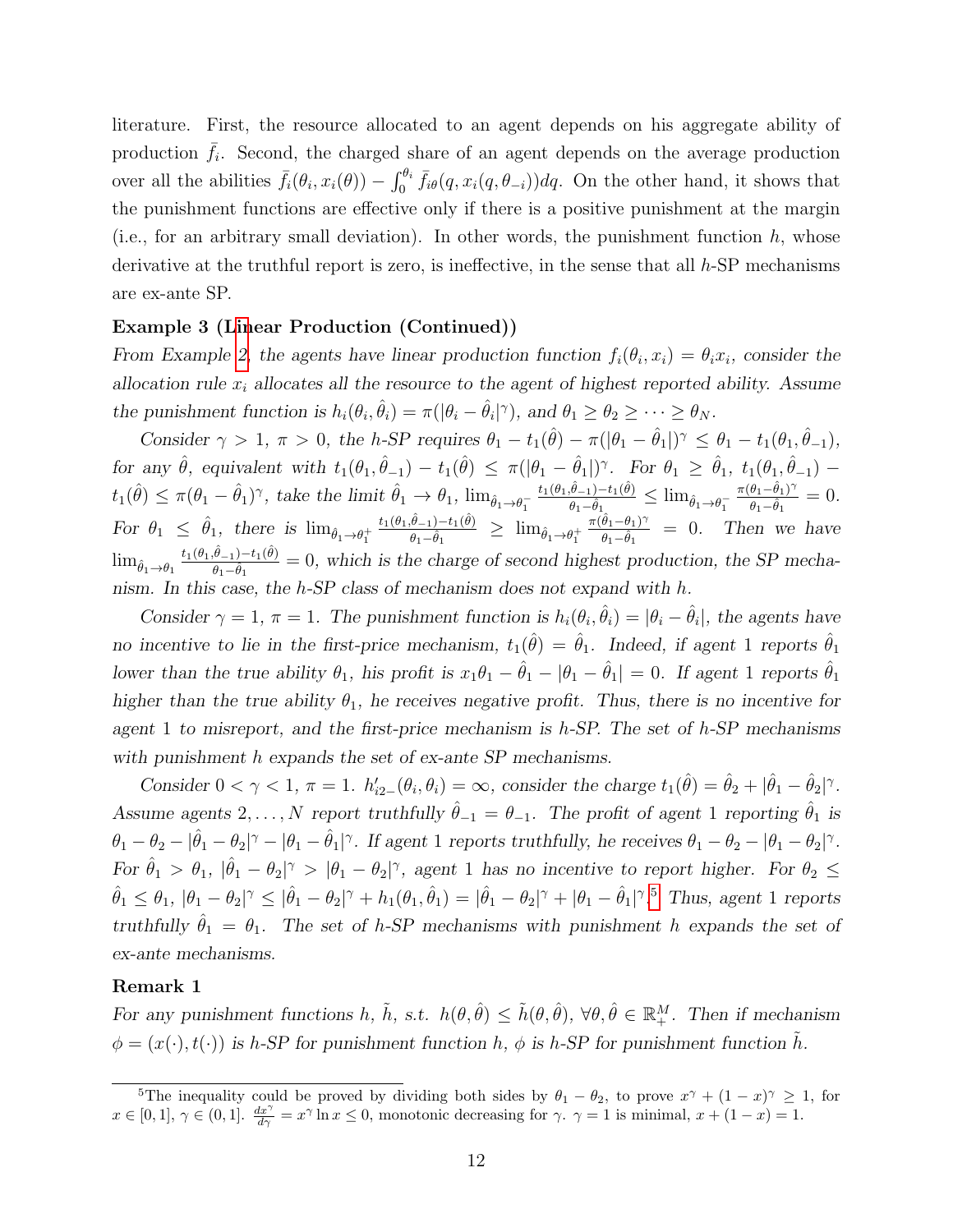This remark presents the comparative static analysis of h-SP mechanisms. As the punishment function h increases, the set of h-SP mechanisms expands. The result is consistent with intuition that punishments decrease the incentives of agents to misreport. Furthermore, note that if the punishment function  $h(\theta, \hat{\theta})$  approaches infinity, any mechanism is h-SP.

Until now, our study has focused on characterizing the class of h-SP mechanisms without considering the planner's preferences. The next section considers and characterizes optimal mechanisms for planner.

# 4 h-Optimal Mechanism

Recall that the planner cares about the *total tax* collected from the agents  $\tau = \sum_{i=1}^{N} t_i(\hat{\theta}) \in$  $\mathbb{R}^M_+$ , where the agents report  $\hat{\theta}$ . In this section, we impose a minimal restriction on the preferences, namely, we assume that the planner's preferences  $\succeq$  over  $\tau$  are monotonic.

For an arbitrary set of planner's preferences, we find mechanisms that are optimal given a fixed punishment function  $h$  in this section. Our main result shows that the optimal mechanism for the planner, given an arbitrary punishment function, can be represented as a convex combination of two mechanisms: (i) full-charge mechanism, which charges the entire production of the agents, (ii) the truth-inducing mechanism, which is ex-ante SP. The weights of these two mechanisms depend on marginal punishments and marginal production of agents.

Two mechanisms are salient for the main results of this section. First, the full-charge mechanism  $\phi^F$  given an allocation rule x charges the production  $t_i^F(\theta) = f_i(\theta_i, x_i(\theta))$  to all the agents. When the allocation rule  $x$  allocates all resources to the agent of highest ability, this mechanism equals to the traditional first-price mechanism.

Second, the truth-inducing mechanism,  $\phi^T$  given an allocation  $x(\cdot)$  is an ex-ante SP mechanism for allocation rule x, the planner charges agent i with  $\bar{t}_i(\theta) = \bar{f}_i(\theta_i, x_i(\theta))$  –  $\int_0^{\theta_i} \bar{f}_{i\theta}(q, x_i(q, \theta_{-i})) dq$ . When the allocation rule x allocates all resources to the agent of highest ability, this mechanism equals to the traditional second-price mechanism.

Our following result characterizes the h-optimal mechanism  $\phi^h$  as a convex combination of  $\phi^F$  and  $\phi^T$  for any punishment function h.

In particular, note that  $\phi^T$  is ex-ante SP. Indeed, the agents are taxed only part of their production so that they have incentive to report truthfully. Without punishments, the tax is optimal for planner. The full-charge mechanism  $\phi^F$  is not SP, the agents are taxed the production according to their reports. Without punishments, the agents have incentive to under-report their abilities. However, if the punishments are high, the agents have no incentive to misreport. The conditions of individual rationality require that agents are not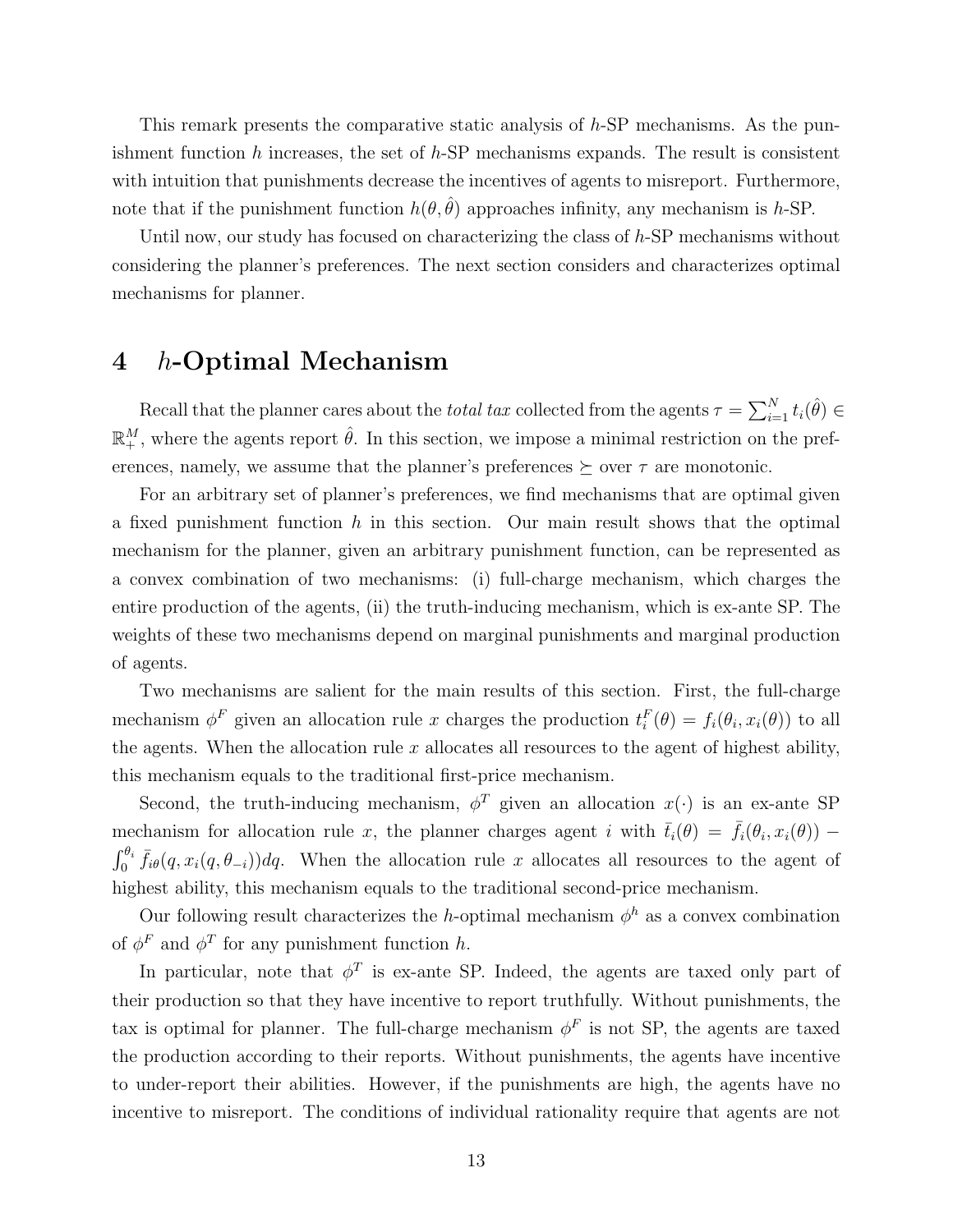taxed more than their production under truthful reports.

### Definition 4

Consider an arbitrary monotonic preferences  $\succeq$  of planner, and let h be an arbitrary punishment function. We say an h-SP mechanism  $\phi$  is h**-optimal** if for any h-SP mechanism  $\phi$ with the same allocation rule x, we have that  $\tau(\theta) \succeq \hat{\tau}(\theta)$  for any  $\theta$ .

The definition of h-optimal restricts the optimality of mechanism within a subset of mechanisms with same allocation rule  $x$ . The mechanisms with different  $x$  might not be comparable, see the following example.

### <span id="page-14-1"></span>Example 4 (Linear Production (Continued))

Consider the agents with linear production function  $f_i(\theta_i, x_i(\theta)) = \theta_i x_i \in \mathbb{R}_+$ . Assume there is no punishment,  $h_i(\theta_i, \hat{\theta}_i) = 0$ , for any  $\theta_i$ ,  $\hat{\theta}_i$ . The h-SP mechanism is ex-ante SP. Without loss of generality, assume  $\theta$  satisfies  $\theta_1 \ge \theta_2 \ge \cdots \ge \theta_N$ .

From Theorem [1,](#page-11-0) the ex-ante SP mechanism satisfies  $\frac{\partial \Phi_i(\theta_i, \theta_{-i})}{\partial \theta_i} = \bar{f}_{i\theta}(\theta_i, x_i(\theta))$ , and  $\bar{t}_i(\theta) = \bar{f}_i(\theta_i, x_i(\theta)) - \int_0^{\theta_i} \bar{f}_{i\theta}(q, x_i(q, \theta_{-i})) dq.$ 

We study two allocation rules. First, the planner allocates all the resource to the agent of highest reported ability, from Example [2,](#page-10-2) the truth-inducing mechanism  $\phi^T$  is second-price mechanism. Under truthful reports  $\theta$ , agent 1 receives the resource  $x_1 = 1$ , and planner charges  $\theta_2$  from agent 1.

Second, the allocation rule  $\tilde{x}$  satisfies  $\tilde{x}_i(\hat{\theta}) = \frac{1_{\left[\theta_2, \theta_1\right)}(\hat{\theta}_i)}{\sum_{i=1}^{N} 1_{\{i,j\}}(\hat{\theta}_i)}$  $\frac{1_{\left[\theta_2,\theta_1\right)}(\theta_i)}{\sum_{i=1}^N 1_{\left[\theta_2,\theta_1\right)}(\hat{\theta}_i)}$  for reports  $\hat{\theta}$  with  $\theta_2 \leq$  $\max_{i \in \mathcal{N}} \hat{\theta}_i < \theta_1$ <sup>[6](#page-14-0)</sup>, and  $\tilde{x}(\hat{\theta}) = x^T(\hat{\theta})$  for other reports.

If the highest report is in  $(\theta_2, \theta_1)$ ,  $\tilde{x}$  allocates resource equally to all agents in  $(\theta_2, \theta_1)$ . If the highest report is not in  $[\theta_2, \theta_1]$ , all the resource is allocated to the agent with highest reported ability. From Theorem [1,](#page-11-0) the ex-ante SP mechanism  $\tilde{\phi}$  with allocation rule  $\tilde{x}$ satisfies  $\tilde{t}_i(\theta) = \theta_i x_i(\theta) - \int_0^{\theta_i} x_i(q, \theta_{-i}) dq$ .

When true abilities of agents are  $\theta$ ,  $\tilde{x}_1(\theta) = 1$ , agent 1 is charged  $\tilde{t}_1(\theta) = \theta_1 - \int_0^{\theta_1} x_1(q, \theta_{-i}) dq =$  $\theta_1-\int_{\theta_2}^{\theta_1}$ 1  $\frac{1}{2}dq = \frac{\theta_1 + \theta_2}{2}$  $\frac{1+\theta_2}{2}$ . Thus,  $\tilde{t}_1(\theta) > \theta_2 = t_1^T(\theta)$ , the planner prefers  $\tilde{\phi}$ .

When true abilities of agents are  $\theta'$  with  $\theta_2 < \theta'_1 < \theta'_1 < \theta_1$  and  $\theta'_j = \theta_j$  for  $j \geq 3$ .  $\tilde{\phi}$ charges  $\tilde{t}_1(\theta') = \tilde{t}_2(\theta') = \frac{1}{2}\theta_2$ ,  $\phi^T$  charges  $t_1^T(\theta') = \theta'_2$ . Thus, total tax  $\tilde{\tau} = \theta_2 < \theta'_2 = \tau^T$ , the planner prefers  $\phi^T$ . So neither of these two mechanisms is optimal for any  $\theta$ .

In Example [4,](#page-14-1) we find that the  $h$ -SP mechanisms with different allocation rules might not be comparable for the planner. In the following example, we study the optimal mechanism for the planner, given a specific punishment function and the allocation rule that sends all the resource to the agent with highest reported ability.

<span id="page-14-2"></span><span id="page-14-0"></span> $^{6}1_{\lbrack \theta_{2},\theta_{1})}(\cdot)$  is an indicator function.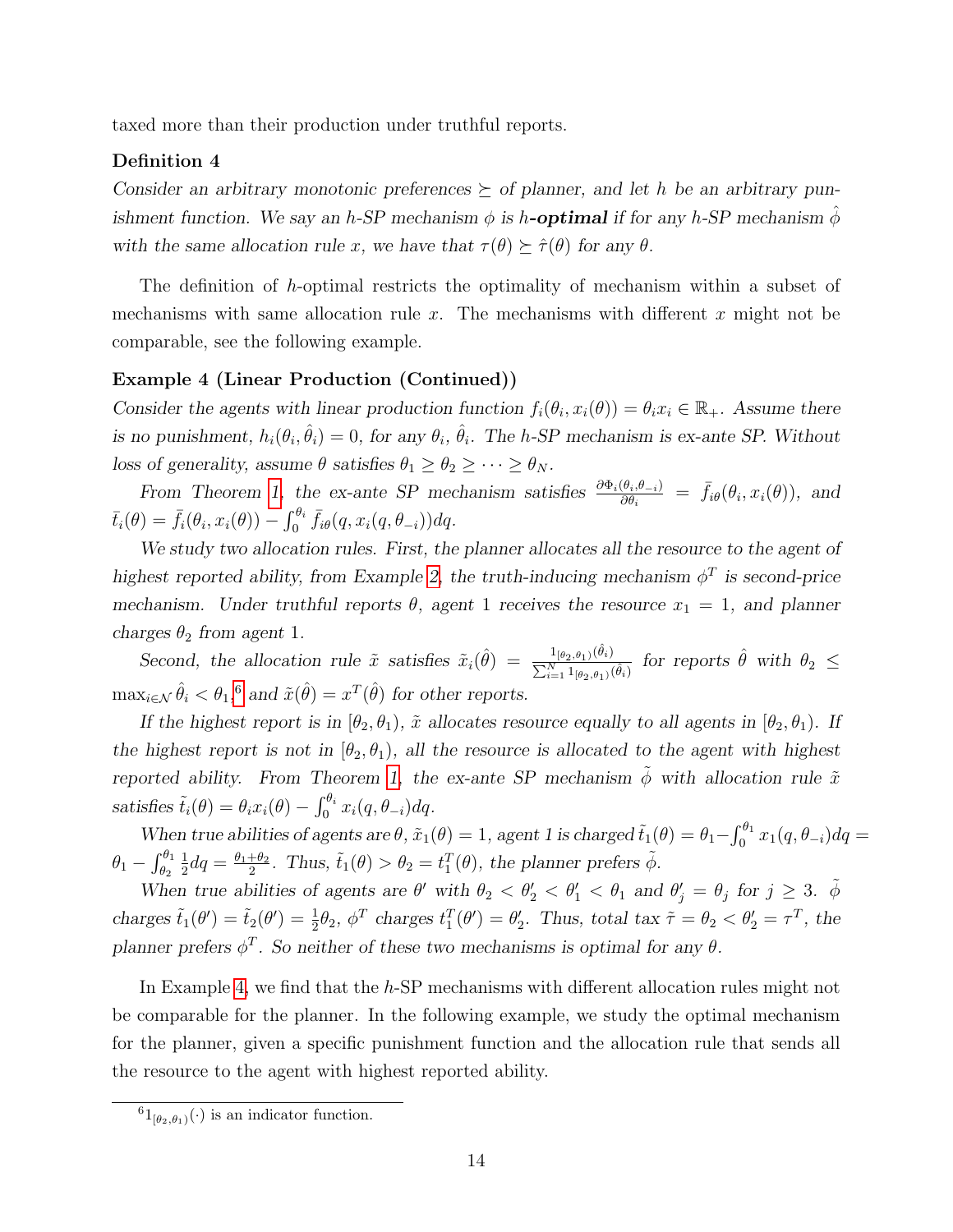#### Example 5 (Linear Production (Continued))

Consider the agents with linear production function  $f_i(\theta_i, x_i) = \theta_i x_i$ , the allocation rule x allocates all the resource to the agent of highest reported ability, and the punishment function is  $h_i(\theta_i, \hat{\theta}_i) = \pi |\theta_i - \hat{\theta}_i|$ . Without loss of generality, assume  $\theta_1 \ge \theta_2 \ge \cdots \ge \theta_N$ . In this case, the full-charge mechanism  $\phi^F$  is the first-price mechanism, which charges  $t_1^F = \hat{\theta}_1$ . The truth-inducing mechanism  $\phi^T$  is the second-price mechanism, which charges  $t_1^T = \hat{\theta}_2$ .

If  $\pi = 0$ ,  $\phi^F$  is not h-SP from Example [3.](#page-12-1) The truth-inducing mechanism  $\phi^T$  maximizes the total tax for the planner in the set of h-SP mechanisms.

If  $0 < \pi < 1$ , assume agents  $2, \ldots, N$  report truthfully  $\hat{\theta}_{-1} = \theta_{-1}$ . The profit of agent 1 reporting  $\hat{\theta}_1$  is  $\theta_1 - t_1(\hat{\theta}) - \pi |\theta_i - \hat{\theta}_i|$ . The truth-inducing mechanism  $\phi^T$  charge  $\hat{\theta}_2$  is h-SP. The condition of individual rationality requires that the charge is not more than the production  $\theta_1$ . Thus, assume the planner charge  $t_1 \in [\hat{\theta}_2, \hat{\theta}_1]$  in optimal mechanism, let  $t_1(\hat{\theta}) = \delta \hat{\theta}_1 + (1 - \delta) \hat{\theta}_2$ ,  $\delta \in [0,1]$ . If agent 1 reports truthfully, he receives  $(1-\delta)\theta_1 - (1-\delta)\hat{\theta}_2$ . If agent 1 reports  $\hat{\theta}_1 > \theta_1$ , his profit is  $(1+\pi)\theta_1 - (\delta+\pi)\hat{\theta}_1 - (1-\delta)\hat{\theta}_2$ , which is less than the profit of truthful report. If agent 1 reports  $\hat{\theta}_1 \le \theta_1$ , his profit is  $(1-\pi)\theta_1 + (\pi-\delta)\hat{\theta}_1 - (1-\delta)\hat{\theta}_2$ . To induce truthful report, there is  $(1 - \pi)\theta_1 + (\pi - \delta)\hat{\theta}_1 - (1 - \delta)\hat{\theta}_2 \leq (1 - \delta)\theta_1 - (1 - \delta)\hat{\theta}_2$ , equivalent with  $(\pi - \delta)(\theta_1 - \hat{\theta}_1) \geq 0$ , so  $\delta \leq \pi$ . Thus, the optimal mechanism of the planner charges  $t_{1}(\hat{\theta}) = \pi \hat{\theta}_{1} + (1 - \pi) \hat{\theta}_{2}.$ 

In Example [5,](#page-14-2) we discover that the optimal mechanism is a convex combination of the first-price mechanism and second-price mechanism for a specific allocation rule and punishment function. In the following definition, we formally define the combination mechanisms based on the truth-inducing mechanism and full-charge mechanism, given any allocation rule and punishment function.

#### Definition 5

Consider an allocation rule x and an arbitrary punishment function  $h$ , let

$$
\lambda_i^h(\theta) = \min\{\frac{\int_{\theta_i(\theta_{-i})}^{\theta_i} -h'_{i2-}(q, q) dq}{\int_0^{\theta_i} \bar{f}_{i\theta}(q, x_i(q, \theta_{-i})) dq}, 1\},\
$$

with  $\underline{\theta}_i(\theta_{-i}) = \sup \{ \theta_i | x_i(\theta_i, \theta_{-i}) = 0 \}.$  Define the combination mechanism  $\phi^h$  for the punishment function h as  $\phi^h = \lambda^h(\theta)\phi^F + (1 - \lambda^h(\theta))\phi^T$ , with  $x^h(\theta) = x^T(\theta) = x^F(\theta)$ , and  $\bar{t}_i^h(\theta) = \lambda_i^h(\theta)\bar{t}_i^F(\theta) + (1 - \lambda_i^h(\theta))\bar{t}_i^T(\theta).$ 

<span id="page-15-0"></span>The following theorem shows the optimality of the combination mechanisms.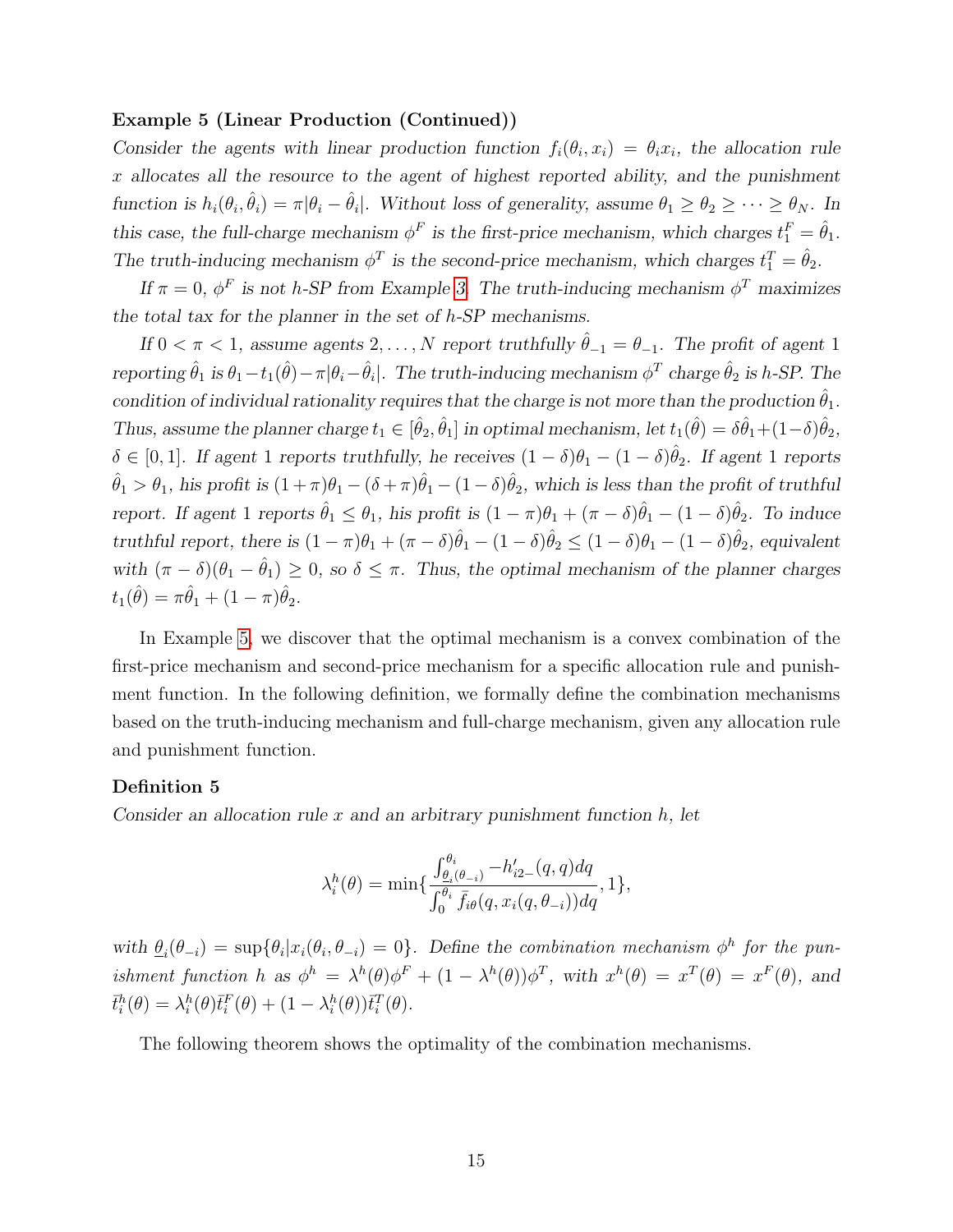#### Theorem 2 (h-Optimal Mechanism)

Consider an allocation rule x and a punishment function h that satisfies MNI, the combination mechanism  $\phi^h$  is h-optimal.

Theorem [2](#page-15-0) characterizes the h-optimal mechanism, which is optimal for the planner given any allocation rule  $x$ . In the following corollaries, we study the mechanisms with a special allocation rule, that allocates all resource to the agent with highest ability. Furthermore, assume the production function satisfies constant return to scale  $f_i(\theta_i, x_i(\theta)) = x_i(\theta) f_i(\theta_i, 1)$ .

 $\underline{\theta}_i(\theta_{-i})$  satisfies  $\bar{f}_i(\underline{\theta}_i(\theta_{-i}), 1) = \max_{j \neq i} \bar{f}_j(\theta_j, 1)$ . For  $\theta_i > \underline{\theta}_i(\theta_{-i}), x_i(\theta) = 1$ .  $\lambda_i^h(\theta)$ satisfies  $\lambda_i^h(\theta) =$  $\int_{\underline{\theta}_i}^{\theta_i}$ <sub>( $\theta_{-i}$ )</sub>  $-h'_{i2-}(q,q) dq$  $\overline{f_{\theta_i(\theta_{-i})}^{i(\theta_{-i})}}^{\overline{\theta_i}(-i)-n_{i2}-(q,q)dq}$ . The full-charge mechanism charges  $\overline{t_i}^F(\theta) = \overline{f_i}(\theta_i, x_i(\theta)),$ and the truth-inducing mechanism charges  $\bar{t}_i^T(\theta) = \bar{f}_{-i}(\theta_{-i}, 1)x_i(\theta)$ . For any punishment function h, the mechanism  $\phi^h$  with charge  $\bar{t}_i^h(\theta) = \lambda_i^h(\theta)\bar{t}_i^F(\theta) + (1 - \lambda_i^h(\theta))\bar{t}_i^T(\theta)$  is h-optimal.

For any ineffective punishment function  $h$  characterized in Theorem [1,](#page-11-0) the truth-inducing mechanism  $\phi^T$  is *h*-optimal.

# <span id="page-16-0"></span>Corollary 1 (Optimality of Second-Price Mechanism)

Given the allocation rule  $x$  that allocates all resource to the agent with highest ability of production, the second-price mechanism  $\phi^T$  is h-optimal for any punishment function h with derivative equal to zero, that is  $h'_{i2}(\theta_i, \theta_i) = 0$ , for any  $\theta_i$ .

When all resource is allocated to the agent with highest reported ability, Corollary [1](#page-16-0) is a natural extension of Theorem [1.](#page-11-0) The class of h-SP mechanisms does not expand if the punishment function  $h$  has derivative 0. There does not exist any  $h$ -SP mechanism charge more than the truth-inducing mechanism  $\phi^T$ , which is the second-price mechanism.

### <span id="page-16-1"></span>Corollary 2 (Optimality of First-Price Mechanism)

Given the allocation rule  $x$  that allocates all resource to the agent with highest aggregate production, the first-price mechanism  $\phi^F$  is h-optimal for any punishment function h that satisfies  $h_i(\theta_i, \hat{\theta}_i) \ge \bar{f}_i(\theta_i, 1) - \bar{f}_i(\hat{\theta}_i, 1)$ , for any  $\theta_i \ge \hat{\theta}_i$ .

When all resource is allocated to the agent with highest reported ability, Corollary [2](#page-16-1) characterizes the condition of punishment function  $h$ , such that the full-charge mechanism  $\phi^F$ , which is the first-price mechanism, is *h*-optimal.

# 5 Minimal Punishment Function

It is often the case that a mechanism to allocate goods and services is given, whereas the designer of mechanism has flexibility to design the punishment  $h$ . In this section, we ask the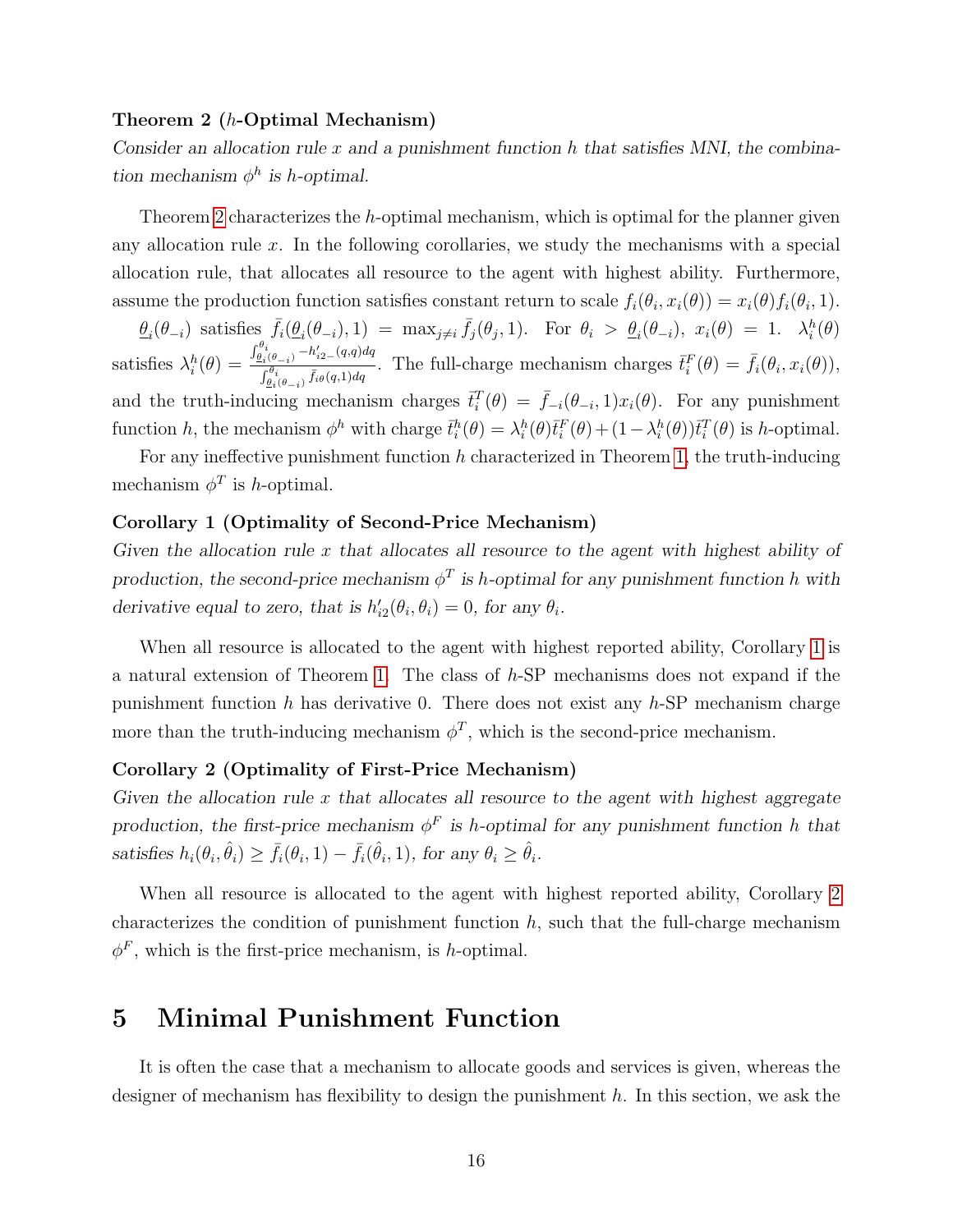question: What is the class of punishment functions that makes a given mechanism to be  $h$ -SP? The answer of this question is to find the minimal punishment function h that makes a mechanism h-SP.

For any mechanism  $\phi = (x(\cdot), t(\cdot))$ , the aggregate charge from agent i is  $\bar{t}_i(\theta) = \sum_{j=1}^M t_{ij}(\theta)$ , and the profit function of agent i is  $v_i : \mathbb{R}^{N+1}_+ \mapsto \mathbb{R}_+$ . If true ability of agent i is  $\theta_i$  and reports of agents are  $\hat{\theta}$ , the profit of agent i is  $v_i(\theta_i, \hat{\theta}_i, \hat{\theta}_{-i}) = \bar{f}_i(\theta_i, x_i(\hat{\theta}_i, \hat{\theta}_{-i})) - \bar{t}_i(\hat{\theta}_i, \hat{\theta}_{-i}).$ The profit of agent *i* for truthful report is  $v_i(\theta_i, \theta_i, \hat{\theta}_{-i}) = \bar{f}_i(\theta_i, x_i(\hat{\theta})) - \bar{t}_i(\hat{\theta})$ . Then agent *i* has incentive to report truthfully if  $v_i(\theta_i, \theta_i, \hat{\theta}_{-i}) \ge v_i(\theta_i, \hat{\theta}_i, \hat{\theta}_{-i}) - h_i(\theta_i, \hat{\theta}_i)$ , for any  $\theta_i, \hat{\theta}_i, \hat{\theta}_{-i}$ .

# <span id="page-17-2"></span>Definition 6 (Minimal Punishment Function)

For any mechanism  $\phi = (x(\cdot), t(\cdot)), h_i^{\min} : \mathbb{R}_+^2 \mapsto \mathbb{R}_+, h^{\min} = (h_1^{\min}, \dots, h_N^{\min})$  is minimal punishment function, if  $\phi$  is h-SP, then  $h_i(\theta_i, \hat{\theta}_i) \geq h_i^{\min}(\theta_i, \hat{\theta}_i)$ ,  $\forall \theta_i, \hat{\theta}_i, i$ .

#### <span id="page-17-0"></span>Lemma 2 (Properties of Minimal Punishment Function)

i. For any mechanism  $\phi = (x(\cdot), t(\cdot))$ , the minimal punishment function satisfies

$$
h_i^{\min}(\theta_i, \hat{\theta}_i) = \max_{\hat{\theta}_{-i}} \{v_i(\theta_i, \hat{\theta}) - v_i(\theta_i, \theta_i, \hat{\theta}_{-i}), 0\}
$$

- ii. If the mechanism is ex-ante SP, then  $h_i^{\min}(\theta_i, \hat{\theta}_i) = 0$ , for any  $\theta_i$ ,  $\hat{\theta}_i$ , i.
- iii. If the mechanism is not ex-ante SP, then the minimal punishment function is nonzero. In other words, there exists  $\theta_i$ ,  $\hat{\theta}_i$ , i, such that  $h_i^{\min}(\theta_i, \hat{\theta}_i) > 0$ .

Assume the planner's preferences  $\succeq$  over the total tax  $\tau$  is represented by utility function  $u: \mathbb{R}_+^M \mapsto \mathbb{R}_+.$ 

The first-best efficient outcome from the perspective of planner is formalized in the following definition.

#### Definition 7 (First-Best Efficient (FBE))

Given the preferences of the planner  $\succeq$  and the utility function  $u : \mathbb{R}^M_+ \mapsto \mathbb{R}_+$ . A mechanism  $\phi$  is first-best efficient (FBE), if the total tax collected by the planner  $\tau$  maximizes his utility for any profile of agents  $\theta$ .

<span id="page-17-1"></span>For any  $\theta$ , assume the maximal utility of planner is  $u^*(\theta) = \max_x u(\sum_{i=1}^N f_i(\theta_i, x_i)),$ such that  $\sum_{i=1}^{N} x_i = 1$ . Assume  $x^* : \mathbb{R}_+^N \mapsto \mathbb{R}_+^N$  is the allocation rule, which maximizes the planner's utility given the profile of agents  $\theta$ ,  $x^*(\theta) = (x_1^*(\theta), \dots, x_N^*(\theta)) =$  $\arg \max_x u(\sum_{i=1}^N f_i(\theta_i, x_i))$ . Assume  $\bar{f}_{i\theta}(\theta_i, x_i(\theta)) > 0$  for any  $x_i(\theta) > 0$ , which means if agent *i* receives positive amount of resource, the aggregate production increases as his ability  $\theta_i$  increases. Notice that FBE implies the planner allocates resource through agents optimally to achieve maximal utility with full-charge.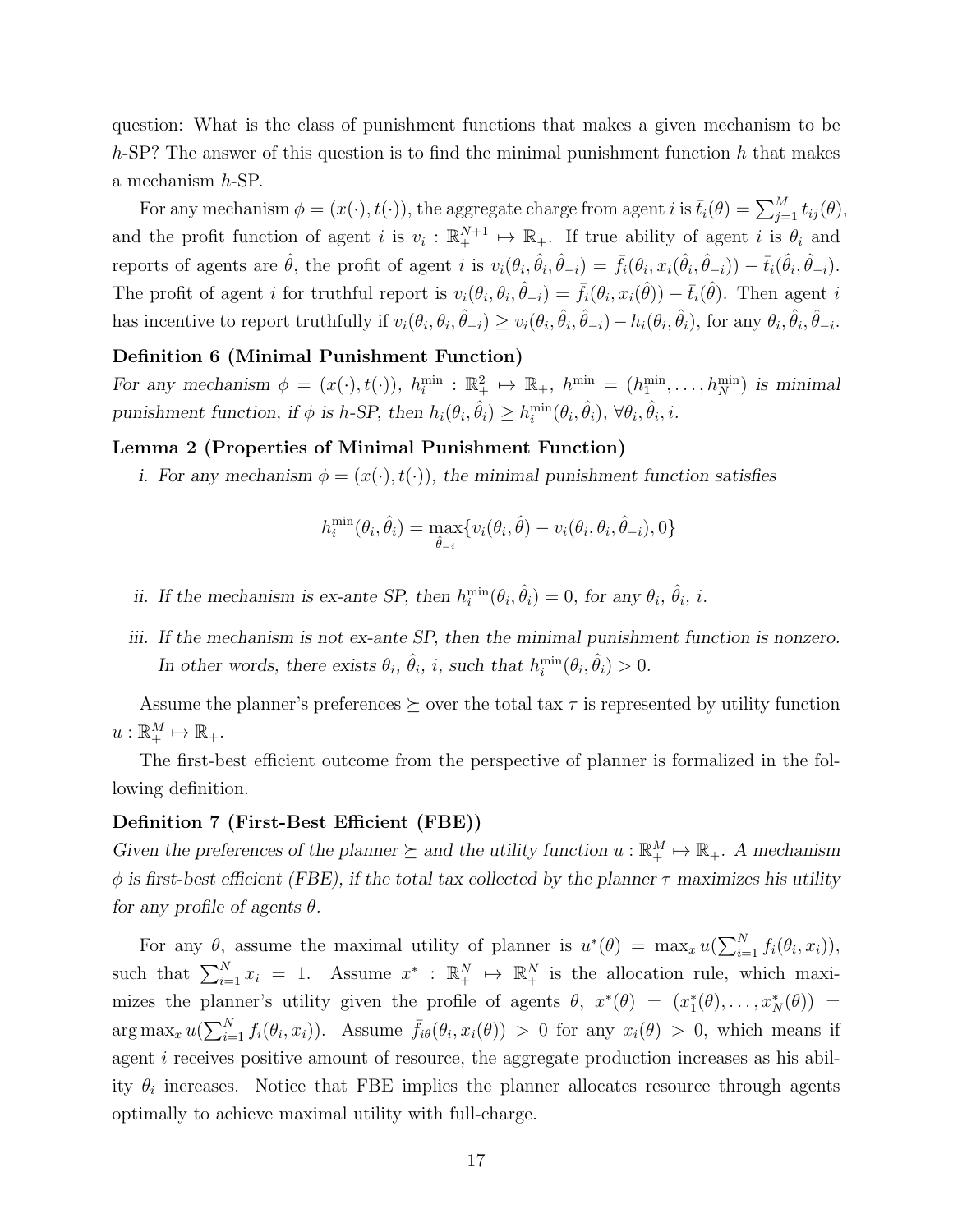#### Proposition 1

Assume the preferences of the planner  $\succeq$  is strongly monotonic, continuous, and there exists utility function  $u : \mathbb{R}_+^M \mapsto \mathbb{R}$  representing the preferences.

- i. There is no SP and first-best efficient mechanism.
- ii. For any FBE mechanism  $\phi$ , the minimal punishment function  $h^{\min}$  for  $\phi$  to be h-SP satisfies  $h_i^{\min}(\theta_i, \hat{\theta}_i) = \max{\{\bar{f}_i(\theta_i, 1) - \bar{f}_i(\hat{\theta}_i, 1), 0\}}.$

Proposition [1](#page-17-1) shows that there does not exist any mechanism satisfying both ex-ante SP and FBE. It also provides the condition of minimal punishment function for the existence of a mechanism to achieve both  $h$ -SP and FBE. The following example shows that the firstprice mechanism is the first-best efficient when the production functions of agents are linear, while the second-price mechanism is SP, but not FBE.

### Example 6 ([Lin](#page-10-2)ear Production (Continued))

From Example 2, consider the agents with linear production function  $f_i(\theta_i, x_i) = \theta_i x_i$ , and the punishment function is  $h_i(\theta_i, \hat{\theta}_i) = \pi |\theta_i - \hat{\theta}_i|^{\gamma}$ . Without loss of generality, assume  $\theta_1 \ge \theta_2 \ge \cdots \ge \theta_N$ . The utility of planner is increasing in total tax  $\tau$ . The allocation  $x^*(\theta) = (1, 0, \ldots, 0)$  maximizes utility of planner, and the maximal utility is  $u^*(\theta) = u(\theta_1)$ .

In Example [5,](#page-14-2) the full-charge mechanism  $\phi^F$  is not SP, but the truth-inducing mechanism  $\phi^T$  is SP.  $\phi^F$  and  $\phi^T$  allocate all resource to the agent with highest reported ability,  $x^F(\theta) =$  $x^T(\theta) = (1, 0, \ldots, 0)$ .  $\phi^F$  charges  $t_1^F(\hat{\theta}) = \hat{\theta}_1$ , and  $\phi^T$  charges  $t_1^T(\hat{\theta}) = \hat{\theta}_2$ . The utility of planner from the full-charge mechanism  $\phi^F$  is  $u(\hat{\theta}_1)$ , which is first-best efficiency, if the truthful report can be implemented. However, the truth-inducing mechanism  $\phi^T$  charges  $\hat{\theta}_2$ from agent 1 and leaves  $\theta_1 - \hat{\theta}_2$  as information rent, utility of planner is  $u(\hat{\theta}_2) \leq u(\theta_1)$ . Thus,  $\phi^F$  is FBE but not SP, and  $\phi^T$  is SP but not FBE.

## <span id="page-18-0"></span>Corollary 3 (FBE Allocation Rule)

If punishment function h satisfies  $\int_{\theta_i(\theta_{-i})}^{\theta_i} -h'_{i2-}(q,q)dq \ge \int_{\theta_i(\theta_{-i})}^{\theta_i} \bar{f}_{i\theta}(q,x_i^*(q,\theta_{-i}))dq$  for any  $\theta$ , and h is MNI, then the h-optimal mechanism with the allocation rule of FBE mechanism  $x^*$  is optimal among all mechanisms.

Corollary [3](#page-18-0) characterizes a condition of differentiable punishment function  $h$  such that h-optimal mechanism for punishment h is FBE. For any punishment larger or equal to h above, the first-best efficiency could be achieved with a  $h$ -SP mechanism.

This section shows that punishment is necessary to achieve the first-best efficiency for the planner. If production function is constant return to scale, then the minimal punishment function to achieve first-best efficiency coincides with the minimal punishment function  $h$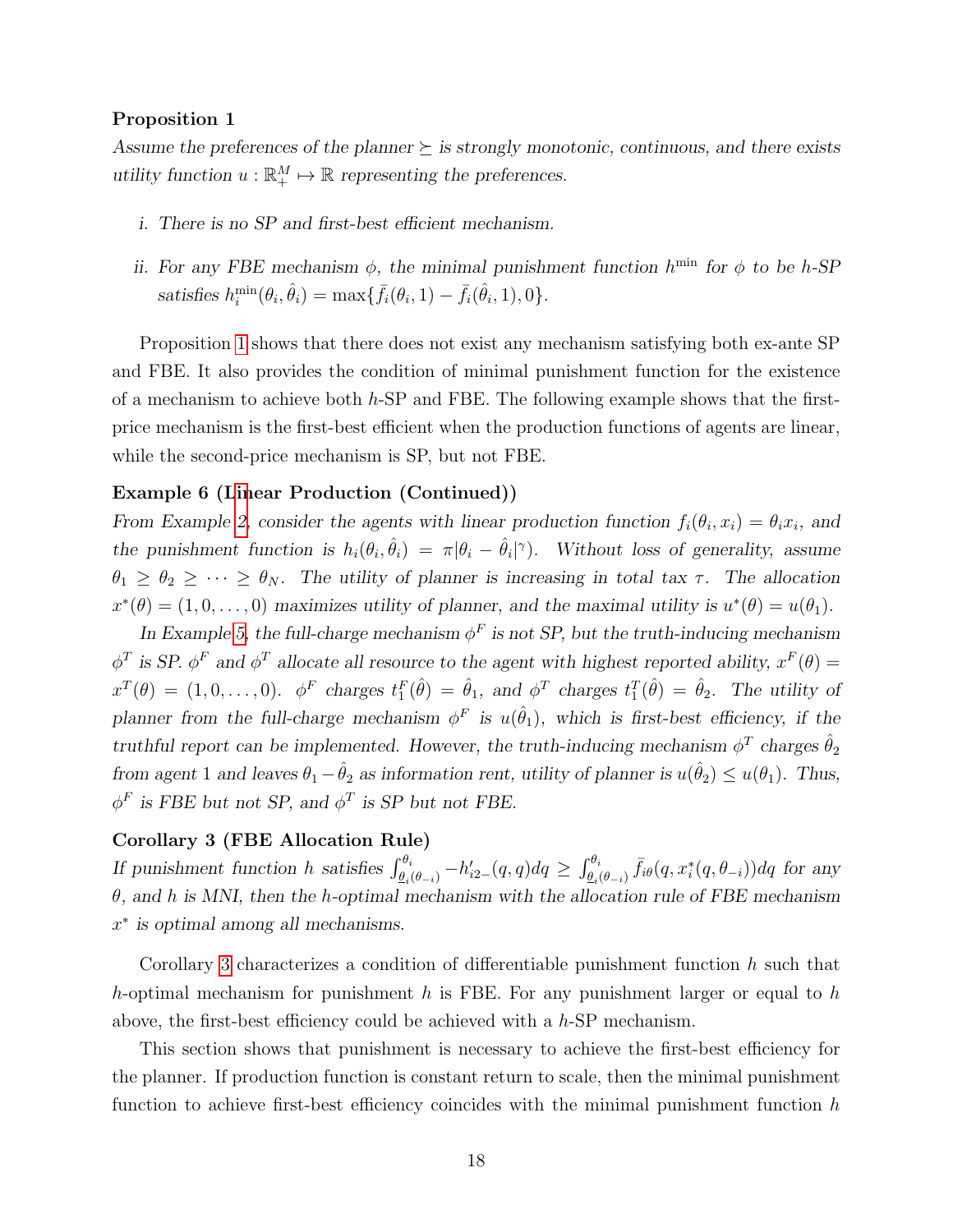for the full-charge mechanism to be  $h$ -SP. The punishment for misreport could be used to expand the class of h-SP mechanisms and achieve higher efficiency for the planner.

# 6 Discussion

## 6.1 Procurement Auction

An agency (planner) asks a group of heterogeneous firms (agents) to report their abilities to produce goods/services at a set of different locations. Although the abilities of the firms are private information, the designer is able to elicit them and assign some resources to the firms based on them. The government is able to audit the firms after resources have been allocated and possibly punish those firms who lied about their ability. As such, understanding the class of incentive-compatible mechanisms in the presence of auditing and punishment is desirable.

Our study applies to the procurement auction, in which the planner has resources to allocate to agents for producing some goods. We focus on strategy-proof mechanisms with punishment for planner. Our results extend the widely studied VCG mechanisms in Vickrey[\[40\]](#page-30-1), Clarke<sup>[\[15\]](#page-29-0)</sup>, Groves<sup>[\[18\]](#page-29-1)</sup> to the case in which the planner could audit and punish the agents if agents are found lying. Theorem [1](#page-11-0) shows that when the marginal punishment for misreporting is zero, the class of SP mechanisms does not expand, thus, these punishments are ineffective. If the planner chooses an allocation rule that allocates the objects to the agent with the highest valuation, the truth-inducing mechanism  $\phi^T$  is the second-price mechanism, which is SP. The full-charge mechanism  $\phi^F$  is the first-price mechanism, which charges the valuation of the agent who gets the objects.

Theorem [2](#page-15-0) studies the effect of punishment on the welfare of the planner, and characterizes the optimal mechanism for the planner as a combination of the truth-inducing mechanism and the full-charge mechanism. The weight on the full-charge mechanism depends on the average marginal punishment.

Moreover, Carroll[\[13\]](#page-28-12) shows that in many common preference domains a locally incentivecompatible mechanism is incentive-compatible. Lemma 1 shows that if a punishment is MNI, the locally h-strategy-proof mechanism is h-strategy-proof.

## 6.2 Private Equity Investment

Metrick and Yasuda[\[30\]](#page-30-9), Nielsen[\[35\]](#page-30-10) study the economics of investors in private equity funds empirically. Phalippou and Gottschalg 38 find that reports overestimate the perfor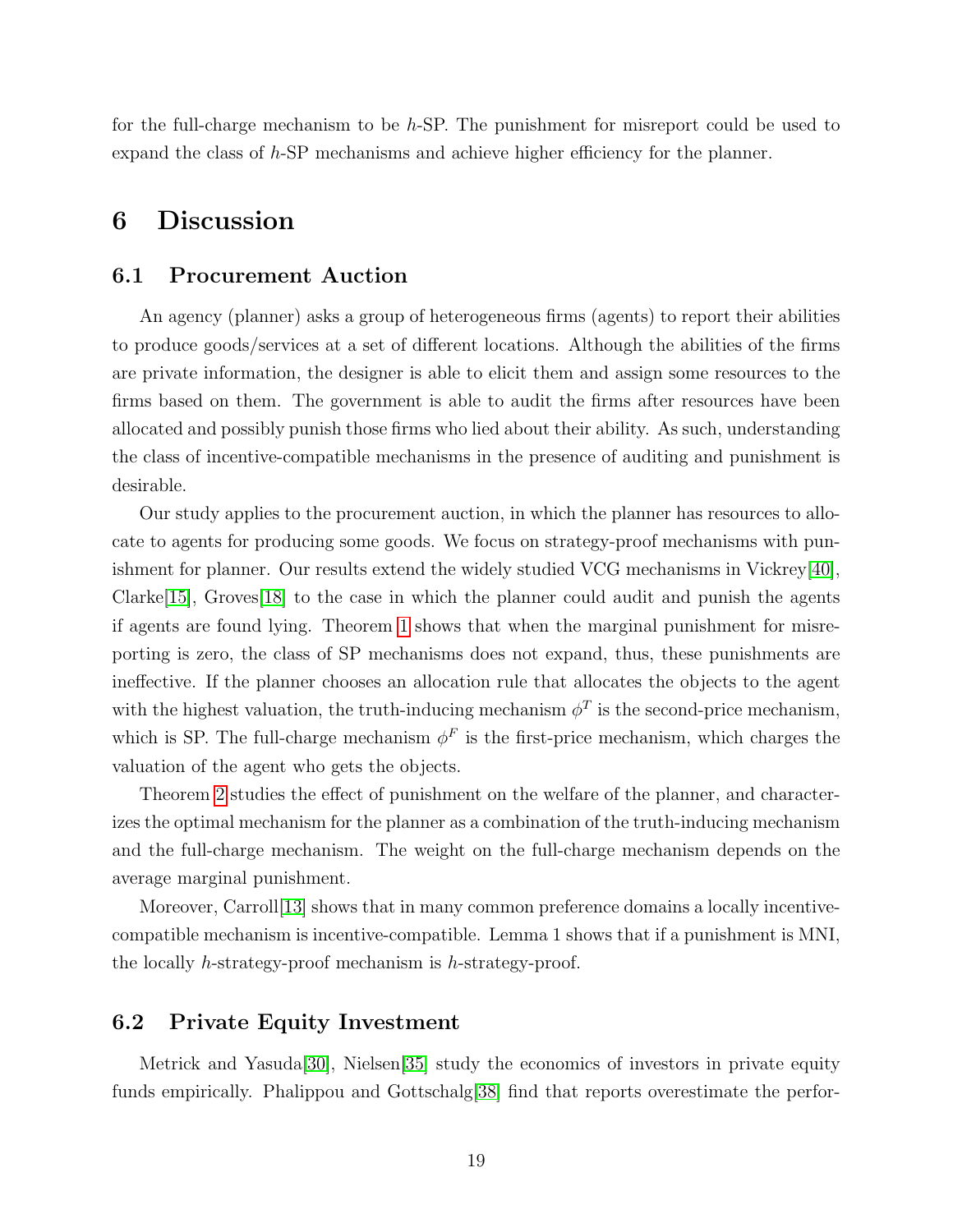mance of private equity funds. Our study applies to the problem of an investor endowed with a fixed level of capital that he can use to invest in projects. Each project can produce certain kinds of goods. The investor could elicit the of the projects based on reports, allocate capital to the projects and evaluate the performance over time, and punish the projects misreported their abilities by taking back the investment.

The model of strategy-proof mechanism with punishment provides a theory for the investor in private equity investment. Theorem [1](#page-11-0) characterizes the ineffective punishment of the investor, which would not help the investor to eliminate the bias in reporting on the performance of private equity funds. Theorem [2](#page-15-0) provides estimation of the best outcome for the investor, which depends on marginal punishment for deviation from truthful reporting.

## 6.3 Government Funding with Intermediation

The government is interested in delivering goods to recipients via a set of intermediaries (e.g., charities). The charities report their abilities to transmit a particular resource to recipients, and the government makes an allocation to the charities based on their reports. This ability is represented by the total amount of the resource that an intermediary sends to the recipients per unit of resource allocated, as well as by the proportions in which every recipient receives a resource relative to another from a given intermediary.

Galeotti and Condorelli<sup>[\[16\]](#page-29-11)</sup>, Choi, Galeotti and Goyal<sup>[\[14\]](#page-29-12)</sup>, Han and Juarez<sup>[\[19\]](#page-29-13)</sup>, Manea<sup>[\[28\]](#page-30-12)</sup> study the strategic behavior of intermediaries in network. This paper complements the research about strategic behavior of intermediaries in network from the perspective of mechanism design, and studies the strategy-proof mechanism with punishment of the planner for resource transmission through intermediaries. Theorem [1](#page-11-0) studies ex-ante strategy-proof mechanism, and characterizes ineffective punishments. Theorem [2](#page-15-0) shows the optimal outcome for a planner to achieve with a given form of punishment.

# 7 Conclusion

This paper investigates the strategy-proof mechanisms for the problem of resource allocation with punishment. The mechanism requires agents to report their abilities of production. The planner charges agents some proportion of production according to allocation rules and the ability of production based on the report, and then imposes punishment for misreporting.

This paper is a starting point in the study of strategy-proof mechanisms with punishments, in which we discover and describe the sets of  $h$ -SP mechanisms with various punishment functions. The conditions of h-SP mechanism, which require the allocation rule and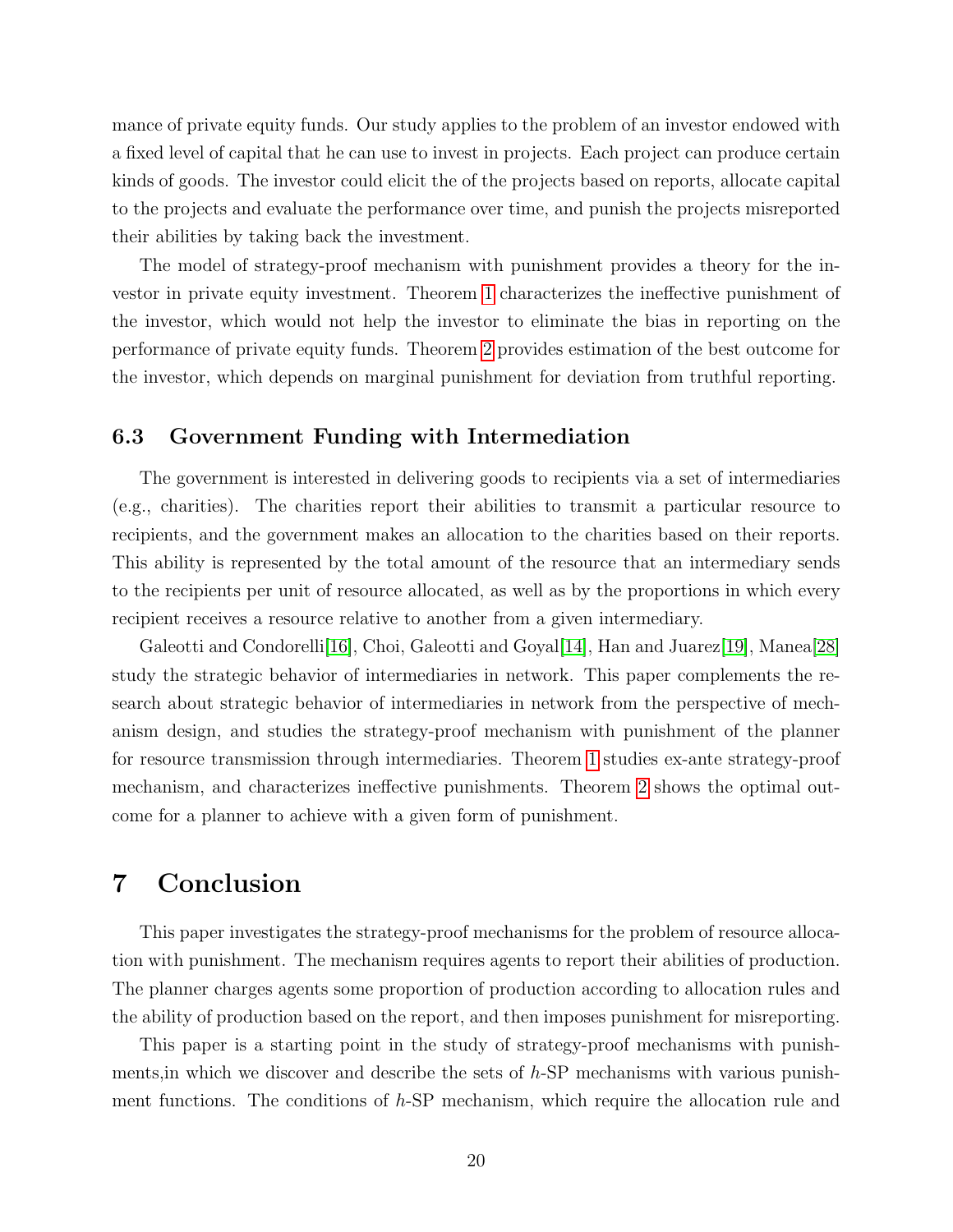charge of agents to satisfy, are provided. Given the punishment function, the  $h$ -optimal mechanism for the planner is discovered, characterized as a convex combination of fullcharge mechanism and truth-inducing mechanism. In addition, we demonstrate the minimal punishment for a mechanism to be h-SP and achieve first-best efficiency.

# Appendix: Proofs

### Proof of Lemma [1](#page-10-0)

### Proof.

Given the mechanism  $\phi = (x(\cdot), t(\cdot))$ , define  $\Phi_i(\theta) = \bar{f}_i(\theta_i, x_i(\theta)) - \bar{t}_i(\theta)$ . For this function, Part i is clearly satisfied. In order to prove that this satisfies the conditions of Part ii, note that for the mechanism  $\phi = (x(\cdot), t(\cdot))$  to be h-SP,  $\bar{f}_i(\theta_i, x_i(\theta)) - \bar{t}_i(\theta) \geq \bar{f}_i(\theta_i, x_i(\hat{\theta}_i, \theta_{-i}))$  $\bar{t}_i(\hat{\theta}_i, \theta_{-i}) - h_i(\theta_i, \hat{\theta}_i), \ \forall \theta_i, \hat{\theta}_i, \theta_{-i}.$ 

 $\Phi_i(\theta) = \bar{f}_i(\theta_i, x_i(\theta)) - \bar{t}_i(\theta)$  is the profit of agent i when he truthfully reports his ability  $\theta_i$ , and the abilities of other agents are  $\theta_{-i}$ . Then the condition for h-strategy-proofness is  $\text{ equivalent with } \Phi_i(\theta) \geq \Phi_i(\hat{\theta}_i, \theta_{-i}) + \bar{f}_i(\theta_i, x_i(\hat{\theta}_i, \theta_{-i})) - \bar{f}_i(\hat{\theta}_i, x_i(\hat{\theta}_i, \theta_{-i})) - h_i(\theta_i, \hat{\theta}_i), \forall \theta_i, \hat{\theta}_i, \theta_{-i}.$ 

For  $\hat{\theta}_i > \theta_i$ , we have  $\frac{\Phi_i(\theta) - \Phi_i(\hat{\theta}_i, \theta_{-i})}{\theta_i - \hat{\theta}_i}$  $\frac{-\Phi_i(\hat{\theta}_i,\theta_{-i})}{\theta_i-\hat{\theta}_i}\leq \frac{\bar{f}_i(\theta_i,x_i(\hat{\theta}_i,\theta_{-i}))-\bar{f}_i(\hat{\theta}_i,x_i(\hat{\theta}_i,\theta_{-i}))}{\theta_i-\hat{\theta}_i}$  $\frac{\partial \tilde{b}_j - \tilde{f}_i(\hat{\theta}_i, x_i(\hat{\theta}_i, \theta_{-i}))}{\theta_i - \hat{\theta}_i} + \frac{h_i(\theta_i, \theta_i) - h_i(\theta_i, \hat{\theta}_i)}{\theta_i - \hat{\theta}_i}$  $\frac{\theta_i)-h_i(\theta_i,\theta_i)}{\theta_i-\hat{\theta}_i}.$ For  $\hat{\theta}_i < \theta_i$ , we have  $\frac{\Phi_i(\theta) - \Phi_i(\hat{\theta}_i, \theta_{-i})}{\theta_i - \hat{\theta}_i}$  $\frac{-\Phi_i(\hat{\theta}_i,\theta_{-i})}{\theta_i-\hat{\theta}_i}\geq \frac{\bar{f}_i(\theta_i,x_i(\hat{\theta}_i,\theta_{-i}))-\bar{f}_i(\hat{\theta}_i,x_i(\hat{\theta}_i,\theta_{-i}))}{\theta_i-\hat{\theta}_i}$  $\frac{\partial \tilde{b}_j - \tilde{f}_i(\hat{\theta}_i, x_i(\hat{\theta}_i, \theta_{-i}))}{\theta_i - \hat{\theta}_i} + \frac{h_i(\theta_i, \theta_i) - h_i(\theta_i, \hat{\theta}_i)}{\theta_i - \hat{\theta}_i}$  $\frac{\theta_i)-h_i(\theta_i,\theta_i)}{\theta_i-\hat{\theta}_i}.$ 

Since the profit function  $\Phi_i$ , production function  $f_i$  and punishment  $h_i$  are differentiable, take the limit  $\hat{\theta}_i \to \theta_i$ , there is  $\frac{\partial \Phi_i(\theta_i, \theta_{-i})}{\partial \theta_i} = \bar{f}_{i\theta}(\theta_i, x_i(\theta)) + h'_{i2}(\theta_i, \theta_i)$ .

For  $h_i(\theta_i, \hat{\theta}_i) \geq 0$ , assume  $h'_{i2+}(\theta_i) = \lim_{\hat{\theta}_i \to \theta_i^+}$  $h_i(\theta_i, \theta_i) - h_i(\theta_i, \hat{\theta}_i)$  $\frac{\theta_i - h_i(\theta_i, \hat{\theta}_i)}{\theta_i - \hat{\theta}_i} \geq 0$  with  $\hat{\theta}_i > \theta_i$ , and  $h'_{i2-}(\theta_i) = \lim_{\hat{\theta}_i \to \theta_i^-}$  $h_i(\theta_i, \theta_i) - h_i(\theta_i, \hat{\theta}_i)$  $\frac{\theta_i-h_i(\theta_i,\tilde{\theta}_i)}{\theta_i-\tilde{\theta}_i} \leq 0$  with  $\hat{\theta}_i < \theta_i$ . Thus,  $\bar{f}_{i\theta}(\theta_i,x_i(\theta)) + h'_{i2-}(\theta_i,\theta_i) \leq$  $\partial \Phi_i(\theta_i,\!\theta_{-i})$  $\frac{\theta_i, \theta_{-i}}{\partial \theta_i} \leq \bar{f}_{i\theta}(\theta_i, x_i(\theta)) + h'_{i2+}(\theta_i, \theta_i).$ 

For the converse part, assume that the punishment function  $h$  satisfies the MNI condition. In addition, assume that there exists  $\Phi$  that satisfies conditions i and ii.

From part ii,  $\bar{f}_{i\theta}(\theta_i, x_i(\theta)) + h'_{i2}(\theta_i, \theta_i) \leq \frac{\partial \Phi_i(\theta_i, \theta_{-i})}{\partial \theta_i}$  $\frac{\partial(\theta_i,\theta_{-i})}{\partial\theta_i} \leq \bar{f}_{i\theta}(\theta_i,x_i(\theta)) + h'_{i2+}(\theta_i,\theta_i).$ The condition of h-SP requires  $\bar{f}_i(\theta_i, x_i(\theta)) - \bar{t}_i(\theta) \geq \bar{f}_i(\theta_i, x_i(\hat{\theta}_i, \theta_{-i})) - \bar{t}_i(\hat{\theta}_i, \theta_{-i})$  $h_i(\theta_i, \hat{\theta}_i), \forall \theta_i, \hat{\theta}_i, \theta_{-i}$ . It is equivalent with  $\Phi_i(\theta) \geq \Phi_i(\hat{\theta}_i, \theta_{-i}) + \bar{f}_i(\theta_i, x_i(\hat{\theta}_i, \theta_{-i})) - \bar{f}_i(\hat{\theta}_i, x_i(\hat{\theta}_i, \theta_{-i}))$  $h_i(\theta_i, \hat{\theta}_i)$ .

Note that  $\Phi_i(\theta) - \Phi_i(\hat{\theta}_i, \theta_{-i}) = \int_{\hat{\theta}_i}^{\theta_i}$  $\partial\Phi_i(q,\theta_{-i})$  $\frac{(q,\theta_{-i})}{\partial \theta_i} dq,~~\bar{f}_i(\theta_i, x_i(\hat{\theta}_i, \theta_{-i})) - \bar{f}_i(\hat{\theta}_i, x_i(\hat{\theta}_i, \theta_{-i})) \;=\;$  $\int_{\hat{\theta}_i}^{\theta_i} \bar{f}_{i\theta}(q, x_i(\hat{\theta}_i, \theta_{-i})) dq, -h_i(\theta_i, \hat{\theta}_i) = -h_i(\theta_i, \hat{\theta}_i) + h_i(\theta_i, \theta_i) = \int_{\hat{\theta}_i}^{\theta_i} h'_{i2}(\theta_i, q) dq.$ Then condition of h-SP is equivalent to  $\int_{\hat{\theta}_i}^{\theta_i}$  $\partial \Phi_i(q, \theta_{-i})$  $\frac{(q,\theta_{-i})}{\partial \theta_i} dq \geq \int_{\hat{\theta}_i}^{\theta_i} \overline{f}_{i\theta}(q,x_i(\hat{\theta}_i,\theta_{-i})) dq + \int_{\hat{\theta}_i}^{\theta_i} h'_{i2}(\theta_i,q) dq.$ 

For  $\hat{\theta}_i > \theta_i$ , from condition ii,  $\int_{\theta_i}^{\hat{\theta}_i}$  $\partial \Phi_i(q, \theta_{-i})$  $\frac{(q, \theta_{-i})}{\partial \theta_i} dq \leq \int_{\theta_i}^{\hat{\theta}_i} \bar{f}_{i\theta}(q, x_i(q, \theta_{-i})) + h'_{i2+}(q, q) dq$ , and  $x_i(q, \theta_{-i}) \leq x_i(\hat{\theta}_i, \theta_{-i})$  for  $\hat{\theta}_i > q > \theta_i$ . Since  $x_i$  and  $\theta_i$  are complements,  $\bar{f}_{i\theta}(q, x_i(q, \theta_{-i})) \leq$  $\bar{f}_{i\theta}(q, x_i(\hat{\theta}_i, \theta_{-i}))$ . The punishment h is marginal nondecreasing,  $h'_{i2}(\theta_i, q) \geq h'_{i2+}(q, q) \geq$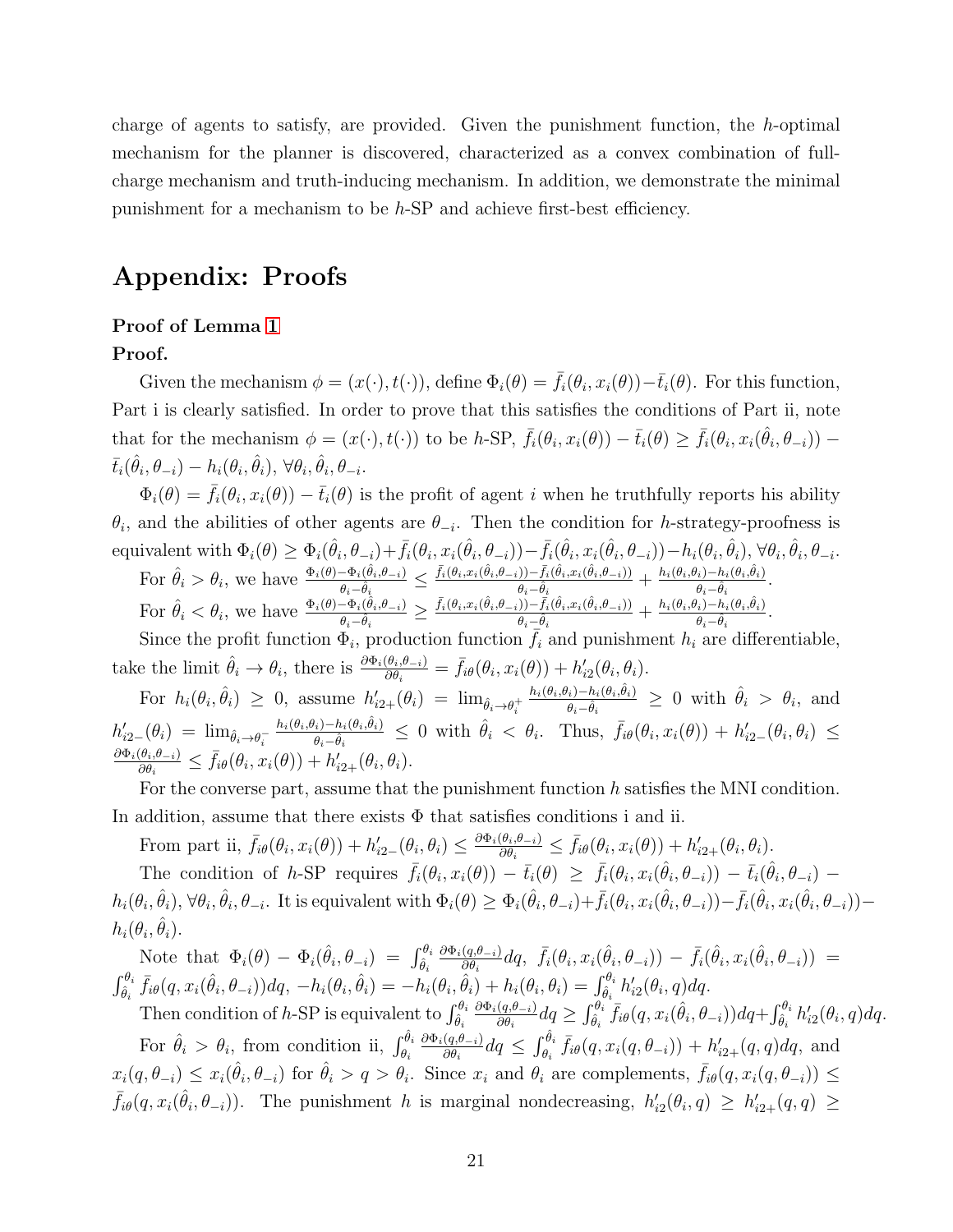0. Thus,  $\int_{\theta_i}^{\hat{\theta}_i}$  $\partial \Phi_i(q, \theta_{-i})$  $\frac{(q,\theta_{-i})}{\partial \theta_i} dq \leq \int_{\theta_i}^{\hat{\theta}_i} \bar{f}_{i\theta}(q,x_i(q,\theta_{-i})) + h'_{i2+}(q,q) dq \leq \int_{\theta_i}^{\hat{\theta}_i} \bar{f}_{i\theta}(q,x_i(\hat{\theta}_i,\theta_{-i})) dq +$  $\int_{\theta_i}^{\hat{\theta}_i} h'_{i2}(\theta_i, q) dq$ . Hence, the h-SP condition is satisfied.

For  $\theta_i > \hat{\theta}_i$ , from condition ii,  $\int_{\hat{\theta}_i}^{\theta_i}$  $\partial\Phi_i(q,\theta_{-i})$  $\frac{(q,\theta_{-i})}{\partial \theta_i} dq \geq \int_{\hat{\theta}_i}^{\theta_i} \bar{f}_{i\theta}(q, x_i(q, \theta_{-i})) + h'_{i2-}(q,q) dq$ , and  $x_i(q, \theta_{-i}) \geq x_i(\hat{\theta}_i, \theta_{-i})$  for  $\hat{\theta}_i < q < \theta_i$ . Since  $x_i$  and  $\theta_i$  are complements,  $\bar{f}_{i\theta}(q, x_i(q, \theta_{-i})) \geq$  $\bar{f}_{i\theta}(q, x_i(\hat{\theta}_i, \theta_{-i}))$ . The punishment h is marginal nondecreasing,  $0 \geq h'_{i2}(q, q) \geq h'_{i2}(\theta_i, q)$ . Thus,  $\int_{\hat{\theta}_i}^{\theta_i}$  $\partial \Phi_i(q,\theta_{-i})$  $\frac{(q,\theta_{-i})}{\partial \theta_i} dq \geq \int_{\hat{\theta}_i}^{\theta_i} \bar{f}_{i\theta}(q, x_i(q, \theta_{-i})) + h'_{i2-}(q, q) dq \geq \int_{\hat{\theta}_i}^{\theta_i} \bar{f}_{i\theta}(q, x_i(\hat{\theta}_i, \theta_{-i})) dq + \int_{\hat{\theta}_i}^{\theta_i} h'_{i2}(\theta_i, q) dq.$ Hence, the h-SP condition is satisfied.  $\blacksquare$ 

## Proof of Theorem [1](#page-11-0)

## Proof.

Recall that  $h'_{i2}(\theta_i, \hat{\theta}_i) = \frac{\partial h_i(\theta_i, \hat{\theta}_i)}{\partial \hat{\theta}_i}$  $\frac{(\theta_i,\hat{\theta}_i)}{\partial \hat{\theta}_i},~\theta = (\theta_i,\theta_{-i}),~\bar{f}_{i\theta}(\theta_i,x_i(\theta)) = \frac{\partial \bar{f}_i(\theta_i,x_i(\theta))}{\partial \theta_i}$ From Lemma [1,](#page-10-0) an h-SP mechanism satisfies  $\bar{f}_{i\theta}(\theta_i, x_i(\theta)) + h'_{i2}(\theta_i, \theta_i) \leq \frac{\partial \Phi_i(\theta_i, \theta_{-i})}{\partial \theta_i}$  $\frac{\partial_i x_i(\theta))}{\partial \theta_i}$ .

 $\frac{\partial (\theta_i, \theta_{-i})}{\partial \theta_i} \leq$  $\bar{f}_{i\theta}(\theta_i, x_i(\theta)) + h'_{i2+}(\theta_i, \theta_i).$ 

i.  $\Rightarrow$  iii.

For the mechanism  $\phi = (x(\cdot), t(\cdot))$  to be 0-SP, we have  $\bar{f}_i(\theta_i, x_i(\theta)) - \bar{t}_i(\theta) \geq \bar{f}_i(\theta_i, x_i(\hat{\theta}_i, \theta_{-i}))$  $\bar{t}_i(\hat{\theta}_i,\theta_{-i})$ . This is equivalent to  $\Phi_i(\theta) \geq \Phi_i(\hat{\theta}_i,\theta_{-i}) + \bar{f}_i(\theta_i,x_i(\hat{\theta}_i,\theta_{-i})) - \bar{f}_i(\hat{\theta}_i,x_i(\hat{\theta}_i,\theta_{-i}))$ ,  $\forall \theta_i, \hat{\theta}_i, \theta_{-i}.$ 

For 
$$
\hat{\theta}_i > \theta_i
$$
,  $\frac{\Phi_i(\theta) - \Phi_i(\hat{\theta}_i, \theta_{-i})}{\hat{\theta}_i - \theta_i} \ge \frac{\bar{f}_i(\theta_i, x_i(\hat{\theta}_i, \theta_{-i})) - \bar{f}_i(\hat{\theta}_i, x_i(\hat{\theta}_i, \theta_{-i}))}{\hat{\theta}_i - \theta_i}$ .  
For  $\hat{\theta}_i < \theta_i$ ,  $\frac{\Phi_i(\theta) - \Phi_i(\hat{\theta}_i, \theta_{-i})}{\hat{\theta}_i - \theta_i} \le \frac{\bar{f}_i(\theta_i, x_i(\hat{\theta}_i, \theta_{-i})) - \bar{f}_i(\hat{\theta}_i, x_i(\hat{\theta}_i, \theta_{-i}))}{\hat{\theta}_i - \theta_i}$ .

For  $\vec{v}_i \leq \vec{v}_i$ ,  $\vec{\theta}_i - \vec{\theta}_i$   $\leq \vec{\theta}_i - \vec{\theta}_i$   $\vec{\theta}_i - \vec{\theta}_i$ .<br>As we take the limit of the two above inequalities when  $\hat{\theta}_i \rightarrow \theta_i$ , we have that  $\frac{\partial \Phi_i(\theta_i, \theta_{-i})}{\partial \theta_i}$  $\bar{f}_{i\theta}(\theta_i, x_i(\theta)).$ 

ii. ⇒ iii.

For the punishment function  $h'_{i2}(\theta_i, \theta_i) = 0$ , for any  $\theta_i$ , then  $h'_{i2-}(\theta_i, \theta_i) = h'_{i2+}(\theta_i, \theta_i) = 0$ . Thus, from Lemma [1](#page-10-0) (part ii), the h-SP mechanism satisfies  $\frac{\partial \Phi_i(\theta_i, \theta_{-i})}{\partial \theta_i} = \bar{f}_{i\theta}(\theta_i, x_i(\theta)).$ iii. ⇒ i.

For the mechanism  $\phi$  that satisfies  $\frac{\partial \Phi_i(\theta_i, \theta_{-i})}{\partial \theta_i} = \bar{f}_{i\theta}(\theta_i, x_i(\theta))$ , we have  $\Phi_i(\theta_i, \theta_{-i})$  $\int_0^{\theta_i} \bar{f}_{i\theta}(q, x_i(q, \theta_{-i})) dq$ ,  $\Phi_i(\hat{\theta}_i, \theta_{-i}) = \int_0^{\hat{\theta}_i} \bar{f}_{i\theta}(q, x_i(q, \theta_{-i})) dq$ . The planner charges agent *i* with  $\bar{t}_i(\theta) = \bar{f}_i(\theta_i, x_i(\theta)) - \int_0^{\theta_i} \bar{f}_{i\theta}(q, x_i(q, \theta_{-i})) dq.$ 

For any  $\theta_i \ge q \ge \hat{\theta}_i, \Phi_i(\theta_i, \theta_{-i}) - \Phi_i(\hat{\theta}_i, \theta_{-i}) = \int_{\hat{\theta}_i}^{\theta_i} \bar{f}_{i\theta}(q, x_i(q, \theta_{-i})) dq$ , and  $\bar{f}_i(\theta_i, x_i(\hat{\theta}_i, \theta_{-i})) \bar{f}_i(\hat{\theta}_i, x_i(\hat{\theta}_i, \theta_{-i})) = \int_{\hat{\theta}_i}^{\theta_i} \bar{f}_{i\theta}(q, x_i(\hat{\theta}_i, \theta_{-i})) dq$ .  $x_i(\theta)$  is non-decreasing in  $\theta_i$ , so  $x_i(q, \theta_{-i}) \geq$  $x_i(\hat{\theta}_i, \theta_{-i})$ . Since  $\frac{\partial^2 \bar{f}_i}{\partial \theta \partial x} \geq 0$ ,  $\bar{f}_{i\theta}(q, x_i(q, \theta_{-i})) \geq \bar{f}_{i\theta}(q, x_i(\hat{\theta}_i, \theta_{-i}))$ . Thus,  $\int_{\hat{\theta}_i}^{\theta_i} \bar{f}_{i\theta}(q, x_i(q, \theta_{-i})) dq \geq$  $\int_{\hat{\theta}_i}^{\theta_i} \bar{f}_{i\theta}(q, x_i(\hat{\theta}_i, \theta_{-i})) dq$ . Then we have  $\Phi_i(\theta_i, \theta_{-i}) - \Phi_i(\hat{\theta}_i, \theta_{-i}) \geq \bar{f}_i(\theta_i, x_i(\hat{\theta}_i, \theta_{-i})) - \bar{f}_i(\hat{\theta}_i, x_i(\hat{\theta}_i, \theta_{-i})),$ which is equivalent with the 0-SP condition  $\Phi_i(\theta_i, \theta_{-i}) \geq \Phi_i(\hat{\theta}_i, \theta_{-i}) + \bar{f}_i(\theta_i, x_i(\hat{\theta}_i, \theta_{-i}))$  $\bar{f}_i(\hat{\theta}_i, x_i(\hat{\theta}_i, \theta_{-i})).$ 

For any  $\theta_i \le q \le \hat{\theta}_i$ ,  $\Phi_i(\hat{\theta}_i, \theta_{-i}) - \Phi_i(\theta_i, \theta_{-i}) = \int_{\theta_i}^{\hat{\theta}_i} \bar{f}_{i\theta}(q, x_i(q, \theta_{-i})) dq$ , and  $-\bar{f}_i(\theta_i, x_i(\hat{\theta}_i, \theta_{-i})) +$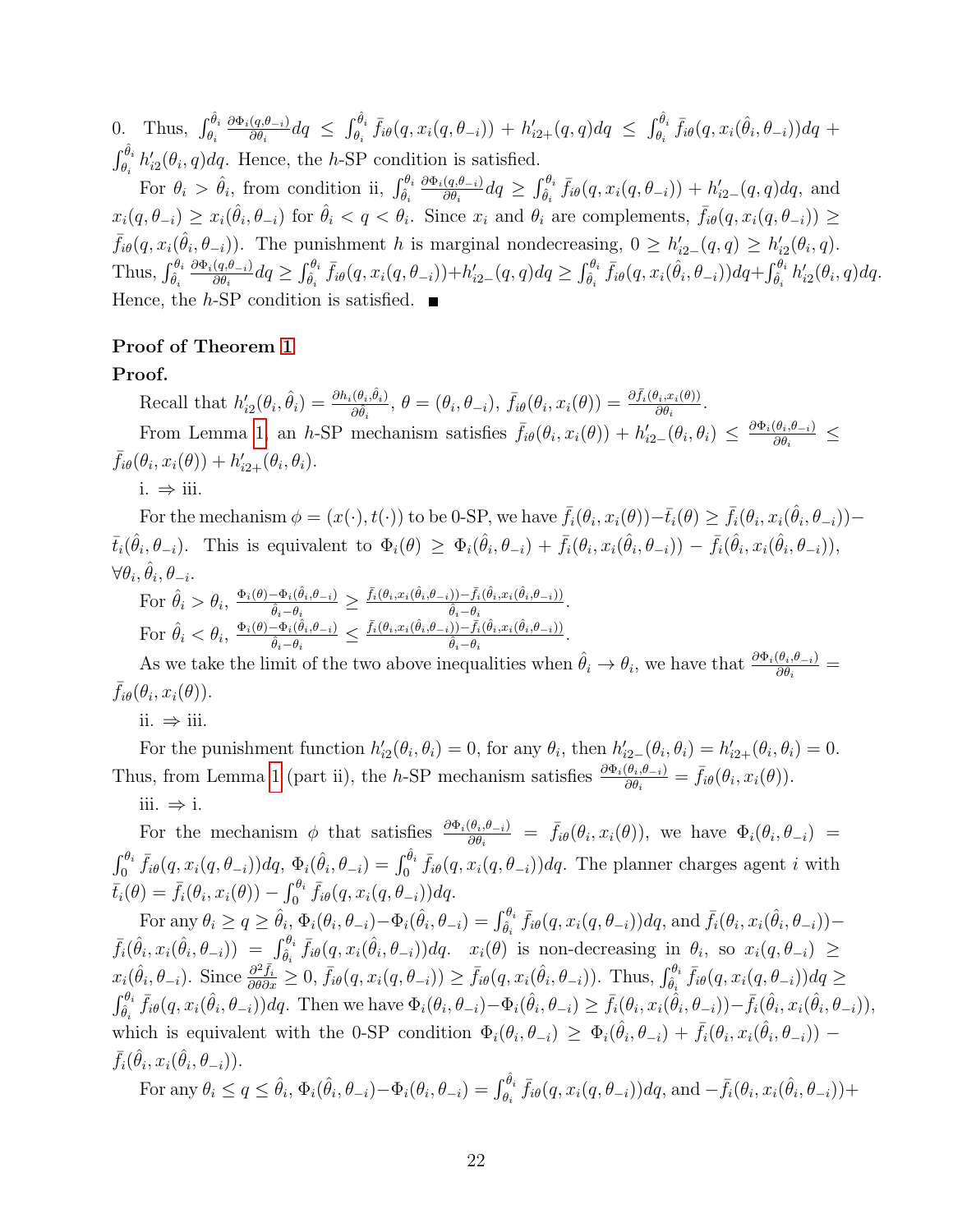$\bar{f}_i(\hat{\theta}_i, x_i(\hat{\theta}_i, \theta_{-i})) = \int_{\theta_i}^{\hat{\theta}_i} \bar{f}_{i\theta}(q, x_i(\hat{\theta}_i, \theta_{-i})) dq$ .  $x_i(\theta)$  is non-decreasing in  $\theta_i$ , so  $x_i(q, \theta_{-i}) \leq$  $x_i(\hat{\theta}_i, \theta_{-i})$ . Since  $\frac{\partial^2 \bar{f}_i}{\partial \theta \partial x} \geq 0$ ,  $\bar{f}_{i\theta}(q, x_i(q, \theta_{-i})) \leq \bar{f}_{i\theta}(q, x_i(\hat{\theta}_i, \theta_{-i}))$ . Thus,  $\int_{\hat{\theta}_i}^{\theta_i} \bar{f}_{i\theta}(q, x_i(q, \theta_{-i})) dq \leq$  $\int_{\hat{\theta}_i}^{\theta_i} \bar{f}_{i\theta}(q, x_i(\hat{\theta}_i, \theta_{-i})) dq$ . Then we have  $-\Phi_i(\theta_i, \theta_{-i}) + \Phi_i(\hat{\theta}_i, \theta_{-i}) \leq -\bar{f}_i(\theta_i, x_i(\hat{\theta}_i, \theta_{-i})) + \bar{f}_i(\hat{\theta}_i, x_i(\hat{\theta}_i, \theta_{-i})),$ which is equivalent with the 0-SP condition  $\Phi_i(\theta_i, \theta_{-i}) \geq \Phi_i(\hat{\theta}_i, \theta_{-i}) + \bar{f}_i(\theta_i, x_i(\hat{\theta}_i, \theta_{-i}))$  $\bar{f}_i(\hat{\theta}_i, x_i(\hat{\theta}_i, \theta_{-i})).$ iii. ⇒ ii.

From above, any mechanism  $\phi$  satisfying  $\frac{\partial \Phi_i(\theta_i, \theta_{-i})}{\partial \theta_i} = \bar{f}_{i\theta}(\theta_i, x_i(\theta))$  is 0-SP. Thus,  $\Phi_i(\theta) \geq$  $\Phi_i(\hat{\theta}_i, \theta_{-i}) + \bar{f}_i(\theta_i, x_i(\hat{\theta}_i, \theta_{-i})) - \bar{f}_i(\hat{\theta}_i, x_i(\hat{\theta}_i, \theta_{-i})), \ \forall \theta_i, \hat{\theta}_i, \theta_{-i}.$  Then  $\Phi_i(\theta) \geq \Phi_i(\hat{\theta}_i, \theta_{-i}) +$  $\bar{f}_i(\theta_i, x_i(\hat{\theta}_i, \theta_{-i})) - \bar{f}_i(\hat{\theta}_i, x_i(\hat{\theta}_i, \theta_{-i})) - h_i(\theta_i, \hat{\theta}_i)$ , with  $h_i(\theta_i, \hat{\theta}_i) \geq 0$ .

## Proof of Remark [1](#page-12-2)

### Proof.

For any punishment function h and  $\tilde{h}$  such that  $h(\theta, \hat{\theta}) \leq \tilde{h}(\theta, \hat{\theta})$ , for any  $\theta$  and  $\hat{\theta}$ . Any mechanism  $\phi$  that is h-SP, satisfies  $\bar{f}_i(\theta_i, x_i(\theta)) - \bar{t}_i(\theta) \geq \bar{f}_i(\theta_i, x_i(\hat{\theta}_i, \theta_{-i})) - \bar{t}_i(\hat{\theta}_i, \theta_{-i}) - \bar{t}_i(\hat{\theta}_i, \theta_{-i})$  $h_i(\theta_i, \hat{\theta}_i), \ \forall \theta, \hat{\theta}_i, i.$ Note that  $\bar{f}_i(\theta_i, x_i(\hat{\theta}_i, \theta_{-i})) - \bar{t}_i(\hat{\theta}_i, \theta_{-i}) - h_i(\theta_i, \hat{\theta}_i) \geq \bar{f}_i(\theta_i, x_i(\hat{\theta}_i, \theta_{-i})) - \bar{t}_i(\hat{\theta}_i, \theta_{-i}) - \tilde{h}_i(\theta_i, \hat{\theta}_i)$ . Thus,  $\bar{f}_i(\theta_i, x_i(\theta)) - \bar{t}_i(\theta) \geq \bar{f}_i(\theta_i, x_i(\hat{\theta}_i, \theta_{-i})) - \bar{t}_i(\hat{\theta}_i, \theta_{-i}) - \tilde{h}_i(\theta_i, \hat{\theta}_i), \forall \theta, \hat{\theta}_i, i$ .

Hence, the mechanism  $\phi = (x(\cdot), t(\cdot))$  is  $\tilde{h}$ -SP.

# Proof of Theorem [2](#page-15-0)

## Proof.

Proof of  $\Leftarrow$ . To prove any h-SP mechanism  $\phi$  with allocation rule x charges not more than  $\phi^h$ .

Consider any h-SP mechanism  $\phi(\cdot) = (x(\cdot), t(\cdot))$ , from Lemma [1,](#page-10-0) there is  $\bar{f}_{i\theta}(\theta_i, x_i(\theta))$  +  $h'_{i2-}(\theta_i, \theta_i) \leq \frac{\partial \Phi_i(\theta_i, \theta_{-i})}{\partial \theta_i}$  $\frac{\partial(\theta_i,\theta_{-i})}{\partial\theta_i} \leq \bar{f}_{i\theta}(\theta_i,x_i(\theta)) + h'_{i2+}(\theta_i,\theta_i).$ 

Assume  $\underline{\theta}_i(\theta_{-i}) = \sup \{ \theta_i | x_i(\theta_i, \theta_{-i}) = 0 \}$ , for  $\theta_i < \underline{\theta}_i(\theta_{-i}), x_i(\theta) = 0$ , then  $\overline{f}_i(\theta_i, x_i(\theta)) = 0$  $0, \bar{t}_i(\theta) \geq 0, \Phi_i(\theta) = \bar{f}_i(\theta_i, x_i(\theta)) - \bar{t}_i(\theta) \leq 0.$ 

For  $\theta_i < \underline{\theta}_i(\theta_{-i})$ , the condition of individual rationality requires  $\Phi_i(\theta) = 0$ .

For  $\theta_i \geq \theta_i(\theta_{-i})$ , integral the inequality  $\bar{f}_{i\theta}(\theta_i, x_i(\theta)) + h'_{i2}(\theta_i, \theta_i) \leq \frac{\partial \Phi_i(\theta_i, \theta_{-i})}{\partial \theta_i}$  $\frac{\partial \theta_i, \theta_{-i}}{\partial \theta_i}$  from  $\underline{\theta}_i(\theta_{-i})$  $\begin{array}{ll} \text{to} \,\,\theta_i. & \int_{\underline{\theta}_i(\theta_{-i})}^{\theta_i} \bar{f}_{i\theta}(q,x_i(q,\theta_{-i}))+h'_{i2-}(q,q)dq \leq \int_{\underline{\theta}_i(\theta_{-i})}^{\theta_i} \end{array}$  $\partial\Phi_{i}(q,\theta_{-i})$  $\frac{(q,\theta-i)}{\partial \theta_i}dq = \Phi_i(\theta) - \Phi_i(\underline{\theta}_i(\theta_{-i}), \theta_{-i}) =$  $\Phi_i(\theta)$ . Substitute  $\Phi_i(\theta) = \bar{f}_i(\theta_i, x_i(\theta)) - \bar{t}_i(\theta)$  into the inequality,  $\bar{f}_i(\theta_i, x_i(\theta)) - \bar{t}_i(\theta) \ge$  $\int_{\underline{\theta_i}(\theta_{-i})}^{\theta_i} \bar{f}_{i\theta}(q, x_i(q, \theta_{-i})) + h'_{i2-}(q, q) dq.$ 

Rearrange the inequality,  $\bar{t}_i(\theta) \leq \bar{f}_i(\theta_i, x_i(\theta)) - \int_{\theta_i(\theta_{-i})}^{\theta_i} (\bar{f}_{i\theta}(q, x_i(q, \theta_{-i})) + h'_{i2-}(q, q)) dq$ .

From the condition of individual rationality, the maximal charge of planner is the production of agent,  $\bar{t}_i(\theta) = \bar{f}_i(\theta_i, x_i(\theta))$ . From Theorem [1,](#page-11-0) the ex-ante SP mechanism charges  $\bar{t}_i(\theta) = \bar{f}_i(\theta_i, x_i(\theta)) - \int_{\theta_i(\theta - i)}^{\theta_i} \bar{f}_{i\theta}(q, x_i(q, \theta - i)) dq.$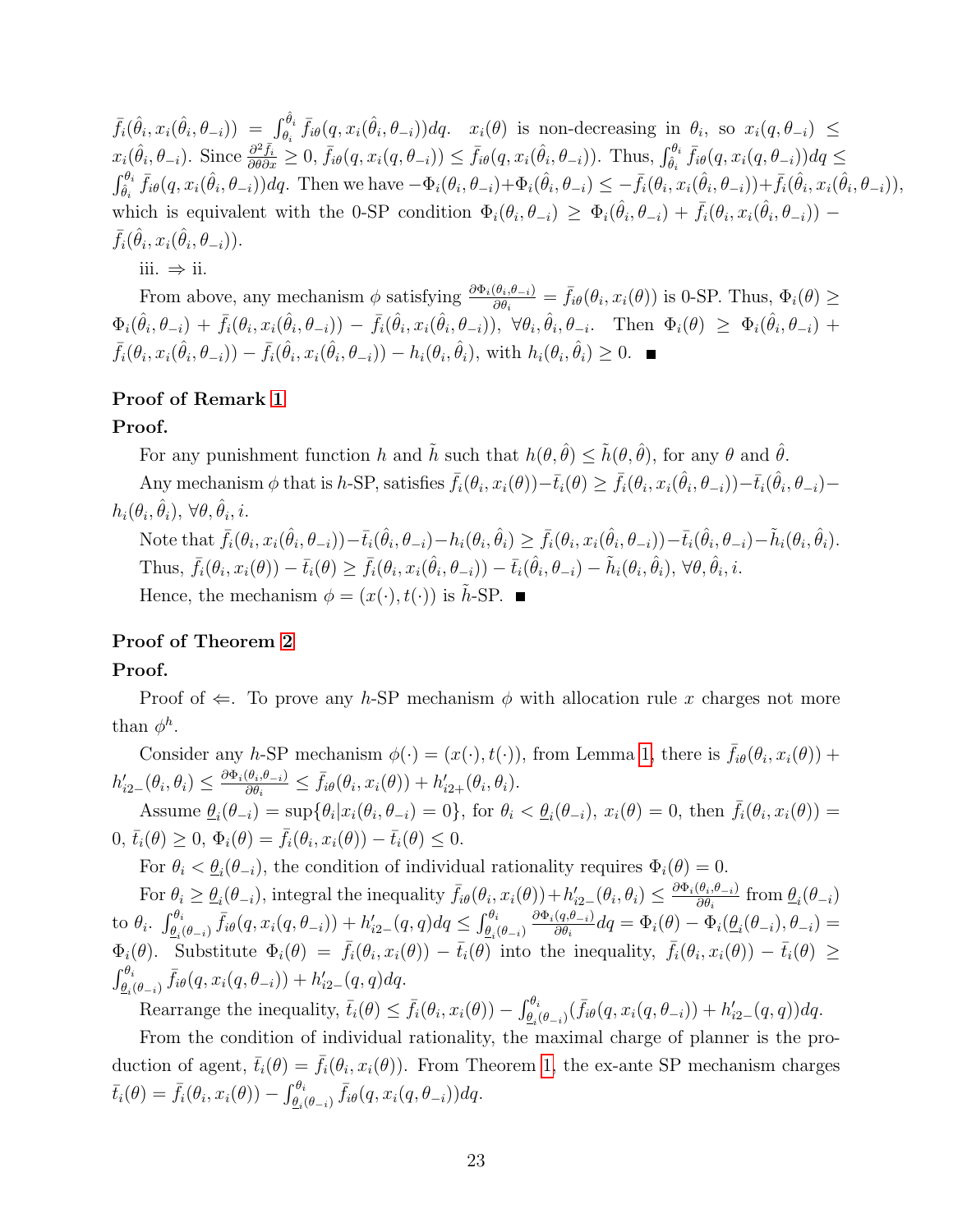Assume the charge t in mechanism  $\phi$  could be represented as weighted average of charge in the full-charge mechanism  $t^F$  and truth-inducing mechanism  $t^T$ ,  $\bar{t}_i(\theta) = \lambda_i(\theta)\bar{t}_i^F(\theta) + (1 - \bar{t}_i(\theta))^2$  $\lambda_i(\theta)$ ) $\bar{t}_i^T(\theta) = \bar{f}_i(\theta_i, x_i(\theta)) - (1 - \lambda_i(\theta)) \int_{\theta_i(\theta - i)}^{\theta_i} \bar{f}_{i\theta}(q, x_i(q, \theta - i)) dq.$ 

Thus, h-SP requires  $\bar{f}_i(\theta_i, x_i(\theta)) - (1 - \lambda_i(\theta)) \int_{\theta_i(\theta - i)}^{\theta_i} \bar{f}_{i\theta}(q, x_i(q, \theta_{-i})) dq \leq \bar{f}_i(\theta_i, x_i(\theta)) \int_{\underline{\theta_i}(\theta_{-i})}^{\theta_i}(\bar{f}_{i\theta}(q, x_i(q, \theta_{-i})) + h'_{i2-}(q, q))dq$ , it is equivalent with  $\lambda_i(\theta) \leq$  $\int_{\underline{\theta}_i}^{\theta_i}$ <sub>( $\theta_{-i}$ )</sub>  $-h'_{i2-}(q,q) dq$  $\frac{\int_{\theta_i(\theta_{-i})}^{\theta_i} \bar{f}_{i\theta}(q,x_i(q,\theta_{-i}))dq}{\int_{\theta_i(\theta_{-i})}^{\theta_i} \bar{f}_{i\theta}(q,x_i(q,\theta_{-i}))dq}.$ 

For h-SP mechanism  $\phi$ , the charge from agent i is not more than the weighted average of the full-charge mechanism and the ex-ante SP mechanism, with weight  $\lambda_i(\theta)$  on the fullcharge mechanism.

Proof of  $\Rightarrow$ .

Assume mechanism  $\phi^h(\cdot) = (x(\cdot), t^h(\cdot))$ , with charge  $t_i^h(\theta) = \lambda_i(\theta) t_i^F(\theta) + (1 - \lambda_i(\theta)) t_i^T(\theta)$ , with  $\lambda_i(\theta) =$  $\int_{\underline{\theta}_i}^{\theta_i}$ <sub>( $\theta_{-i}$ )</sub>  $-h'_{i2-}(q,q) dq$  $\frac{\partial \theta_i(\theta_{-i})}{\partial \theta_i} \frac{\partial \theta_i(\theta_{-i})}{\partial f_i(\theta_{-i})} \bar{f}_i(\theta(x_i(q, \theta_{-i}))) dq$ . To prove  $\phi^h$  is h-SP.

The charge of planner is  $\bar{t}_i^h(\theta) = \bar{f}_i(\theta_i, x_i(\theta)) - (1 - \lambda_i(\theta)) \int_0^{\theta_i} \bar{f}_{i\theta}(q, x_i(q, \theta_{-i})) dq$ .

The condition of h-SP requires  $\bar{f}_i(\theta_i, x_i(\theta)) - \bar{t}_i^h(\theta) \geq \bar{f}_i(\theta_i, x_i(\hat{\theta}_i, \theta_{-i})) - \bar{t}_i^h(\hat{\theta}_i, \theta_{-i})$  $h_i(\theta_i, \hat{\theta}_i), \, \forall \theta_i, \hat{\theta}_i, \theta_{-i}.$  -  $(1)$ 

To simplify the notations, let  $\hat{\theta} = (\hat{\theta}_i, \theta_{-i}).$ 

Substitute the charge  $\bar{t}_i^h$  into agent i's profit  $\bar{f}_i - \bar{t}_i^h$ . Then we have  $\bar{f}_i(\theta_i, x_i(\theta))$  –  $\bar{t}_i^h(\theta) = (1 - \lambda_i(\theta)) \int_0^{\theta_i} \bar{f}_{i\theta}(q, x_i(q, \theta_{-i})) dq$ , and  $\bar{f}_i(\theta_i, x_i(\hat{\theta}_i, \theta_{-i})) - \bar{t}_i^h(\hat{\theta}_i, \theta_{-i}) = \bar{f}_i(\theta_i, x_i(\hat{\theta})) \bar{f}_i(\hat{\theta}_i, x_i(\hat{\theta})) + (1 - \lambda_i(\hat{\theta})) \int_0^{\hat{\theta}_i} \bar{f}_{i\theta}(q, x_i(q, \theta_{-i})) dq.$  - (2)

For  $q \leq \underline{\theta}_i(\theta_{-i}), x_i(q, \theta_{-i}) = 0, \bar{f}_i(q, x_i(q, \theta_{-i})) = 0$ , then  $\bar{f}_{i\theta}(q, x_i(q, \theta_{-i})) = 0$ , and  $\int_{\underline{\theta}_i(\theta_{-i})}^{\theta_i} \bar{f}_{i\theta}(q, x_i(q, \theta_{-i})) dq = \int_0^{\theta_i} \bar{f}_{i\theta}(q, x_i(q, \theta_{-i})) dq.$ 

$$
\lambda_i(\theta) = \frac{\int_{\theta_i(\theta_{-i})}^{\theta_i} - h'_{i2-(q,q)dq}}{\int_{\theta_i(\theta_{-i})}^{\theta_i} \bar{f}_{i\theta}(q, x_i(q, \theta_{-i}))dq} = \frac{\int_{\theta_i(\theta_{-i})}^{\theta_i} - h'_{i2-(q,q)dq}}{\int_0^{\theta_i} \bar{f}_{i\theta}(q, x_i(q, \theta_{-i}))dq},
$$
 then we have  $(1 - \lambda_i(\theta)) \int_0^{\theta_i} \bar{f}_{i\theta}(q, x_i(q, \theta_{-i}))dq =$   

$$
\int_0^{\theta_i} \bar{f}_{i\theta}(q, x_i(q, \theta_{-i}))dq + \int_{\theta_i(\theta_{-i})}^{\theta_i} h'_{i2-(q,q)dq}.
$$
 For  $\hat{\theta}$ , we have  $(1 - \lambda_i(\hat{\theta})) \int_0^{\hat{\theta}_i} \bar{f}_{i\theta}(q, x_i(q, \theta_{-i}))dq =$   

$$
\int_0^{\hat{\theta}_i} \bar{f}_{i\theta}(q, x_i(q, \theta_{-i}))dq + \int_{\theta_i(\theta_{-i})}^{\hat{\theta}_i} h'_{i2-(q,q)dq}.
$$
 (3)

Substitute (2) and (3) into (1), the h-SP condition is equivalent with  $\int_0^{\theta_i} \bar{f}_{i\theta}(q, x_i(q, \theta_{-i})) dq +$  $\int_{\theta_i(\theta_{-i})}^{\theta_i} h'_{i2-}(q,q) dq \geq \bar{f}_i(\theta_i, x_i(\hat{\theta})) - \bar{f}_i(\hat{\theta}_i, x_i(\hat{\theta})) + \int_0^{\hat{\theta}_i} \bar{f}_{i\theta}(q, x_i(q, \theta_{-i})) dq + \int_{\theta_i(\theta_{-i})}^{\hat{\theta}_i} h'_{i2-}(q,q) dq$  $h_i(\theta_i, \hat{\theta}_i)$ . Simplify the inequality,  $\int_{\hat{\theta}_i}^{\theta_i} \bar{f}_{i\theta}(q, x_i(q, \theta_{-i})) dq + \int_{\hat{\theta}_i}^{\theta_i} h'_{i2}(q, q) dq \geq \bar{f}_i(\theta_i, x_i(\hat{\theta}))$  –  $\bar{f}_i(\hat{\theta}_i, x_i(\hat{\theta})) - h_i(\theta_i, \hat{\theta}_i)$ . - (4)

 $\text{Since } \bar{f}_i(\theta_i, x_i(\hat{\theta})) - \bar{f}_i(\hat{\theta}_i, x_i(\hat{\theta})) = \int_{\hat{\theta}_i}^{\theta_i} \bar{f}_{i\theta}(q, x_i(\hat{\theta}_i, \theta_{-i})) dq, h_i(\theta_i, \theta_i) - h_i(\theta_i, \hat{\theta}_i) = \int_{\hat{\theta}_i}^{\theta_i} h'_{i2}(\theta_i, q) dq,$ the inequality (4) is equivalent with  $\int_{\hat{\theta}_i}^{\theta_i} \bar{f}_{i\theta}(q, x_i(q, \theta_{-i})) dq + \int_{\hat{\theta}_i}^{\theta_i} h'_{i2}(q, q) dq \geq \int_{\hat{\theta}_i}^{\theta_i} \bar{f}_{i\theta}(q, x_i(\hat{\theta}_i, \theta_{-i})) dq +$  $\int_{\hat{\theta}_i}^{\theta_i} h'_{i2}(\theta_i, q) dq.$ 

If  $\theta_i > \hat{\theta}_i$ , since  $\theta_i$  and  $x_i$  are complements,  $\bar{f}_{i\theta}(q, x_i(\hat{\theta}_i, \theta_{-i})) \leq \bar{f}_{i\theta}(q, x_i(q, \theta_{-i}))$  for  $\hat{\theta}_i$  $q < \theta_i$ . The punishment function  $h_i$  is MNI,  $h'_{i2-}(q, q) - h'_{i2}(\theta_i, q) \geq 0$  for  $q < \theta_i$ . Then  $\bar{f}_{i\theta}(q, x_i(q, \theta_{-i})) + h'_{i2}(\theta, q) \geq \bar{f}_{i\theta}(q, x_i(\hat{\theta}_i, \theta_{-i})) + h'_{i2}(\theta_i, q)$ . Thus, integral the inequality, we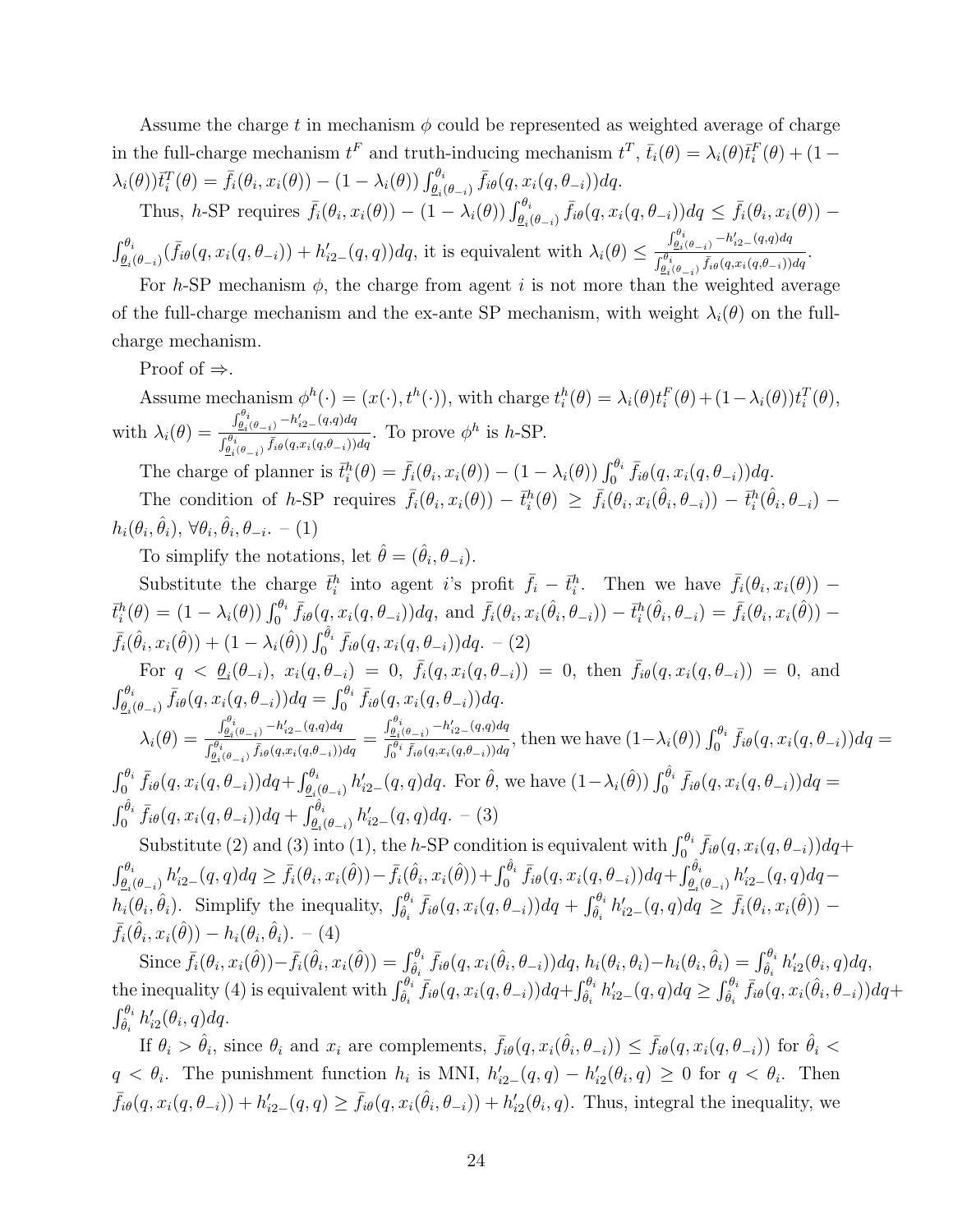have  $\int_{\hat{\theta}_i}^{\theta_i} \bar{f}_{i\theta}(q, x_i(q, \theta_{-i})) dq + \int_{\hat{\theta}_i}^{\theta_i} h'_{i2} (q, q) dq \ge \int_{\hat{\theta}_i}^{\theta_i} \bar{f}_{i\theta}(q, x_i(\hat{\theta}_i, \theta_{-i})) dq + \int_{\hat{\theta}_i}^{\theta_i} h'_{i2} (\theta_i, q) dq$ , which is the inequality (4).

If  $\theta_i < \hat{\theta}_i$ , since  $\theta_i$  and  $x_i$  are complements,  $\bar{f}_{i\theta}(q, x_i(\hat{\theta}_i, \theta_{-i})) \geq \bar{f}_{i\theta}(q, x_i(q, \theta_{-i}))$ , and  $h'_{i2}(\theta_i, q) \geq 0 \geq h'_{i2-}(q, q)$  for  $\theta_i < q < \hat{\theta}_i$ . Then  $\bar{f}_{i\theta}(q, x_i(\hat{\theta}_i, \theta_{-i})) + h'_{i2}(\theta_i, q) \geq \bar{f}_{i\theta}(q, x_i(q, \theta_{-i})) +$  $h'_{i2-}(q,q)$ . Thus, integral the inequality, we have  $\int_{\theta_i}^{\hat{\theta}_i} \bar{f}_{i\theta}(q, x_i(\hat{\theta}_i, \theta_{-i})) dq + \int_{\theta_i}^{\hat{\theta}_i} h'_{i2}(\theta_i, q) dq \geq$  $\int_{\theta_i}^{\hat{\theta}_i} \bar{f}_{i\theta}(q, x_i(q, \theta_{-i})) dq + \int_{\theta_i}^{\hat{\theta}_i} h'_{i2-}(q, q) dq$ , which is the inequality (4).

From the proof above, the mechanism  $\phi^h$  is h-SP, and any h-SP mechanism would not charge more than  $\lambda_i(\theta)t_i^F(\theta) + (1 - \lambda_i(\theta))t_i^T(\theta)$ . Thus, the mechanism  $\phi^h$  is h-optimal.

## Proof of Corollary [1](#page-16-0)

#### Proof.

For punishment function h with  $h'_{i2}(\theta_i, \theta_i) = 0$ ,  $\int_{\theta_i(\theta_{-i})}^{\theta_i} -h'_{i2-}(q, q) dq = 0$ . Then  $\lambda_i^h(\theta) = \min\{$  $\int_{\underline{\theta}_i}^{\theta_i}$ <sub>( $\theta_{-i}$ )</sub>  $-h'_{i2-}(q,q) dq$  $\int_{\frac{\theta_i}{\theta}}^{\frac{\theta_i}{\theta_i}(\theta_{-i})} \frac{\theta_i}{\bar{f}_{\theta}(\theta_i,x_i(q,\theta_{-i}))dq}, 1$  = min{0, 1} = 0, for any  $\theta$ , *i*. The mechanism  $\phi^h$  satisfies  $t_i^h(\theta) = \lambda_i^h(\theta) t_i^F(\theta) + (1 - \lambda_i^h(\theta)) t_i^T(\theta) = t_i^T(\theta)$ . From Theorem [2,](#page-15-0) the h-optimal mechanism is the second-price mechanism  $\phi^T$ .

## Proof of Corollary [2](#page-16-1)

### Proof.

The punishment function h satisfies  $h_i(\theta_i, \hat{\theta}_i) \geq \bar{f}_i(\theta_i, 1) - \bar{f}_i(\hat{\theta}_i, 1)$ , for any  $\theta_i \geq \hat{\theta}_i$ . Then  $h_i(\theta_i, \hat{\theta}_i) - h_i(\theta_i, \theta_i)$  $\frac{\theta_i)-h_i(\theta_i,\theta_i)}{\theta_i-\hat{\theta}_i}\geq \frac{\bar{f}_i(\theta_i,1)-\bar{f}_i(\hat{\theta}_i,1)}{\theta_i-\hat{\theta}_i}$  $\frac{1-\bar{f}_i(\hat{\theta}_i,1)}{\theta_i-\hat{\theta}_i}$  for  $\theta_i \geq \hat{\theta}_i$ . Take the limit  $\hat{\theta}_i \to \theta_i^$  $i, -h'_{i2-}(\theta_i, \theta_i) \geq \bar{f}_{i\theta}(\theta_i, 1).$ Since  $\theta_i$  and  $x_i$  are complements for production,  $\bar{f}_{i\theta}(\theta_i, 1) \geq \bar{f}_{i\theta}(q, x_i(q, \theta_{-i}))$  for any q. Then  $\int_{\underline{\theta_i}(\theta_{-i})}^{\theta_i} -h'_{i2-}(q,q)dq \ge \int_{\underline{\theta_i}(\theta_{-i})}^{\theta_i} \bar{f}_{i\theta}(q,1)dq \ge \int_{\underline{\theta_i}(\theta_{-i})}^{\theta_i} \bar{f}_{i\theta}(q,x_i(q,\theta_{-i}))dq$ . Thus,  $\lambda_i^h(\theta) = \min\{$  $\int_{\underline{\theta}_i}^{\theta_i}$ <sub>( $\theta_{-i}$ )</sub>  $-h'_{i2-}(q,q) dq$  $\frac{\int_{\theta_i(\theta_{-i})}^{\theta_i} \bar{f}_{i\theta}(q, x_i(q, \theta_{-i})) dq}{\int_{\theta_i(\theta_{-i})}^{\theta_i} \bar{f}_{i\theta}(q, x_i(q, \theta_{-i})) dq}, 1 \} = 1.$ The mechanism  $\phi^h$  satisfies  $t_i^h(\theta) = \lambda_i^h(\theta) t_i^F(\theta) + (1 - \lambda_i^h(\theta)) t_i^T(\theta) = t_i^F(\theta)$ . From Theorem [2,](#page-15-0) the h-optimal mechanism is the first-price mechanism  $\phi^F$ .

# Proof of Lemma [2](#page-17-0)

### Proof.

i. Consider any punishment function h, such that mechanism  $\phi$  is h-SP for punishment h. The condition of h-SP requires  $\bar{f}_i(\theta_i, x_i(\theta_i, \hat{\theta}_{-i})) - \bar{t}_i(\theta_i, \hat{\theta}_{-i}) \geq \bar{f}_i(\theta_i, x_i(\hat{\theta})) - \bar{t}_i(\hat{\theta}) - h_i(\theta_i, \hat{\theta}_i)$ . By definition,  $v_i(\theta_i, \hat{\theta}) = \bar{f}_i(\theta_i, x_i(\hat{\theta})) - \bar{t}_i(\hat{\theta}), v_i(\theta_i, \theta_i, \hat{\theta}_{-i}) = \bar{f}_i(\theta_i, x_i(\theta_i, \hat{\theta}_{-i})) - \bar{t}_i(\theta_i, \hat{\theta}_{-i}).$  h-SP  $\text{requires } v_i(\theta_i, \theta_i, \hat{\theta}_{-i}) \geq v_i(\theta_i, \hat{\theta}) - h_i(\theta_i, \hat{\theta}_i), \text{ equivalent with } h_i(\theta_i, \hat{\theta}_i) \geq v_i(\theta_i, \hat{\theta}) - v_i(\theta_i, \hat{\theta}_{-i}),$ for any  $\theta_i$ ,  $\hat{\theta}$ .

To prove existence of  $h_i^{\min}$ , we have  $v_i(\theta_i, \hat{\theta}) - v_i(\theta_i, \theta_i, \hat{\theta}_{-i}) \le v_i(\theta_i, \hat{\theta}) \le \bar{f}_i(\theta_i, x_i(\hat{\theta})) \le$  $\bar{f}_i(\theta_i, 1)$ . The first inequality is from individual rationality of mechanism  $\phi$ ,  $v_i(\theta_i, \theta_i, \hat{\theta}_{-i}) =$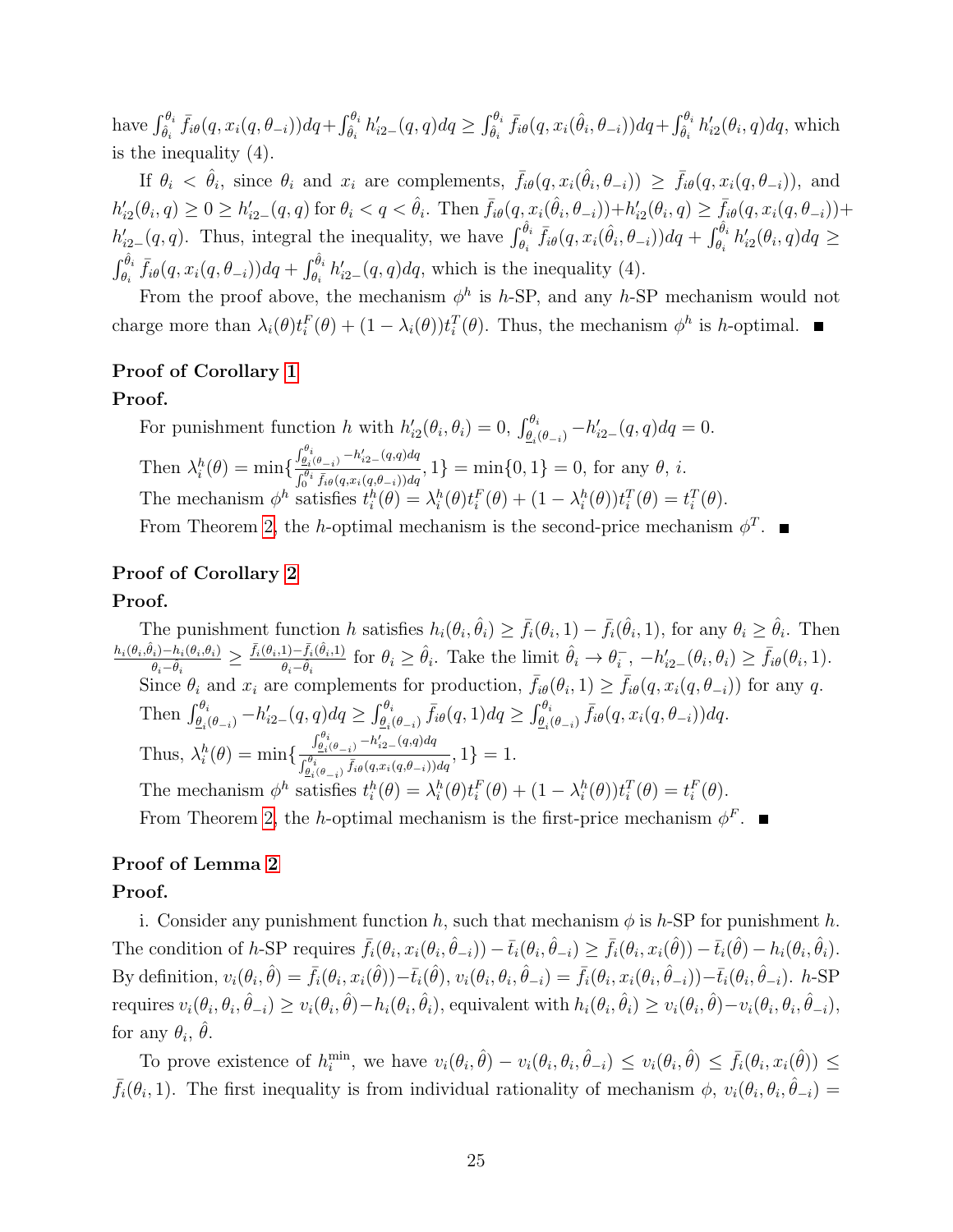$\bar{f}_i(\theta_i, x_i(\theta_i, \hat{\theta}_{-i})) - \bar{t}_i(\theta_i, \hat{\theta}_{-i}) \geq 0$ . The second inequality is from charge of planner is nonnegative,  $\bar{t}_i(\hat{\theta}) \geq 0$ . The third inequality is from monotonicity of production  $\bar{f}_i(\theta_i, x_i(\hat{\theta}))$ on resource allocation  $x_i(\hat{\theta})$  and  $x_i(\hat{\theta}) \leq 1$ . From the inequality above, the upper bound of  $v_i(\theta_i, \hat{\theta}) - v_i(\theta_i, \theta_i, \hat{\theta}_{-i})$  exists. Thus, there exists function  $h_i^{\min}(\theta_i, \hat{\theta}_i) = \max_{\hat{\theta}_{-i}} \{v_i(\theta_i, \hat{\theta}) - v_i(\theta_i, \hat{\theta}_{-i})\}$  $v_i(\theta_i, \theta_i, \hat{\theta}_{-i}), 0\}.$ 

Since punishment function  $h_i$  satisfies  $h_i(\theta_i, \hat{\theta}_i) \ge v_i(\theta_i, \hat{\theta}) - v_i(\theta_i, \theta_i, \hat{\theta}_{-i})$ , for any  $\theta_i$ ,  $\hat{\theta}$ , and punishment is nonnegative,  $h_i(\theta_i, \hat{\theta}_i) \geq 0$ . We have  $h_i(\theta_i, \hat{\theta}_i) \geq h_i^{\min}(\theta_i, \hat{\theta}_i)$ . From definition [6,](#page-17-2)  $h^{\min}$  is the minimal punishment function for mechanism  $\phi$ .

ii. Consider a mechanism  $\phi = (x(\cdot), s(\cdot))$ , which is ex-ante SP. The agents have incentive to report truthfully,  $v_i(\theta_i, \hat{\theta}) \le v_i(\theta_i, \theta_i, \hat{\theta}_{-i})$ , for any  $\hat{\theta}$ ,  $\theta_i$ . So  $\max_{\hat{\theta}_{-i}}[v_i(\theta_i, \hat{\theta}) - v_i(\theta_i, \theta_i, \hat{\theta}_{-i})] \le$ 0 for any  $\hat{\theta}_i$ ,  $\theta_i$ . Then the minimal punishment function  $h_i^{\min}(\theta_i, \hat{\theta}_i) = 0$ , for any  $\hat{\theta}_i$ ,  $\theta_i$ .

iii. Consider a mechanism  $\phi = (x(\cdot), s(\cdot))$ , which is not ex-ante SP, there exists  $\theta_i$ ,  $\hat{\theta}$ , such that  $v_i(\theta_i, \theta_i, \hat{\theta}_{-i}) < v_i(\theta_i, \hat{\theta})$ . Suppose  $h_i^{\min}(\theta_i, \hat{\theta}_i) = 0$ , for any  $\hat{\theta}_i$ ,  $\theta_i$ . Then  $v_i(\theta_i, \theta_i, \hat{\theta}_{-i}) <$  $v_i(\theta_i, \hat{\theta}) - h_i^{\min}(\theta_i, \hat{\theta}_i)$ . If ability of agent i is  $\theta_i$  and the reports of other agents are  $\hat{\theta}_{-i}$ , agent i has incentive to misreport  $\hat{\theta}_i$  for higher profit. It is a contradiction with h-SP, so  $h_i^{\min}$  is nonzero. **■** 

# Proof of Proposition [1](#page-17-1)

Proof.

i. To prove there does not exist a mechanism, such that it is both SP and FBE.

Assume mechanism  $\phi = (x(\cdot), t(\cdot))$  is SP. From Theorem [1,](#page-11-0) the profit  $\Phi_i$  satisfies  $\Phi_i(\theta_i, \theta_{-i}) =$  $\int_0^{\theta_i} \bar{f}_{i\theta}(q, x_i(q, \theta_{-i})) dq$ , and  $\Phi_i(\theta_i, \theta_{-i}) = \bar{f}_i(\theta_i, x_i(\theta)) - \bar{t}_i(\theta)$ .  $\phi$  is SP, agents will report truthfully,  $\hat{\theta} = \theta$ . The aggregate charge of planner from agent i is  $\bar{t}_i(\theta) = \bar{f}_i(\theta_i, x_i(\theta))$  –  $\int_0^{\theta_i} \bar{f}_{i\theta}(q, x_i(q, \theta_{-i})) dq$ . Given mechanism  $\phi$ , the total tax is  $\tau = \sum_{i=1}^N t_i(\theta)$ .

By definition of FBE,  $u^*(\theta) = \max_x u(\sum_{i=1}^N f_i(\theta_i, x_i))$ , such that  $\sum_{i=1}^N x_i = 1$ . Thus,  $u^*(\theta) \geq u(\sum_{i=1}^N f_i(\theta_i, x_i))$  for any allocation rule  $x(\cdot)$ .

To prove there exists  $\theta$ , such that  $\sum_{i=1}^{N} \bar{f}_i(\theta_i, x_i(\theta)) > \sum_{i=1}^{N} \bar{t}_i(\theta)$ , which is equivalent with  $\sum_{i=1}^{N} \int_0^{\theta_i} \bar{f}_{i\theta}(q, x_i(q, \theta_{-i})) dq > 0$ . Without loss of generality, assume for  $\tilde{\theta}$ ,  $x_i(\tilde{\theta}) > 0$ , and allocation rule  $x_i(q, \theta_{-i})$  is non-decreasing in q. Let  $\theta_{-i} = \tilde{\theta}_{-i}, \theta_i > \tilde{\theta}_i$ , then  $x_i(q, \theta_{-i}) > 0$  $\text{for any } q > \tilde{\theta}_i, \ \bar{f}_{i\theta}(q, x_i(q, \theta_{-i})) > 0. \text{ Thus, } \int_0^{\theta_i} \bar{f}_{i\theta}(q, x_i(q, \theta_{-i})) dq \geq \int_{\tilde{\theta}_i}^{\theta_i} \bar{f}_{i\theta}(q, x_i(q, \theta_{-i})) dq >$ 0. The aggregate charge from agent i is  $\bar{t}_i(\theta) = \bar{f}_i(\theta_i, x_i(\theta)) - \int_0^{\theta_i} \bar{f}_{i\theta}(q, x_i(q, \theta_{-i})) dq <$  $\bar{f}_i(\theta_i, x_i(\theta)).$ 

The preference of planner is strongly monotone, there is  $u^*(\theta) \geq u(\sum_{i=1}^N f_i(\theta_i, x_i)) >$  $u(\sum_{i=1}^{N} t_i(\theta))$ . The SP mechanism could not be FBE, so there does not exist any mechanism, which is both SP and FBE.

ii. Assume  $\phi$  is a FBE mechanism, the total tax  $\tau$  maximizes the utility of the plan-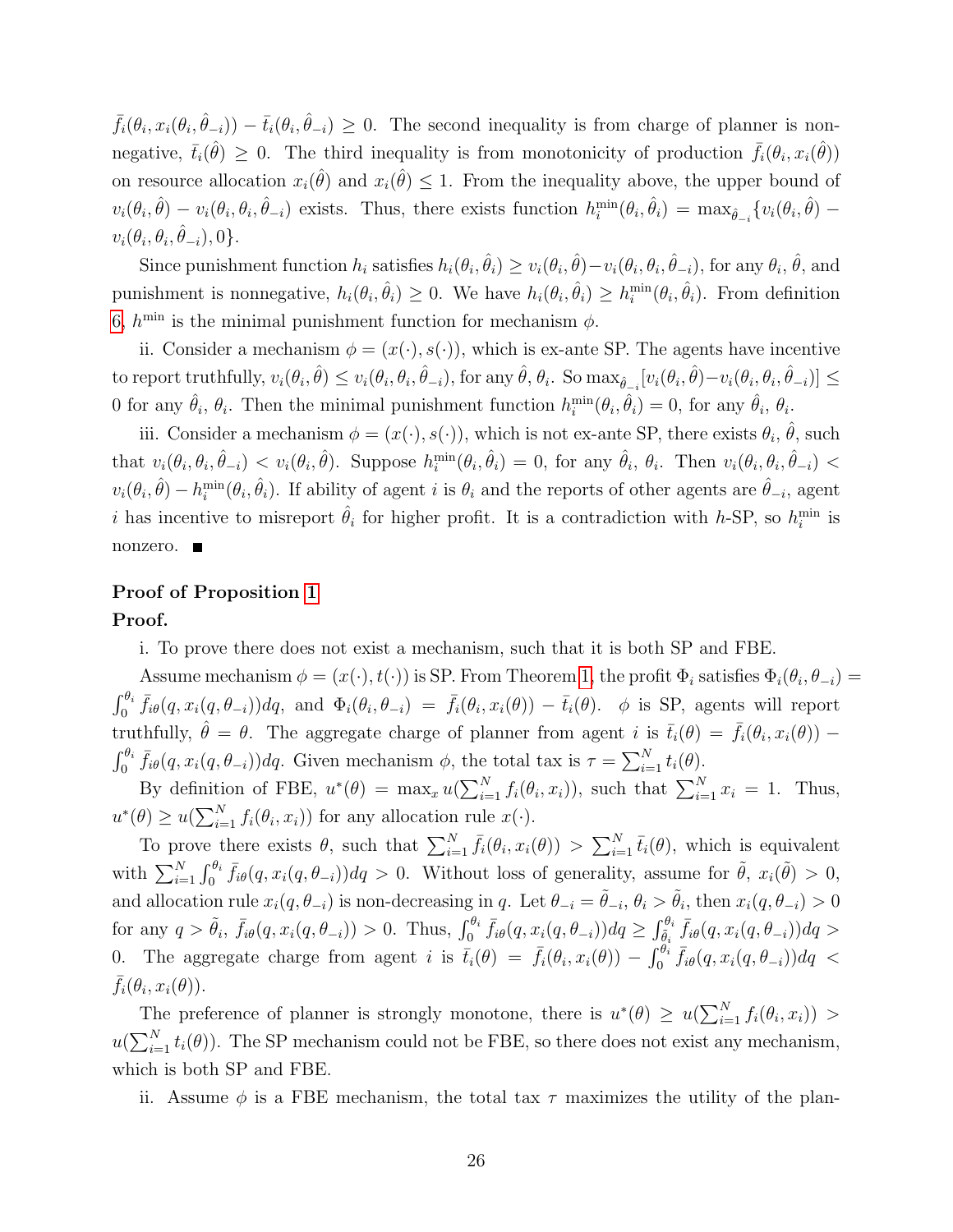ner. The allocation rule of  $\phi$  is  $x^*(\theta)$ , which solves the utility maximization problem  $\max_x u(\sum_{i=1}^N f_i(\theta_i, x_i))$  for any  $\theta$ , the charge of planner is  $\tau^*(\theta) = \sum_{i=1}^N f_i(\theta_i, x_i^*)$ . To prove the charge is  $t_i(\theta) = f_i(\theta_i, x_i^*(\theta)).$ 

Suppose there exists agent i with  $x_i^*(\theta) > 0$ , and the outcome charged is  $t_i(\theta) \leq$  $f_i(\theta_i, x_i^*(\theta))$ ,  $t_i(\theta) \neq f_i(\theta_i, x_i^*(\theta))$ . Then total tax of the planner  $\tau = \sum_{i=1}^N t_i(\theta) \leq \tau^*(\theta)$ and  $\tau \neq \tau^*(\theta)$ . If the preferences of planner is strongly monotone, then  $u(\tau) < u(\tau^*(\theta))$ , the fist best efficiency will not be achieved. So the charge of agent i is  $t_i(\theta) = f_i(\theta_i, x_i^*(\theta)),$ for  $x_i^*(\theta) > 0$ . If  $x_i^*(\theta) = 0$ ,  $f_i(\theta_i, x_i^*(\theta)) = \mathbf{0}$ ,  $t_i(\theta) \leq f_i(\theta_i, x_i^*(\theta))$ , the charge of agent i is  $t_i(\theta) = f_i(\theta_i, x_i^*(\theta)) = \mathbf{0}$ . Thus, FBE mechanism  $\phi$  charges  $t_i(\theta) = f_i(\theta_i, x_i^*(\theta))$ , for any agent i.

From above, we have  $v_i(\theta_i, \theta_i, \hat{\theta}_{-i}) = \bar{f}_i(\theta_i, x_i^*(\theta_i, \hat{\theta}_{-i})) - \bar{t}_i(\theta_i, \hat{\theta}_{-i}) = 0$ , and  $v_i(\theta_i, \hat{\theta}) =$  $\bar{f}_i(\theta_i, x_i^*(\hat{\theta})) - \bar{t}_i(\hat{\theta}) = \bar{f}_i(\theta_i, x_i^*(\hat{\theta})) - \bar{f}_i(\hat{\theta}_i, x_i^*(\hat{\theta})).$  Then  $v_i(\theta_i, \hat{\theta}) - v_i(\theta_i, \theta_i, \hat{\theta}_{-i}) = \bar{f}_i(\theta_i, x_i^*(\hat{\theta})) - \bar{f}_i(\theta_i, x_i^*(\hat{\theta}))$  $\bar{f}_i(\hat{\theta}_i, x_i^*(\hat{\theta})).$ 

From Lemma [2,](#page-17-0)  $h_i^{\min}(\theta_i, \hat{\theta}_i) = \max_{\hat{\theta}_{-i}} \{v_i(\theta_i, \hat{\theta}) - v_i(\theta_i, \theta_i, \hat{\theta}_{-i}), 0\}$  is the minimal punishment function. Since  $\bar{f}_{i\theta} \geq 0$ , for  $\hat{\theta}_i \geq \theta_i$ ,  $\bar{f}_i(\theta_i, x_i^*(\hat{\theta})) - \bar{f}_i(\hat{\theta}_i, x_i^*(\hat{\theta})) \leq 0$ ,  $h_i^{\min}(\theta_i, \hat{\theta}_i) = 0$ . For  $\hat{\theta}_i < \theta_i$ ,  $h_i^{\min}(\theta_i, \hat{\theta}_i) = \max_{\hat{\theta}_{-i}} \bar{f}_i(\theta_i, x_i^*(\hat{\theta})) - \bar{f}_i(\hat{\theta}_i, x_i^*(\hat{\theta})) \ge 0.$ 

For  $\hat{\theta}_i < \theta_i$ ,  $\bar{f}_i(\theta_i, x_i^*(\hat{\theta})) - \bar{f}_i(\hat{\theta}_i, x_i^*(\hat{\theta})) = \int_{\hat{\theta}_i}^{\theta_i} \bar{f}_{i\theta}(q, x_i^*(\hat{\theta})) dq$ ,  $x_i^*(\hat{\theta}) \in [0, 1]$ . Since  $\theta_i$  and  $x_i$  are complements,  $\frac{\partial^2 f_{ij}(\theta_i, x_i)}{\partial \theta_i \partial x_i}$  $\frac{f_{ij}(\theta_i,x_i)}{\partial \theta_i \partial x_i} \geq 0$  for all  $\theta_i$  and  $x_i$ ,  $\bar{f}_i(\theta_i,x_i^*(\hat{\theta})) - \bar{f}_i(\hat{\theta}_i,x_i^*(\hat{\theta}))$  is increasing  $\text{in } x_i^*(\hat{\theta}), \ \bar{f}_i(\theta_i, x_i^*(\hat{\theta})) - \bar{f}_i(\hat{\theta}_i, x_i^*(\hat{\theta})) \leq \bar{f}_i(\theta_i, 1) - \bar{f}_i(\hat{\theta}_i, 1).$  Let  $\hat{\theta}_{-i} = (0, \ldots, 0)_{(M-1)\times 1}$ , when  $\hat{\theta}_i > 0$ , it is optimal for planner to allocate all resource to agent i with strongly monotonic preference, so  $\max_{\hat{\theta}_{-i}} x_i^*(\hat{\theta}) = 1$ ,  $\max_{\hat{\theta}_{-i}} \bar{f}_i(\theta_i, x_i^*(\hat{\theta})) - \bar{f}_i(\hat{\theta}_i, x_i^*(\hat{\theta})) = \bar{f}_i(\theta_i, 1) - \bar{f}_i(\hat{\theta}_i, 1)$ . Thus, the minimal punishment function is  $h_i^{\min}(\theta_i, \hat{\theta}_i) = 0$  for  $\hat{\theta}_i \ge \theta_i$ , and  $h_i^{\min}(\theta_i, \hat{\theta}_i) =$  $\bar{f}_i(\theta_i, 1) - \bar{f}_i(\hat{\theta}_i, 1)$  for  $\hat{\theta}_i < \theta_i$ .

# Proof of Corollary [3](#page-18-0)

#### Proof.

The punishment function h satisfies  $\int_{\underline{\theta_i}(\theta-i)}^{\theta_i} -h'_{i2-}(q,q)dq \ge \int_{\underline{\theta_i}(\theta-i)}^{\theta_i} \bar{f}_{i\theta}(q, x_i^*(q, \theta_{-i}))dq$ . For FBE allocation rule  $x^*$ ,  $\lambda^h(\theta) = \min\{$  $\int_{\underline{\theta}_i(\theta_{-i})}^{\theta_i} -h'_{i2-}(q,q)dq$  $\int_{\theta_i(\theta_{-i})}^{\theta_i} \overline{f_{\theta}^{(i)}(q_{-i})} \overline{f_i}(\theta_{i}, x_i^*(q_{i}, \theta_{-i})) dq}$ , 1} = 1 for any  $\theta$ .

The total tax is  $\sum_{i=1}^{N} t_i(\theta) = \sum_{i=1}^{N} f_i(\theta_i, x_i^*(\theta))$ , which maximizes the planner's utility  $u(\sum_{i=1}^N f_i(\theta_i, x_i)).$ 

From Theorem [2,](#page-15-0) h-optimal mechanism  $\phi^h$  satisfies  $t_i^h(\theta) = \lambda_i^h(\theta)t_i^F(\theta) + (1-\lambda_i^h(\theta))t_i^T(\theta) =$  $t_i^F(\theta)$ , and  $\lambda_i^h(\theta) = 1$  for any *i*,  $\theta$ . Thus,  $\phi^h = \phi^F$ .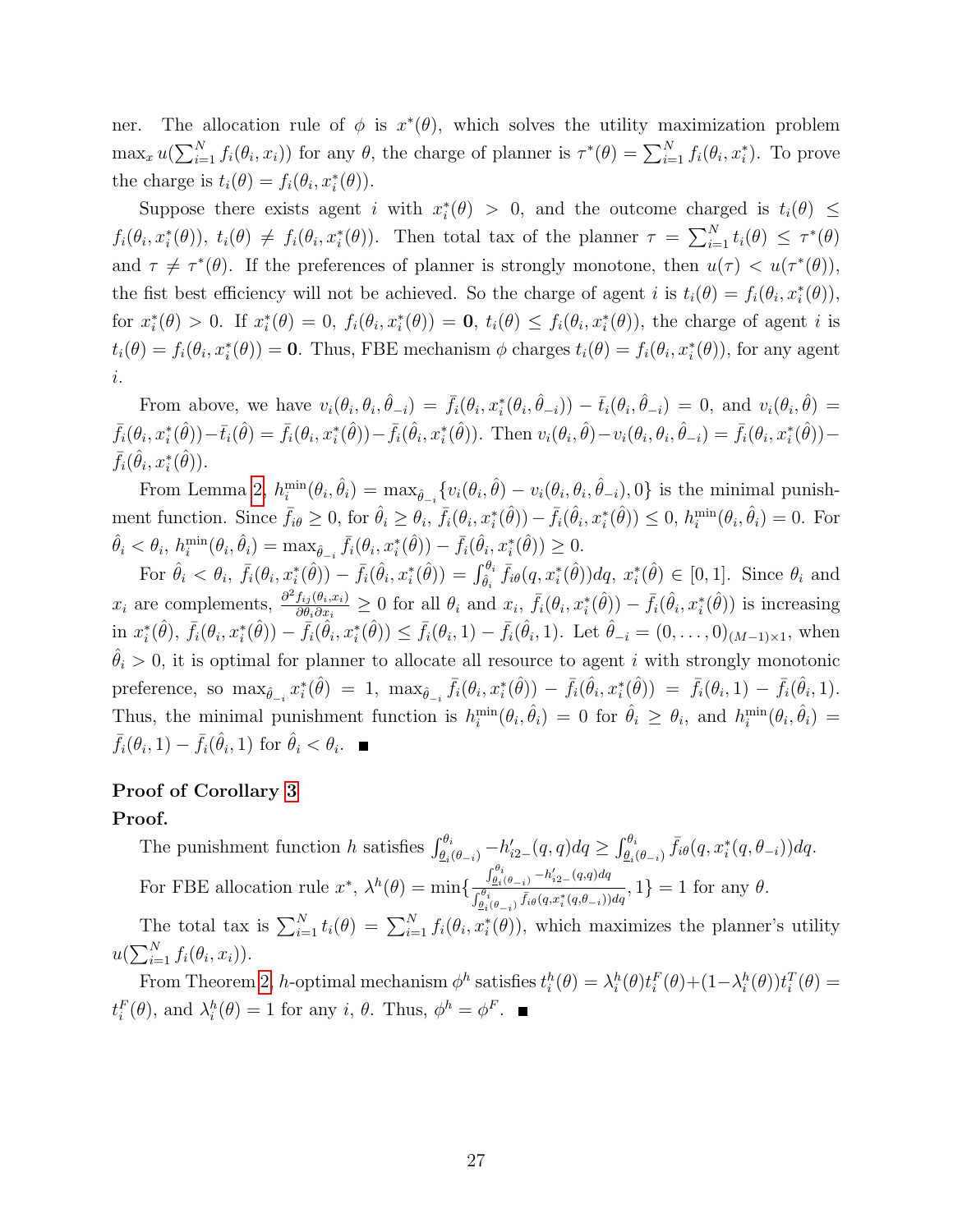# References

- <span id="page-28-1"></span>[1] Kenneth Arrow. The property rights doctrine and demand revelation under incomplete information. Economics and human welfare. New York Academic Press, 1979.
- <span id="page-28-2"></span>[2] Salvador Barber`a. An introduction to strategy-proof social choice functions. Social Choice and Welfare, 18(4):619–653, 2001.
- <span id="page-28-6"></span>[3] Salvador Barber`a, Dolors Berga, and Bernardo Moreno. Group strategy-proofness in private good economies. The American Economic Review, 106(4):1073–1099, 2016.
- <span id="page-28-5"></span>[4] Salvador Barber`a, Bhaskar Dutta, and Arunava Sen. Strategy-proof social choice correspondences. Journal of Economic Theory, 101(2):374–394, 2001.
- <span id="page-28-3"></span>[5] Salvador Barberà and Matthew O Jackson. Strategy-proof exchange. *Econometrica*, 63(1):51–87, 1995.
- <span id="page-28-7"></span>[6] Cesare Beccaria. An Essay on Crimes and Punishments, Translated from the Italian; with a Commentary Attributed to Mons. De Voltaire, Translated from the French. F. Newbery, at the corner of St. Paul's church-yard, 1769.
- <span id="page-28-10"></span>[7] Elchanan Ben-Porath, Eddie Dekel, and Barton L Lipman. Optimal allocation with costly verification. American Economic Review, 104(12):3779–3813, 2014.
- <span id="page-28-8"></span>[8] Jeremy Bentham. An Introduction to the Principles of Morals and Legislation. London: T. Payne, 1789.
- <span id="page-28-11"></span>[9] Eleanor Birrell and Rafael Pass. Approximately strategy-proof voting. In Twenty-Second International Joint Conference on Artificial Intelligence, 2011.
- <span id="page-28-0"></span>[10] Anna Bogomolnaia and Hervé Moulin. A new solution to the random assignment problem. Journal of Economic Theory, 100(2):295–328, 2001.
- <span id="page-28-4"></span>[11] Walter Bossert and Yves Sprumont. Strategy-proof preference aggregation: Possibilities and characterizations. Games and Economic Behavior, 85:109–126, 2014.
- <span id="page-28-9"></span>[12] Paolo Buccirossi and Giancarlo Spagnolo. Optimal fines in the era of whistleblowers. should price fixers still go to prison? *Contributions to Economic Analysis*, 282:81–122, 2007.
- <span id="page-28-12"></span>[13] Gabriel Carroll. When are local incentive constraints sufficient? Econometrica, 80(2):661–686, 2012.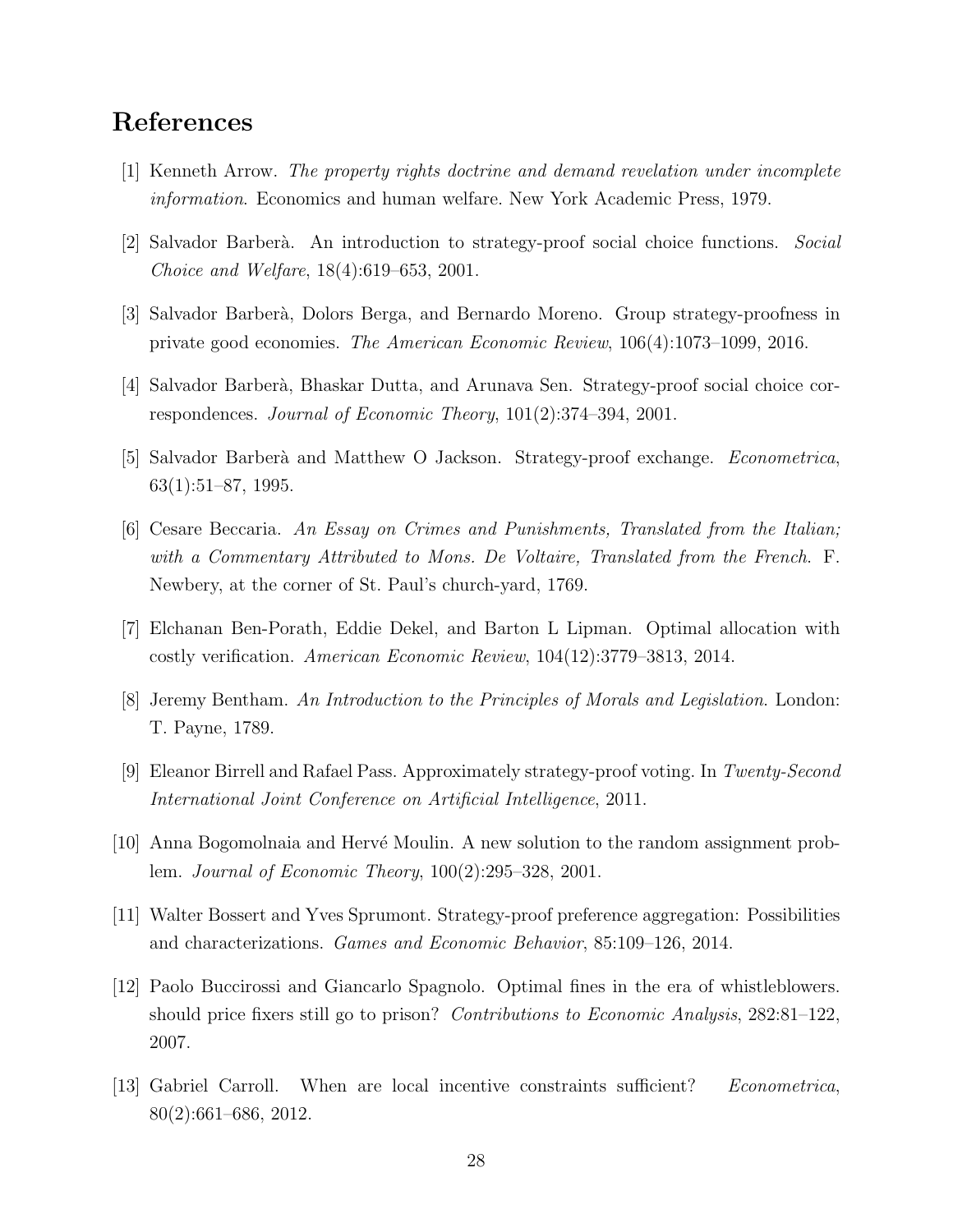- <span id="page-29-12"></span>[14] Syngjoo Choi, Andrea Galeotti, and Sanjeev Goyal. Trading in networks: theory and experiments. Journal of the European Economic Association, 15(4):784–817, 2017.
- <span id="page-29-0"></span>[15] Edward H Clarke. Multipart pricing of public goods. Public choice, 11(1):17–33, 1971.
- <span id="page-29-11"></span>[16] Daniele Condorelli and Andrea Galeotti. Strategic models of intermediation networks. In The Oxford Handbook of the Economics of Networks. Oxford University Press, 2016.
- <span id="page-29-2"></span>[17] Allan Gibbard. Manipulation of voting schemes: a general result. Econometrica, 41(4):587–601, 1973.
- <span id="page-29-1"></span>[18] Theodore Groves. Incentives in teams. Econometrica, 41(4):617–631, 1973.
- <span id="page-29-13"></span>[19] Lining Han and Ruben Juarez. Free intermediation in resource transmission. Games and Economic Behavior, 111:75–84, 2018.
- <span id="page-29-6"></span>[20] Joseph E Harrington Jr and Myong-Hun Chang. When can we expect a corporate leniency program to result in fewer cartels? The Journal of Law and Economics, 58(2):417–449, 2015.
- <span id="page-29-10"></span>[21] Jason Hartline and Anna Karlin. Profit maximization in mechanism design. Algorithmic Game Theory, 331, 2007.
- <span id="page-29-3"></span>[22] John William Hatfield and Fuhito Kojima. Group incentive compatibility for matching with contracts. Games and Economic Behavior, 67(2):745–749, 2009.
- <span id="page-29-5"></span>[23] Bengt Holmström. Groves' scheme on restricted domains. *Econometrica*, 47:1137–1144, 1979.
- <span id="page-29-4"></span>[24] Ruben Juarez. Optimal group strategyproof cost sharing. PhD thesis, Working paper, 2013.
- <span id="page-29-7"></span>[25] Yannis Katsoulacos, Evgenia Motchenkova, and David Ulph. Penalizing cartels: The case for basing penalties on price overcharge. International Journal of Industrial Organization, 42:70–80, 2015.
- <span id="page-29-9"></span>[26] Shengwu Li. Obviously strategy-proof mechanisms. American Economic Review, 107(11):3257–87, 2017.
- <span id="page-29-8"></span>[27] Yunan Li. Mechanism design with costly verification and limited punishments. Journal of Economic Theory, 186:105000, 2020.